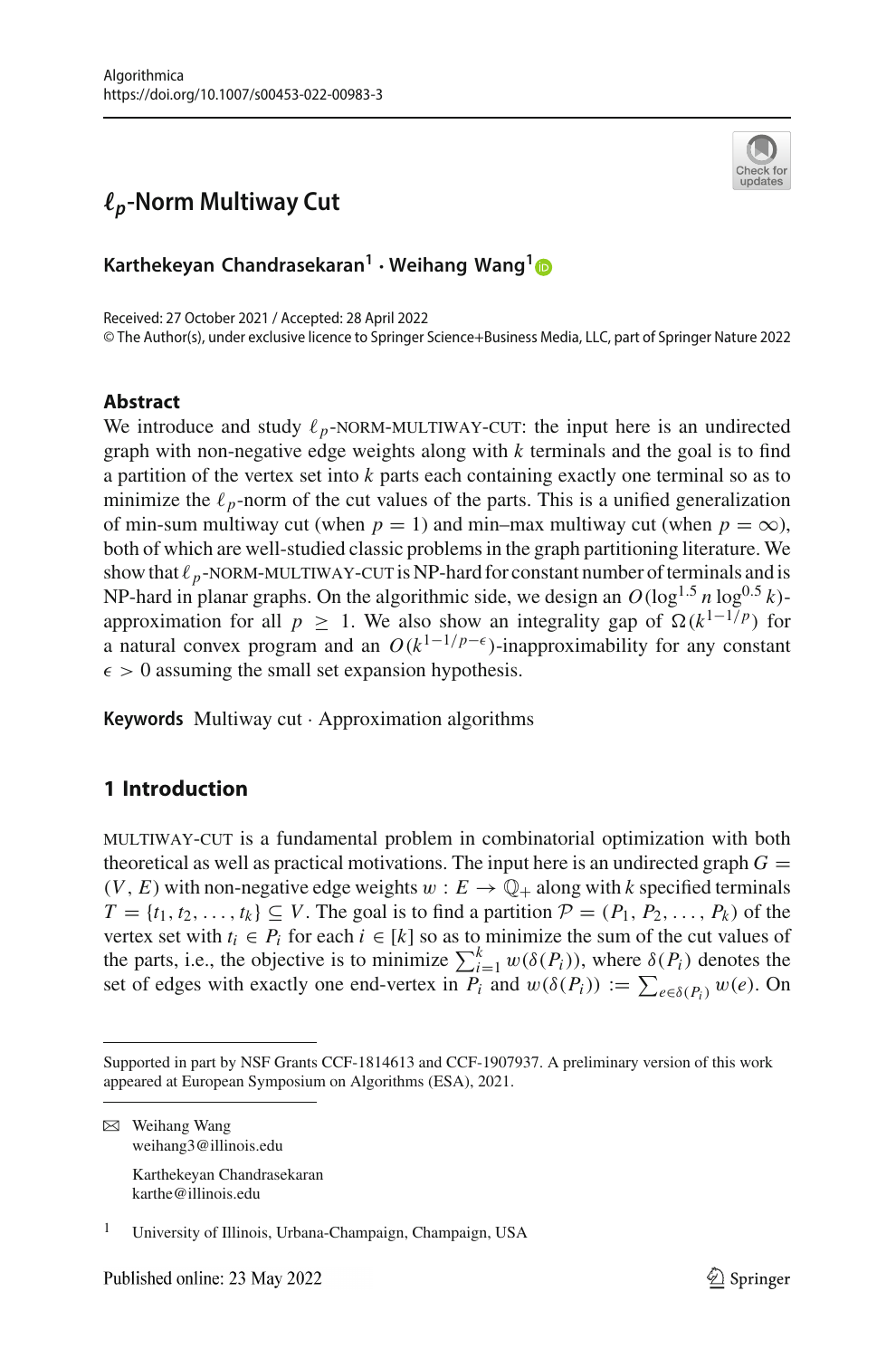the practical side, MULTIWAY-CUT has been used to model file-storage in networks as well as partitioning circuit elements among chips—see [\[13](#page-34-0), [22](#page-34-1)]. On the theoretical side, MULTIWAY-CUT generalizes the min  $(s, t)$ -cut problem which is polynomialtime solvable. In contrast to min  $(s, t)$ -cut, MULTIWAY-CUT is NP-hard for  $k > 3$ terminals  $[13]$  $[13]$ . The algorithmic study of MULTIWAY-CUT has led to groundbreaking rounding techniques and integrality gap constructions in the field of approximation algorithms  $[2, 4-7, 11, 16, 17, 21]$  $[2, 4-7, 11, 16, 17, 21]$  $[2, 4-7, 11, 16, 17, 21]$  $[2, 4-7, 11, 16, 17, 21]$  $[2, 4-7, 11, 16, 17, 21]$  $[2, 4-7, 11, 16, 17, 21]$  $[2, 4-7, 11, 16, 17, 21]$  $[2, 4-7, 11, 16, 17, 21]$  $[2, 4-7, 11, 16, 17, 21]$  $[2, 4-7, 11, 16, 17, 21]$  $[2, 4-7, 11, 16, 17, 21]$  and novel graph structural techniques in the field of fixed-parameter algorithms  $[18]$ . It is known that MULTIWAY-CUT does not admit a (1.20016 –  $\epsilon$ )-approximation for any constant  $\epsilon > 0$  assuming the Unique Games Conjecture [\[4\]](#page-33-1) and the current best upper bound on the approximation factor is 1.2965 [\[21](#page-34-6)].

Motivated by its connections to partitioning and clustering, Svitkina and Tardos [\[22\]](#page-34-1) introduced a local part-wise min–max objective for MULTIWAY-CUT—we will denote this problem as MIN-MAX-MULTIWAY-CUT: The input here is the same as MULTIWAYcut while the goal is to find a partition  $P = (P_1, P_2, \ldots, P_k)$  of the vertex set with *t<sub>i</sub>* ∈ *P<sub>i</sub>* for each *i* ∈ [*k*] so as to minimize max<sup>*k*</sup><sub>*i*</sub>=1 w( $\delta(P_i)$ ). We note that MULTIWAY-<br>CUT and MIN-MAX-MULTIWAY-CUT differ only in the objective function—the objective cut and min-max-multiway-cut differ only in the objective function—the objective function in MULTIWAY-CUT is to minimize the sum of the cut values of the parts while the objective function in MIN-MAX-MULTIWAY-CUT is to minimize the max of the cut values of the parts. MIN-MAX-MULTIWAY-CUT can be viewed as a fairness inducing multiway cut as it aims to ensure that no part pays too much in cut value. Svitkina and Tardos showed that MIN-MAX-MULTIWAY-CUT is NP-hard for  $k \ge 4$  terminals and also that it admits an  $O(\log^3 n)$ -approximation.<sup>1</sup> Bansal, Feige, Krauthgamer, Makary[c](#page-1-0)hev, Nagarajan, Naor, and Schwartz subsequently improved the approximation factor to  $O(\sqrt{\log n \log k})$  (which is  $O(\log n)$ ) [\[3\]](#page-33-2).

In this work, we study a unified generalization of MULTIWAY-CUT and MIN-MAX-MULTIWAY-CUT that we term as  $\ell_p$ -NORM-MULTIWAY-CUT: In this problem, the input<br>is the same as MULTIWAY-CUT, i.e., we are given an undirected graph  $G - (V, F)$ is the same as MULTIWAY-CUT, i.e., we are given an undirected graph  $G = (V, E)$ with non-negative edge weights  $w : E \to \mathbb{Q}_+$  along with *k* specified terminal vertices  $T = \{t_1, t_2, \ldots, t_k\} \subseteq V$ . The goal is to find a partition  $\mathcal{P} = (P_1, P_2, \ldots, P_k)$  of the vertex set with  $t_i \in P_i$  for each  $i \in [k]$  so as to minimize the  $\ell_p$ -norm of the cut values of the *k* parts—formally, we would like to minimize

$$
\left(\sum_{i=1}^k\left(\sum_{e\in\delta(P_i)}w(e)\right)^p\right)^{\frac{1}{p}}.
$$

Throughout, we will consider  $p \ge 1$ . We note that  $\ell_p$ -NORM-MULTIWAY-CUT for  $p - 1$  corresponds to MIN-MAY $p = 1$  corresponds to MULTIWAY-CUT and for  $p = \infty$  corresponds to MIN-MAX-MULTIWAY-CUT. We emphasize that  $\ell_p$ -NORM-MULTIWAY-CUT could also be viewed<br>as a multiway cut that aims for a stronger notion of fairness than MULTIWAY-CUT as a multiway cut that aims for a stronger notion of fairness than MULTIWAY-CUT but a weaker notion of fairness than MIN-MAX-MULTIWAY-CUT. For  $k = 2$  terminals,

<span id="page-1-0"></span><sup>&</sup>lt;sup>1</sup> Throughout this work, all NP-hardness results are strong NP-hardness results and all logarithms are to the base 2.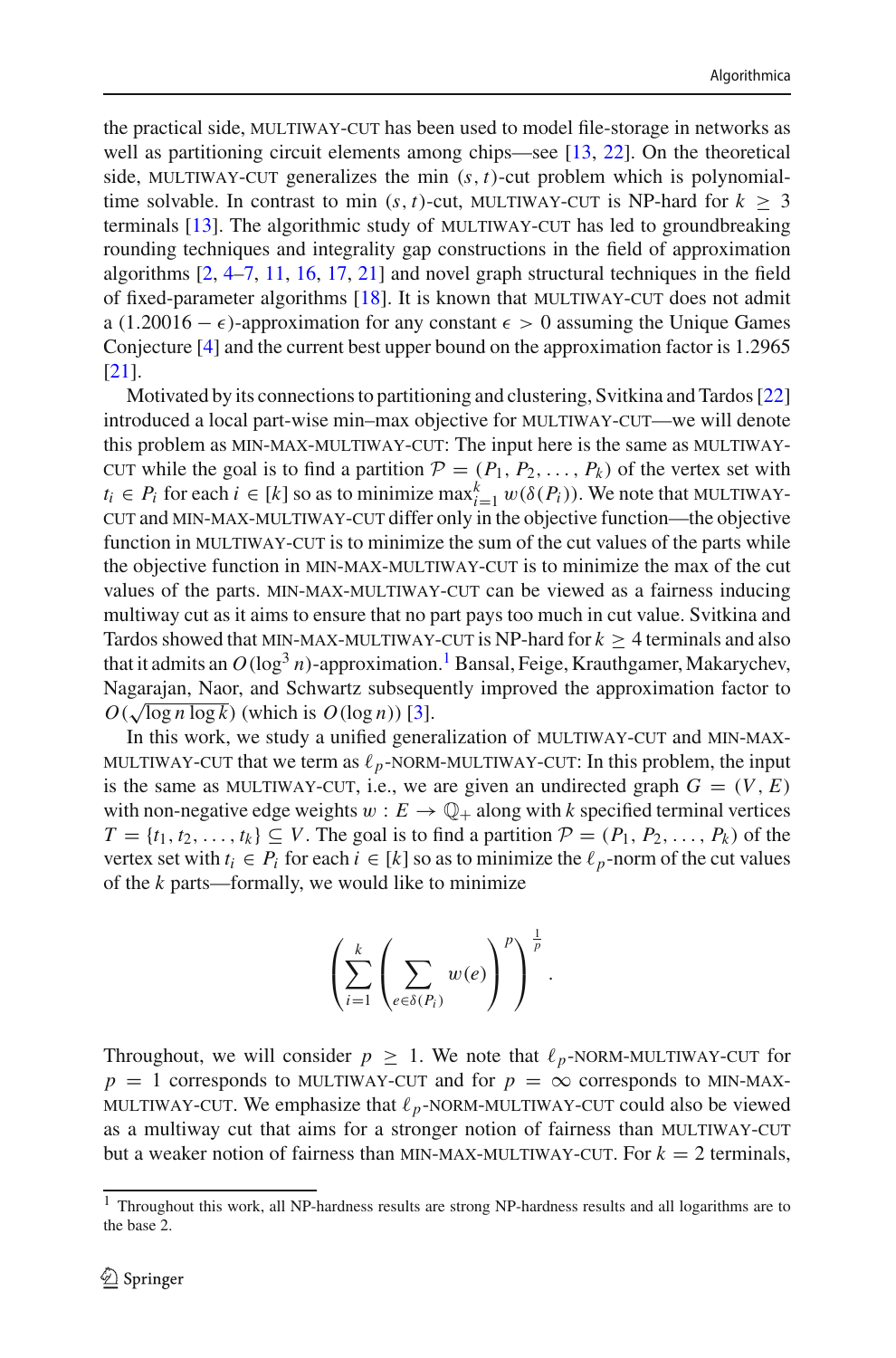

<span id="page-2-0"></span>**Fig. 1** An example where the unique optimum partition for  $\ell_p$ -NORM-MULTIWAY-CUT for  $k = 5$  induces a disconnected part for every *p* > 1. The edge weights are as shown with  $a := \lceil 8^{p/(p-1)} \rceil$  and the set of terminals is  $\{u_1, v_1, v_2, v_3, v_4\}$ . We only need to decide the terminal with which  $u_2$  needs to be grouped. It is cheaper to group  $u_2$  with  $u_1$  than with  $v_1$ ,  $v_2$ ,  $v_3$  or  $v_4$  even though  $u_1$  and  $u_2$  are not adjacent: a partition that puts  $u_2$  with one of the terminals in  $\{v_1, v_2, v_3, v_4\}$  (and isolates the remaining terminals) has  $\ell_p$ -norm objective value  $((3a + 3)^p + 3(3a + 2)^p + 4^p)^{1/p}$  and the partition that puts *u*<sub>2</sub> with *u*<sub>1</sub> (and isolates the remaining terminals) has  $\ell_p$ -norm objective value  $(4(3a+2)^p + 8^p)^{1/p}$ . To see that the latter is cheaper than the former, we note that the inequality  $((3a + 3)^p + 3(3a + 2)^p + 4^p)^{1/p} > (4(3a + 2)^p + 8^p)^{1/p}$ is equivalent to  $(3a+3)^p - (3a+2)^p > 8^p - 4^p$ . The latter is true due to Mean Value Theorem: we have  $(3a + 3)^p - (3a + 2)^p \ge p(3a + 2)^{p-1} \ge 8^p > 8^p - 4^p$  for  $a = \lceil 8^{p/(p-1)} \rceil$ 

 $\ell_p$ -NORM-MULTIWAY-CUT reduces to min  $(s, t)$ -cut for all  $p \ge 1$  and hence, can be solved in polynomial time solved in polynomial time.

#### **1.1 Our Results**

We begin by remarking that there is a fundamental structural difference between MULTIWAY-CUT and  $\ell_p$ -NORM-MULTIWAY-CUT for  $p > 1$  (i.e., between  $p = 1$  and  $p > 1$ ). The optimal partition to MII TIWAY-CUT satisfies a nice structural property:  $p > 1$ ). The optimal partition to MULTIWAY-CUT satisfies a nice structural property: assuming that the input graph is connected, every part in an optimal partition for multiway-cut will induce a connected subgraph. Consequently, multiway-cut is also phrased as the problem of deleting a least weight subset of edges so that the resulting graph contains *k* connected components with exactly one terminal in each component. However, this nice structural property does not hold for  $\ell_p$ -NORM-<br>MULTIWAY-CUT for  $p > 1$  as illustrated by the example in Fig. 1. We remark that MULTIWAY-CUT for  $p > 1$  as illustrated by the example in Fig. [1.](#page-2-0) We remark that Svitkina and Tardos made a similar observation suggesting that the nice structural property fails for MIN-MAX-MULTIWAY-CUT, i.e., for  $p = \infty$ —in contrast, our example in Fig. [1](#page-2-0) shows that the nice structural property fails to hold for every  $p > 1$ .

<span id="page-2-1"></span>We now discuss our hardness results for  $\ell_p$ -NORM-MULTIWAY-CUT. All NP-<br>class results that we mention in this work refer to strong NP-hardness hardness results that we mention in this work refer to strong NP-hardness.

**Theorem 1.1** *We have the following hardness results for*  $\ell_p$ -NORM-MULTIWAY-CUT.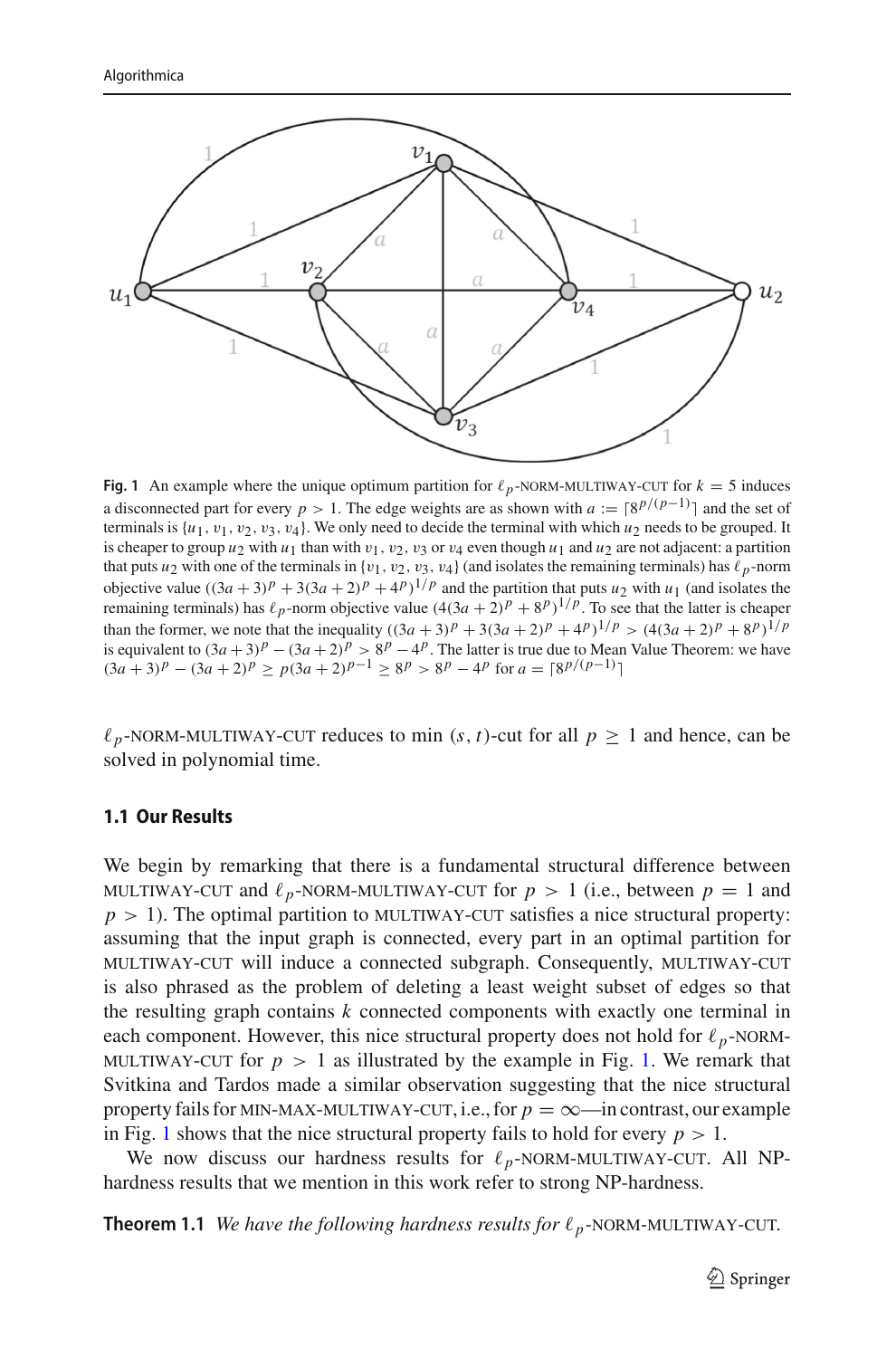- 1.  $\ell_p$ -NORM-MULTIWAY-CUT *is NP-hard for every p* > 1 *and every k* ≥ 4*.*<br>2.  $\ell_{\ell}$ -NORM-MULTIWAY-CUT *in planar graphs is NP-hard for every p* > 1
- 2.  $\ell_p$ -NORM-MULTIWAY-CUT *in planar graphs is NP-hard for every p* > 1*.*

We note that the case of  $p = 1$  and  $p = \infty$  are already known to be hard: MULTIWAY-CUT is NP-hard for  $k = 3$  terminals and is NP-hard in planar graphs when *k* is arbitrary (i.e., when *k* is not a fixed constant) [\[13](#page-34-0)]; MIN-MAX-MULTIWAY-CUT is NP-hard for  $k = 4$  terminals and is NP-hard in trees when k is arbitrary [\[22\]](#page-34-1). Our NP-hardness in planar graphs result also requires *k* to be arbitrary.

<span id="page-3-0"></span>Given that the problem is NP-hard, we focus on designing approximation algorithms. We show the following result:

**Theorem 1.2** *There exists a polynomial-time*  $O(\log^{1.5} n \log^{0.5} k)$ *-approximation for*  $\ell_p$ -NORM-MULTIWAY-CUT for every  $p \geq 1$ , where *n* is the number of vertices and k is<br>the number of terminals in the input instance *the number of terminals in the input instance.*

Our algorithm to prove Theorem [1.2](#page-3-0) is randomized and succeeds with high probability. We note that our approximation factor is  $O(\log^2 n)$  since  $k \le n$ . While it might be tempting to design an approximation algorithm by solving a convex programming relaxation for  $\ell_p$ -NORM-MULTIWAY-CUT and rounding it, we rule out this approach:<br>the natural convex programming relaxation has an integrality gan of  $\Omega(k^{1-1/p})$ —see the natural convex programming relaxation has an integrality gap of  $\Omega(k^{1-1/p})$ —see Sect. [5.](#page-28-0) Hence, our approach for the approximation algorithm is not based on a convex program but instead based on combinatorial techniques.

For comparison, we state the currently best known approximation factors for  $p = 1$ and  $p = \infty$ : MULTIWAY-CUT admits a 1.2965-approximation via an LP-based algo-rithm [\[21\]](#page-34-6) and MIN-MAX-MULTIWAY-CUT admits an  $O(\sqrt{\log n \log k})$ -approximation<br>hased on a bicriteria approximation for the small-set expansion problem [3] based on a bicriteria approximation for the small-set expansion problem [\[3](#page-33-2)].

As a final result, we show that removing the dependence on the number *n* of vertices in the approximation factor of  $\ell_p$ -NORM-MULTIWAY-CUT is hard assuming the small<br>set expansion hypothesis [20]—see Sect. 6. In particular, we show that achieving set expansion hypothesis [\[20\]](#page-34-8)—see Sect. [6.](#page-29-0) In particular, we show that achieving a ( $k^{1-1/p-\epsilon}$ )-approximation for any constant  $\epsilon > 0$  is hard. We note that there is a trivial  $(k^{p-1}+1)^{1/p}$ -approximation for  $\ell_p$ -NORM-MULTIWAY-CUT via the well-known<br>isolating cut approach (see Sect. 6.1) isolating cut approach (see Sect. [6.1\)](#page-32-0).

We summarize our results along with known results for MULTIWAY-CUT and MINmax-multiway-cut for the sake of comparison in Table [1.](#page-4-0)

#### **1.2 Outline of Techniques**

We briefly outline the techniques underlying our results.

#### **1.2.1 Hardness Results**

We show hardness of  $\ell_p$ -NORM-MULTIWAY-CUT for  $k = 4$  terminals by a reduction<br>from the graph bisection problem (see Sect 4.1 for a description of this problem) from the graph bisection problem (see Sect. [4.1](#page-17-0) for a description of this problem). Our main tool to control the  $\ell_p$ -norm objective in our hardness reduction is the Mean Value Theorem and its consequences (see Propositions [4.1](#page-17-1) and [4.2\)](#page-17-2). In order to show NP-hardness of  $\ell_p$ -NORM-MULTIWAY-CUT in planar graphs, we reduce from the 3-<br>partition problem (see Sect 4.2 for a description of this problem). We do a gadget partition problem (see Sect. [4.2](#page-22-0) for a description of this problem). We do a gadget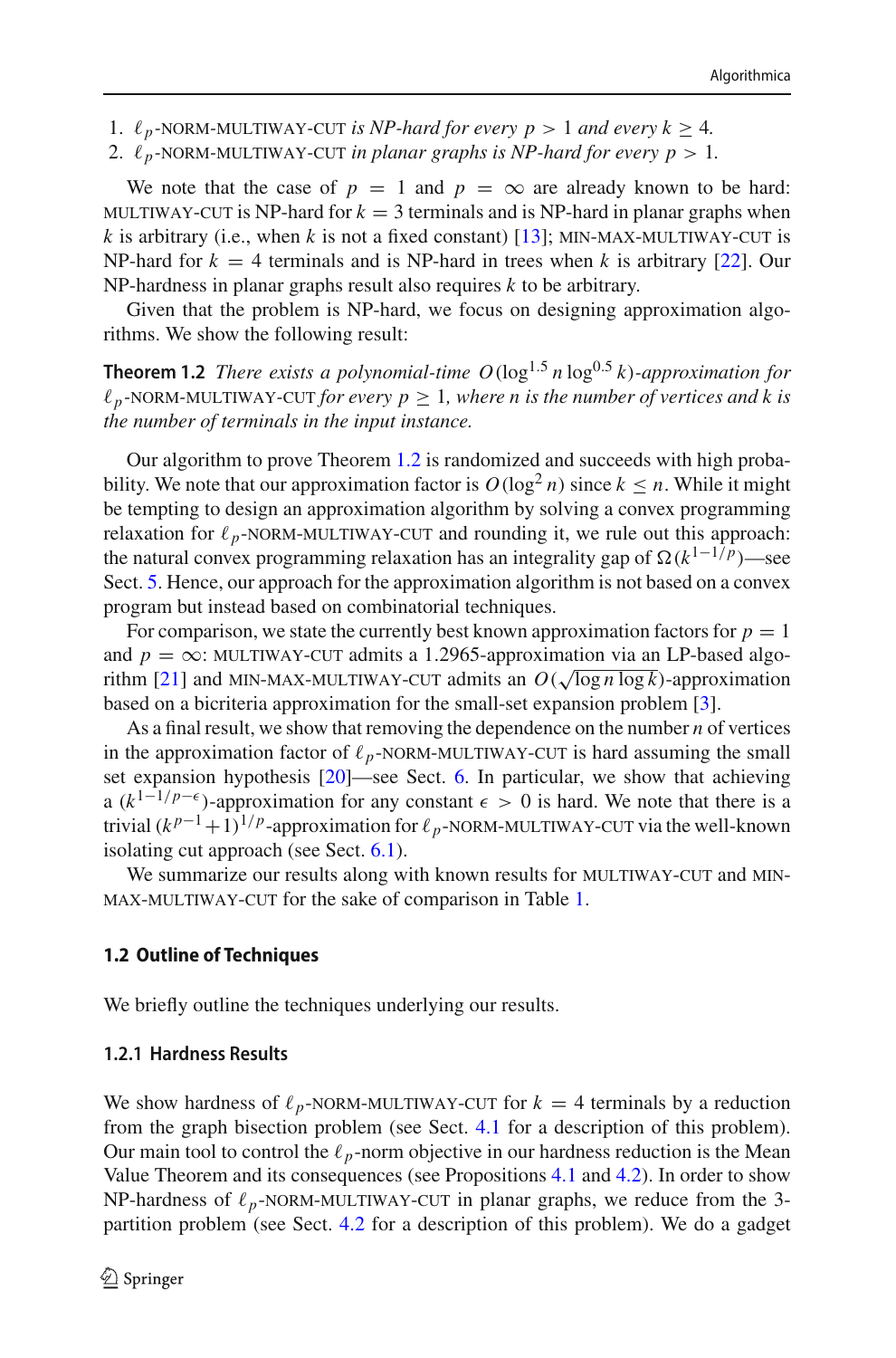|                                                   | $\ell_p$ -NORM-MULTIWAY-CUT                                       | MIN-MAX-MULTIWAY-CUT                                                                                                                                                                            | MULTIWAY-CUT                                              |
|---------------------------------------------------|-------------------------------------------------------------------|-------------------------------------------------------------------------------------------------------------------------------------------------------------------------------------------------|-----------------------------------------------------------|
| <b>NP-hardness</b>                                | $k \geq 4$ and on planar graphs (Theorem                          | $k \ge 4$ and on trees [22]                                                                                                                                                                     | $k \geq 3$ [13]                                           |
| Approximation factor                              | $O(\sqrt{\log^3 n \log k})$ (Theorem 1.2)                         | $O(\sqrt{\log n \log k})$ [3]                                                                                                                                                                   | 1.2965 [21]                                               |
| ntegrality gap lower bound                        | $rac{k^{1-1/p}}{2}$ (Sect. 5)                                     | $\frac{k}{2}$ [3]                                                                                                                                                                               | 1.20016 [4, 7]                                            |
| Inapproximability                                 | No $O(k^{1-1/p-\epsilon})$ -approximation<br>under SSEH (Sect. 6) | No $O(k^{1-\epsilon})$ -approximation under<br>SSEH <sub>[3]</sub>                                                                                                                              | No $(1.20016 - \epsilon)$ -approximation<br>under UGC [4] |
| Approximation factor of isolating cut<br>ipproach | $(k^{p-1}+1)^{\frac{1}{p}}$ (Sect. 6.1)                           | $\mathbb{R}$                                                                                                                                                                                    | 2[13]                                                     |
| rypothesis                                        |                                                                   | Here, <i>n</i> refers to the number of vertices in the input graph, $\epsilon$ is any arbitrary constant, UGC refers to the unique games conjecture, and SSEH refers to the small set expansion |                                                           |

<span id="page-4-0"></span>Table 1 Summary of results **Table 1** Summary of results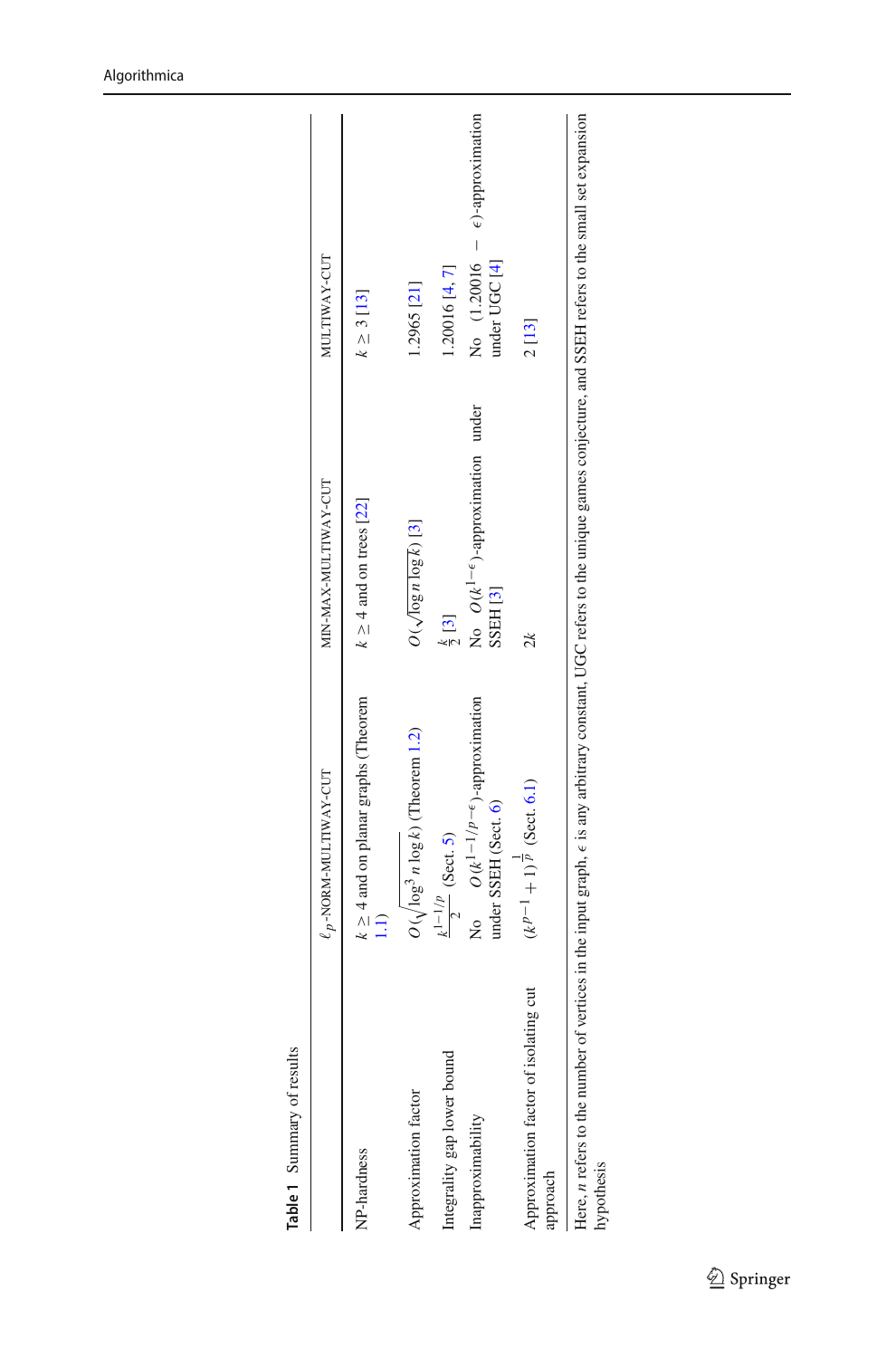based reduction where the gadget is planar. We note that the number of terminals in this reduction is not a constant and is  $\Omega(n)$ , where *n* is the number of vertices. Once again, we rely on the Mean Value Theorem and its consequences to control the  $\ell_p$ -norm objective in the reduction. We mention that the starting problems in our hardness reductions are inspired by the hardness results shown by Svitkina and Tardos for min-max-multiway-cut: they showed that min-max-multiway-cut is NP-hard for  $k = 4$  terminals by a reduction from the graph bisection problem and that MINmax-multiway-cut is NP-hard in trees by a reduction from the 3-partition problem. We also use these same starting problems, but our reductions are more involved owing to the  $\ell_p$ -norm nature of the objective.

#### **1.2.2 Approximation Algorithm**

By scaling we may assume that all edge weights are at least one. For the purposes of the algorithm, we will assume knowledge of the optimum value, say OPT—such a value can be guessed within a factor of 2 via binary search. We would run our algorithm for each guess of OPT in the set  $\{1, 2, 2^2, 2^3, \ldots, 2^{\log(|E| \max_{e \in E} w_e)}\}$ . One of the guesses will be within a factor 2 of the true optimum value and our algorithm would achieve the approximation factor for that guess. The overhead in run-time to account for the guess is polynomial in the input size.

Our approximation algorithm proceeds in three steps: (I) *cover*, (II) *uncross*, and (III) *aggregate*. We describe these three steps now.

In the first step of the algorithm—that we term as the *cover* step, we obtain a collection  $S$  of subsets of the vertex set satisfying four properties:

- (1) Each set *S* in the collection *S* has at most one terminal,
- (2) The  $\ell_p$ -norm of the cut values of the sets in the collection raised to the *p*th power is small, i.e.,  $\sum_{S \in \mathcal{S}} w(\delta(S))^p = (\beta^p \log n) \text{OPT}^p$  where  $\beta = O(\sqrt{\log n \log k})$ ,
- (3) The number of sets in the collection *S* is  $O(k \log n)$ , and
- (4) The union of the sets in the collection *S* is *V*.

We emphasize that condition (4) is the main reason for calling this step as the *cover* step. We perform this cover step via a multiplicative updates method. For this, we use a bicriteria approximation algorithm for the unbalanced terminal cut problem which was given by Bansal et al. [\[3](#page-33-2)] (see Sect. [2](#page-8-0) for a description of the unbalanced terminal cut problem and the bicriteria approximation).

Although property (2) above gives a bound on the  $\ell_p$ -norm of the cut values of the sets in the collection  $S$  relative to the optimum, the collection  $S$  does not correspond to a feasible multiway cut: recall that a feasible multiway cut is a partition  $P = (P_1, \ldots, P_k)$  of the vertex set where each  $P_i$  contains exactly one terminal. The objective of the next two steps is to refine the collection *S* to achieve feasibility without blowing up the  $\ell_p$ -norm of the cut values of the parts.

In the second step of the algorithm—that we term as the *uncross* step, we uncross the sets in the collection  $S$  to obtain a partition  $Q$  without increasing the cut values of the sets. We crucially exploit the posimodularity property of the graph cut function to achieve this: posimodularity states that for all subsets  $A, B \subseteq V$  of vertices, either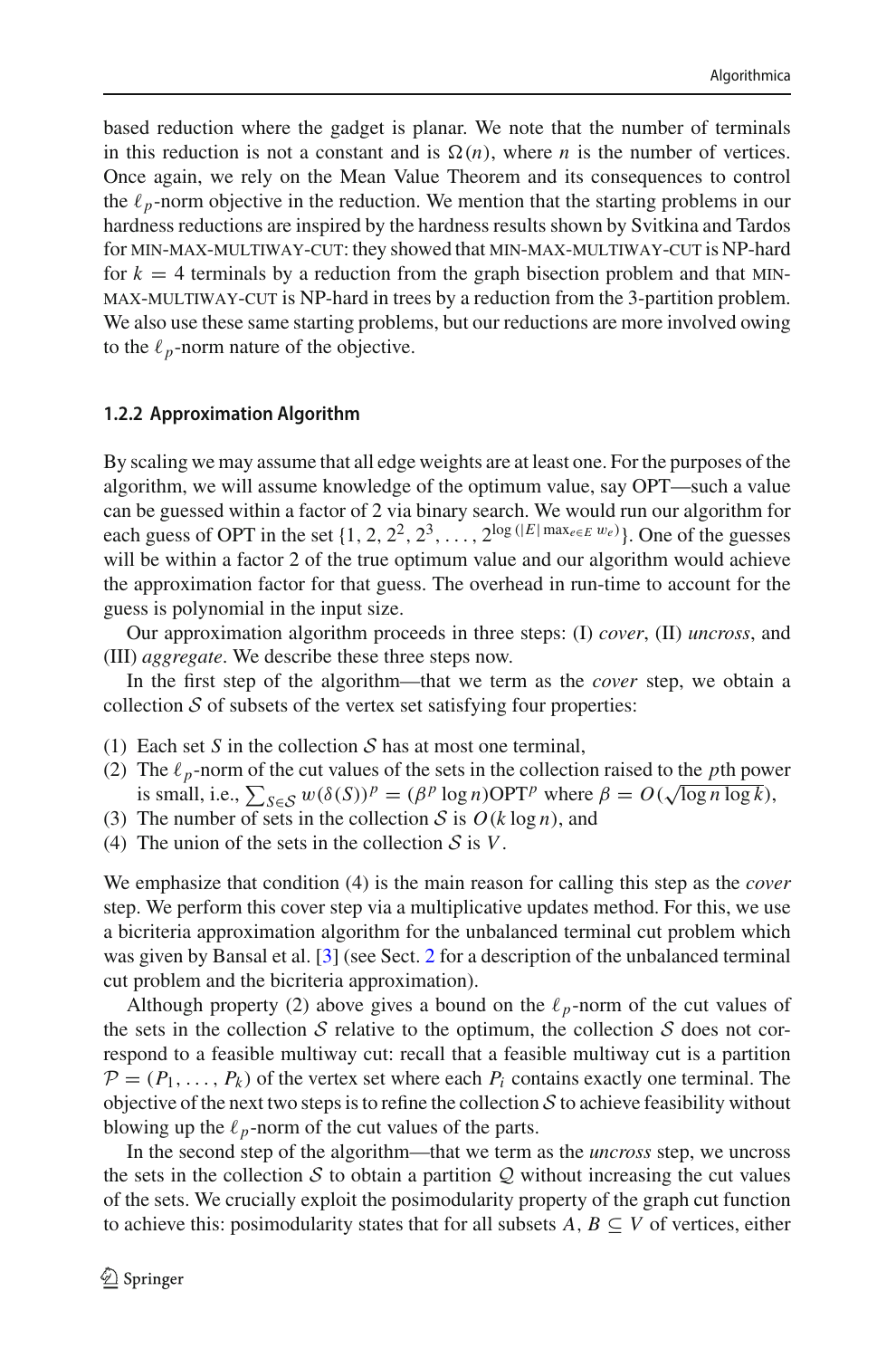$w(\delta(A)) \geq w(\delta(A - B))$  or  $w(\delta(B)) \geq w(\delta(B - A))$ . We iteratively consider all pairs of crossing subsets *A*, *B* in the collection *S* and replace *A* with  $A - B$  if  $w(\delta(A)) \geq w(\delta(A - B))$  or replace *B* with  $B - A$  if  $w(\delta(B)) \geq w(\delta(B - A))$ . The outcome of this step is a partition  $Q$  of the vertex set  $V$  satisfying three properties:

- (i) Each part *Q* in the partition *Q* has at most one terminal,
- (ii) The  $\ell_p$ -norm of the cut values of the parts in the partition *Q* raised to the *p*th power is still small, i.e.,  $\sum_{Q \in \mathcal{Q}} w(\delta(Q))^p = (\beta^p \log n) \text{OPT}^p$ , and
- (iii) The number of parts in the partition  $Q$  is  $O(k \log n)$ .

We encourage the reader to note the similarity between conditions  $(1)$ ,  $(2)$ ,  $(3)$ , and  $(4)$ at the end of the cover step and conditions (i), (ii), and (iii) at the end of the uncross step.

Once again, we observe that the partition *Q* at the end of the uncross step may not correspond to a feasible multiway cut: we could have more than *k* parts in *Q* with some of the parts having no terminals. We address this issue in the third step by a careful aggregation.

We term the third step of the algorithm as the *aggregate* step. For the aggregate step, let  $Q_i$  be the part in the partition  $Q$  that contains terminal  $t_i$ —we have  $k$  such parts by property (i)—and let  $R_1, \ldots, R_t$  be the remaining parts in  $Q$  that contain no terminals. We will aggregate the remaining parts of  $Q$  into the *k* parts  $Q_1, \ldots, Q_k$ without blowing up the  $\ell_p$ -norm of the cut value of the parts. By property (iii), the number of remaining parts  $t = O(k \log n)$ . We create *k* disjoint buckets  $B_1, \ldots, B_k$ where  $B_i$  contains the union of  $O(\log n)$  many parts among  $R_1, \ldots, R_t$ . Finally, we merge  $B_i$  with  $Q_i$ . This results in a partition  $\mathcal{P} = (Q_1 \cup B_1, \ldots, Q_k \cup B_k)$  of *V* with terminal  $t_i$  being in the *i*th part  $Q_i \cup B_i$ . The key now is to control the blow-up in the *p*th power of the  $\ell_p$ -norm of the cut values of the parts in *P*: we bound this by a  $O(\log^{p-1} n)$ -factor relative to the *p*th power of the  $\ell_p$ -norm of the cut values of the parts in *Q* via Jensen's inequality; while using Jensen's inequality, we exploit the fact that each bucket contained  $O(\log n)$  many parts. Consequently, using property (ii), the  $\ell_p$ -norm objective value of the cut values of the parts in the partition  $\mathcal P$  raised to the *p*th power is still small—we show that  $\sum_{P \in \mathcal{P}} w(\delta(P))^p = \beta^p \log^p n \text{OPT}^p$  and hence, we obtain an approximation factor of  $O(\beta \log n)$ .

The first step of our algorithm is inspired by the *O*(log *n*)-approximation algorithm for min-max-multiway-cut due to Bansal et al. [\[3](#page-33-2)]—we modify the multiplicative weights update method and adapt it for  $\ell_p$ -NORM-MULTIWAY-CUT. Our second and third<br>third steps differ from that of Bansal et al. We mention that the second and third third steps differ from that of Bansal et al. We mention that the second and third steps of our algorithm can be adapted to achieve an  $O(\beta \log n)$ -approximation factor for  $\ell_p$ -NORM-MULTIWAY-CUT for  $p = \infty$ , but the resulting approximation factor is<br>only  $O(\log^2 n)$  which is weaker than the  $O(\log n)$ -factor achieved by Bansal et al. only  $O(\log^2 n)$  which is weaker than the  $O(\log n)$ -factor achieved by Bansal et al. The additional loss of log *n*-factor in our algorithm comes from the third step (i.e., the aggregate step). The aggregate step designed in [\[3](#page-33-2)] is randomized and saves the log *n*-factor in expectation, but it does not generalize to  $\ell_p$ -NORM-MULTIWAY-CUT.<br>As mentioned before the second step of our algorithm relies on posimodularity. The As mentioned before, the second step of our algorithm relies on posimodularity. The posimodularity property of the graph cut function has been used in previous works for min-max-multiway-cut in an implicit fashion by a careful and somewhat tedious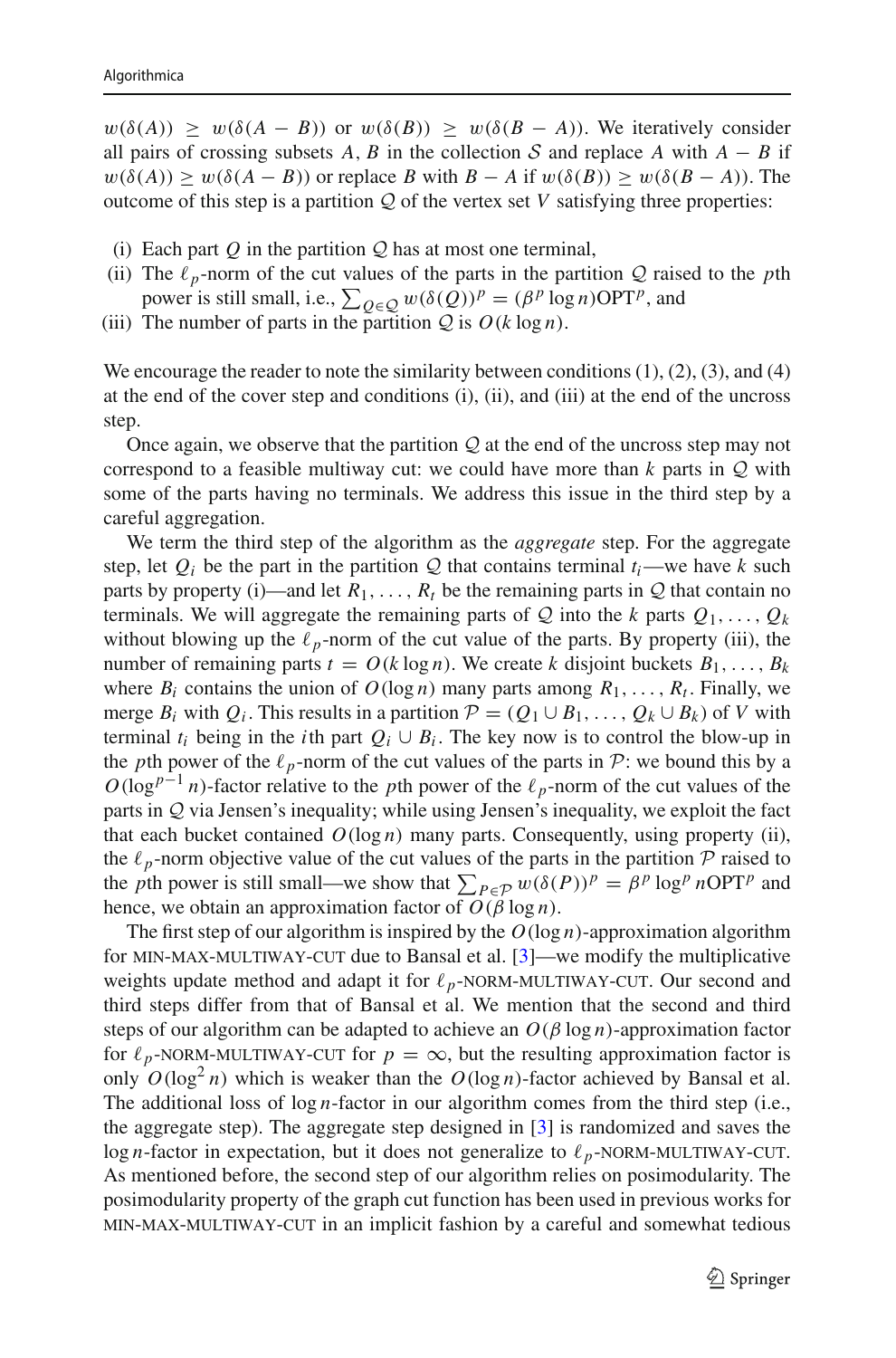edge counting argument [\[3](#page-33-2), [22\]](#page-34-1). We circumvent the edge counting argument here by the clean posimodularity abstraction. Moreover, the posimodularity abstraction makes the counting considerably easier for our more general problem of  $\ell_p$ -NORM-MH TIWAY-CUT multiway-cut.

#### **1.3 Related Work**

 $\ell_p$ -NORM-MULTIWAY-CUT can be viewed as a fairness inducing objective in the con-<br>text of multiway partitioning problems. Recent works have proposed and studied text of multiway partitioning problems. Recent works have proposed and studied various fairness inducing objectives for graph cuts and partitioning that are different from  $\ell_p$ -NORM-MULTIWAY-CUT. We briefly discuss these works here. All of the works<br>mentioned in this subsection consider a more general problem known as *correlation* mentioned in this subsection consider a more general problem known as *correlation clustering*—we discuss these works by specializing to cut and partitioning problems since these specializations are the ones related to our work.

Puleo and Milenkovic [\[19\]](#page-34-9) introduced a local vertex-wise min–max objective for min  $(s, t)$ -cut—here, the goal is to partition the vertex set *V* of the given edge-weighted undirected graph into two parts  $(S, V \setminus S)$  each containing exactly one of the terminals in  $\{s, t\}$  so as to minimize max<sub>v∈*V*</sub>  $w(\delta(v) \cap \delta(S))$ . The motivation behind this objective is that the cut should be fair to every vertex in the graph, i.e., no vertex should pay a lot for the edges in the cut. A result of Chvátal  $[12]$  $[12]$  implies that this problem is (2 −  $\epsilon$ )-inapproximable for every constant  $\epsilon > 0$ . Charikar et al. [\[9\]](#page-34-11) gave an  $O(\sqrt{n})$ approximation for this problem. Reducing the approximability vs inapproximability gap for this problem remains an intriguing open problem. Kalhan et al. [\[15\]](#page-34-12) considered an  $\ell_p$ -norm version of the objective where the goal is to minimize ( $\sum_{v \in V} w(\delta(v) \cap$  $\delta(S)$ <sup>*p*</sup>)<sup>1</sup>/*p* and gave an  $O(n^{\frac{1}{2} - \frac{1}{2p}} \log^{\frac{1}{2} - \frac{1}{2p}} n)$ -approximation, thus interpolating the best upper bound results for  $p = 1$  and  $p = \infty$ .

Ahmadi et al. [\[1\]](#page-33-3) introduced a min–max version of multicut: the input consists of an undirected graph  $G = (V, E)$  with edge weights  $w : E \to \mathbb{Q}_+$  along with source-sink terminal pairs  $(s_1, t_1), \ldots, (s_k, t_k)$ . The goal is to find a partition  $\mathcal{P} = (P_1, \ldots, P_r)$ of the vertex set with all source-sink pairs separated by the partition so as to minimize  $\max_{i \in [r]} w(\delta(P_i))$ . We emphasize that the number of parts here—namely, *r*—is not constrained by the input and hence, could be arbitrary. Ahmadi, Khuller, and Saha gave an  $O(\sqrt{\log n \max{\log k, \log T}})$ -approximation for this problem, where *T* is the number of parts in the optimal solution. Kalhan et al. [\[15](#page-34-12)] improved the approximation factor to  $2 + \epsilon$ .

#### **1.3.1 Organization**

We begin with preliminaries in Sect. [2.](#page-8-0) We present the complete details of our approximation algorithm and prove Theorem [1.2](#page-3-0) in Sect. [3.](#page-9-0) We show the hardness results and prove Theorem [1.1](#page-2-1) in Sect. [4.](#page-17-3) We discuss a convex program and its integrality gap in Sect. [5.](#page-28-0) We discuss the inapproximability and present a trivial  $O(k^{1-1/p})$ approximation in Sect. [6.](#page-29-0) We conclude with a few open problems in Sect. [7.](#page-33-4)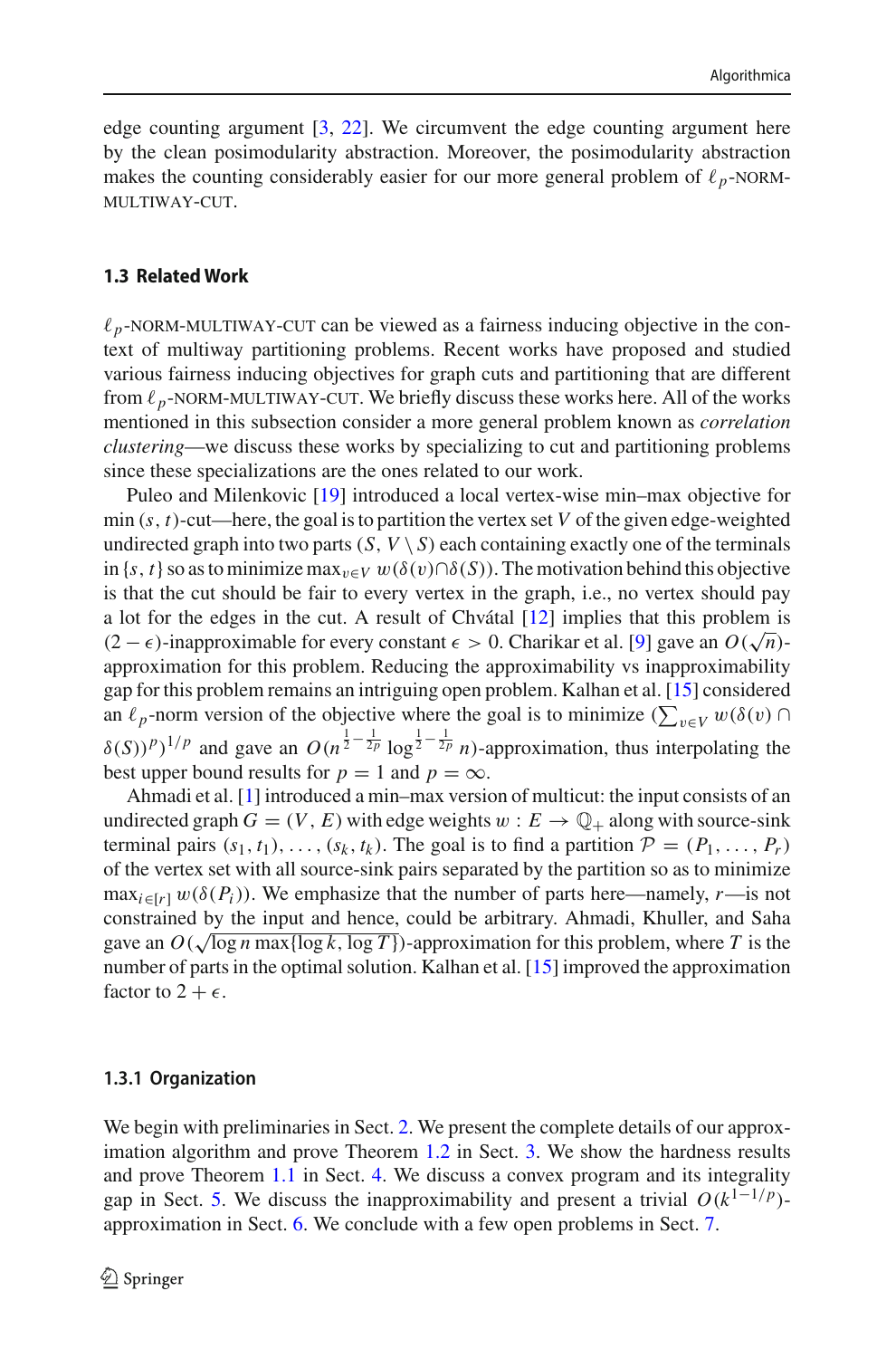# <span id="page-8-0"></span>**2 Preliminaries**

We start with notations that will be used throughout. Let  $G = (V, E)$  be an undirected graph with edge weight function  $w : E \to \mathbb{Q}_+$  and vertex weight function  $y : V \to$  $\mathbb{Q}_+$ . For every subset  $S \subseteq V$ , we use  $\delta_G(S)$  to denote the set of edges that have exactly one end-vertex in *S* (we will drop the subscript *G* when the graph is clear from context), and we write  $w(\delta(S)) := \sum_{e \in \delta(S)} w(e)$ . Moreover, we will use  $y(S)$  to refer to  $\sum_{v \in S} y(v)$ . We will denote an instance of  $\ell_p$ -NORM-MULTIWAY-CUT by  $(G, w, T)$ , where  $G = (V, F)$  is the input graph  $w : F \to \mathbb{O}$ , is the edge weight function and where  $G = (V, E)$  is the input graph,  $w : E \rightarrow \mathbb{Q}_+$  is the edge weight function, and *T* ⊂ *V* is the set of terminal vertices. We will call a partition  $\tilde{P}$  = ( $P_1, \ldots, P_r$ ) of the vertex set to be a multiway cut if  $r = k$  and  $t_i \in P_i$  for each  $i \in [k]$  and denote the  $\ell_p$ -norm of the cut values of the parts (i.e.,  $(\sum_{i=1}^k w(\delta(P_i))^p)^{1/p}$ ) as the  $\ell_p$ -norm *objective value of the multiway cut*  $\tilde{\mathcal{P}}$ .

We note that the function  $\mu : \mathbb{R} \to \mathbb{R}$  defined by  $\mu(x) := x^p$  is convex for every  $p \geq 1$ . We will use Jensen's inequality as stated below in our approximation algorithm as well as our hardness reductions.

**Lemma 2.1** (Jensen) *Let*  $\mu : \mathbb{R} \to \mathbb{R}$  *be a convex function. For arbitrary*  $x_1, \ldots, x_t \in$ R*, we have*

<span id="page-8-2"></span>
$$
\mu\left(\frac{1}{t}\sum_{i=1}^t x_i\right) \leq \frac{1}{t}\sum_{i=1}^t \mu(x_i).
$$

Our algorithm relies on the graph cut function being symmetric and submodular. We recall that the graph cut function  $f: 2^V \to \mathbb{R}_+$  is given by  $f(S) := w(\delta(S))$ for all  $S \subseteq V$ . Let  $f : 2^V \to \mathbb{R}_+$  be a set function. The function f is symmetric if  $f(S) = f(V \setminus S)$  for all  $S \subseteq V$ , submodular if  $f(A) + f(B) \ge f(A \cap B) + f(A \cup B)$ for all  $A, B \subseteq V$ , and posimodular if  $f(A) + f(B) > f(A - B) + f(B - A)$  for all  $A, B \subseteq V$ . Symmetric submodular functions are also posimodular (see Proposition [2.1\)](#page-8-1)—this fact has been used implicitly [\[3](#page-33-2), [22](#page-34-1)] and explicitly [\[8,](#page-34-13) [10\]](#page-34-14) before.

<span id="page-8-1"></span>**Proposition 2.1** *Symmetric submodular functions are posimodular.*

*Proof* Let  $f: 2^V \to \mathbb{R}$  be a symmetric submodular set function on a set V, and let  $A, B \subseteq V$  be two arbitrary subsets. Then, we have

$$
f(A) + f(B) = f(V - A) + f(B) \ge f((V - A) \cup B) + f((V - A) \cap B)
$$
  
=  $f(V - (A - B)) + f(B - A) = f(A - B) + f(B - A)$ .

In the above, the first and last equations follow by symmetry and the inequality follows by submodularity.

Our algorithm for  $\ell_p$ -NORM-MULTIWAY-CUT relies on an intermediate problem,<br>mely the Unbalanced Terminal Cut problem that we introduce now In Unbalanced namely the Unbalanced Terminal Cut problem that we introduce now. In Unbalanced Terminal Cut (UTC), the input  $(G, w, y, \tau, T)$  consists of an undirected graph  $G =$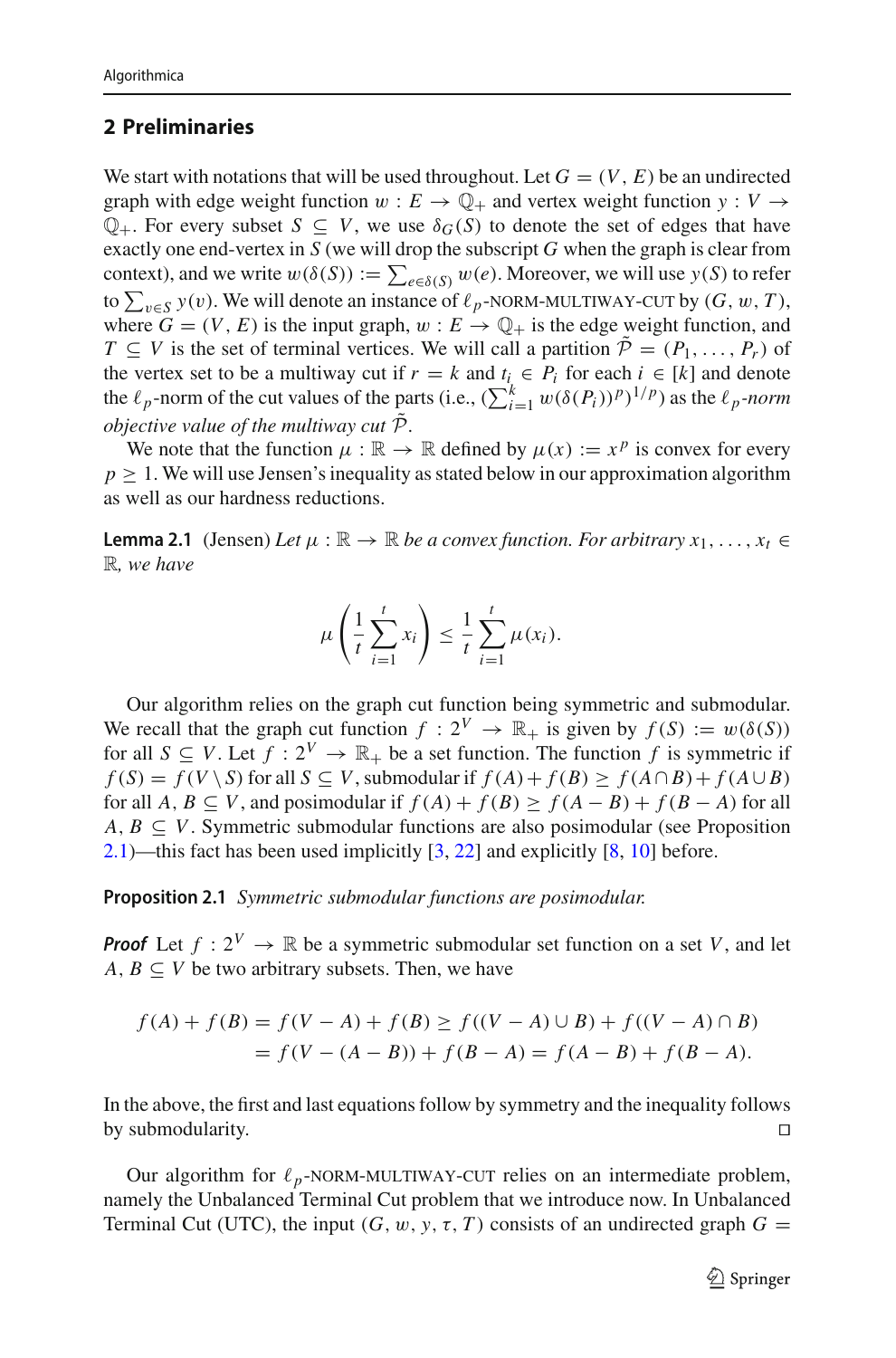$(V, E)$ , an edge weight function  $w : E \to \mathbb{Q}_+$ , a vertex weight function  $y : V \to \mathbb{Q}_+$ , a real value  $\tau \in [0, 1]$ , and a set  $T \subset V$  of terminal vertices. The goal is to compute

UTC(*G*, *w*, *y*,  $\tau$ , *T*) := min { $w(\delta(S))$  :  $S \subseteq V$ ,  $y(S) \ge \tau \cdot y(V)$ ,  $|S \cap T| \le 1$  .

In words, the goal is to find a vertex subset  $S \subseteq V$  with minimum cut value such that the total vertex weight of *S* is at least a  $\tau$ -fraction of the total vertex weight of *V* and *S* contains at most one terminal vertex. Bansal et al. gave a bicriteria approximation for UTC that is summarized in the theorem below.

<span id="page-9-1"></span>**Theorem 2.1** [\[3](#page-33-2)] *There exists a randomized algorithm UTC-BICRIT-ALGO that takes as input*  $(G, w, y, \tau, T)$  *consisting of an undirected graph*  $G = (V, E)$ *, an edge weight function*  $w : E \to \mathbb{Q}_+$ , a vertex weight function  $y : V \to \mathbb{Q}_+$ , a number  $\tau \in [0, 1]$ , and a set  $T \subseteq V$  of terminal vertices and runs in polynomial time to return *a set*  $S ⊂ V$  *satisfying the following three conditions with high probability:* 

- 1.  $|S \cap T|$  ≤ 1,
- 2.  $y(S) = \Omega(\tau)y(V)$ *, and*
- 3.  $w(\delta(S)) \leq \alpha UTC(G, w, y, \tau, T)$ *, where*  $\alpha \leq C \sqrt{\log n \log(1/\tau)}$  *for some constant C* and  $n = |V|$ .

#### <span id="page-9-0"></span>**3 Approximation Algorithm**

In this section, we prove Theorem [1.2.](#page-3-0) We restate the theorem below for the sake of completeness.

**Theorem 1.2** *There exists a polynomial-time*  $O(\log^{1.5} n \log^{0.5} k)$ *-approximation for*  $\ell_p$ -NORM-MULTIWAY-CUT *for every*  $p \geq 1$ *, where n is the number of vertices and k is*<br>the number of terminals in the input instance *the number of terminals in the input instance.*

Let OPT be the optimal  $\ell_p$ -norm objective value of a multiway cut in the given instance. For the purposes of the algorithm, we will assume knowledge of a value *D* such that  $D \geq \text{OPT}^p$ —such a value can be guessed via binary search.

We prove Theorem [1.2](#page-3-0) via a three step algorithm. In the first step of the algorithm termed as the *cover* step, we will obtain a collection *S* of  $O(k \log n)$  sets whose union is the vertex set *V* such that each set in the collection has at most one terminal, the cut value of each set is not too large relative to *D*, and the  $\ell_p$ -norm of the cut values of the sets in the collection is within a polylog $(n)$  factor of *D* (see Lemma [3.1\)](#page-10-0). Although the collection *S* has low  $\ell_p$ -norm value relative to *D*, the collection *S* may not be a feasible multiway cut. In the second step of the algorithm termed as the *uncross* step, we uncross the sets in the collection *S* without increasing the  $\ell_p$ -norm of the cut values of the sets in the collection (see Lemma [3.2\)](#page-14-0). After uncrossing, we obtain a partition, but we could have more than *k* sets. We address this in our third step termed as the *aggregate* step, where we aggregate parts to ensure that we obtain exactly *k* parts (see Lemma [3.3\)](#page-15-0). We rely on Jensen's inequality to ensure that the aggregation does not blow-up the  $\ell_p$ -norm of the cut values of the sets in the partition.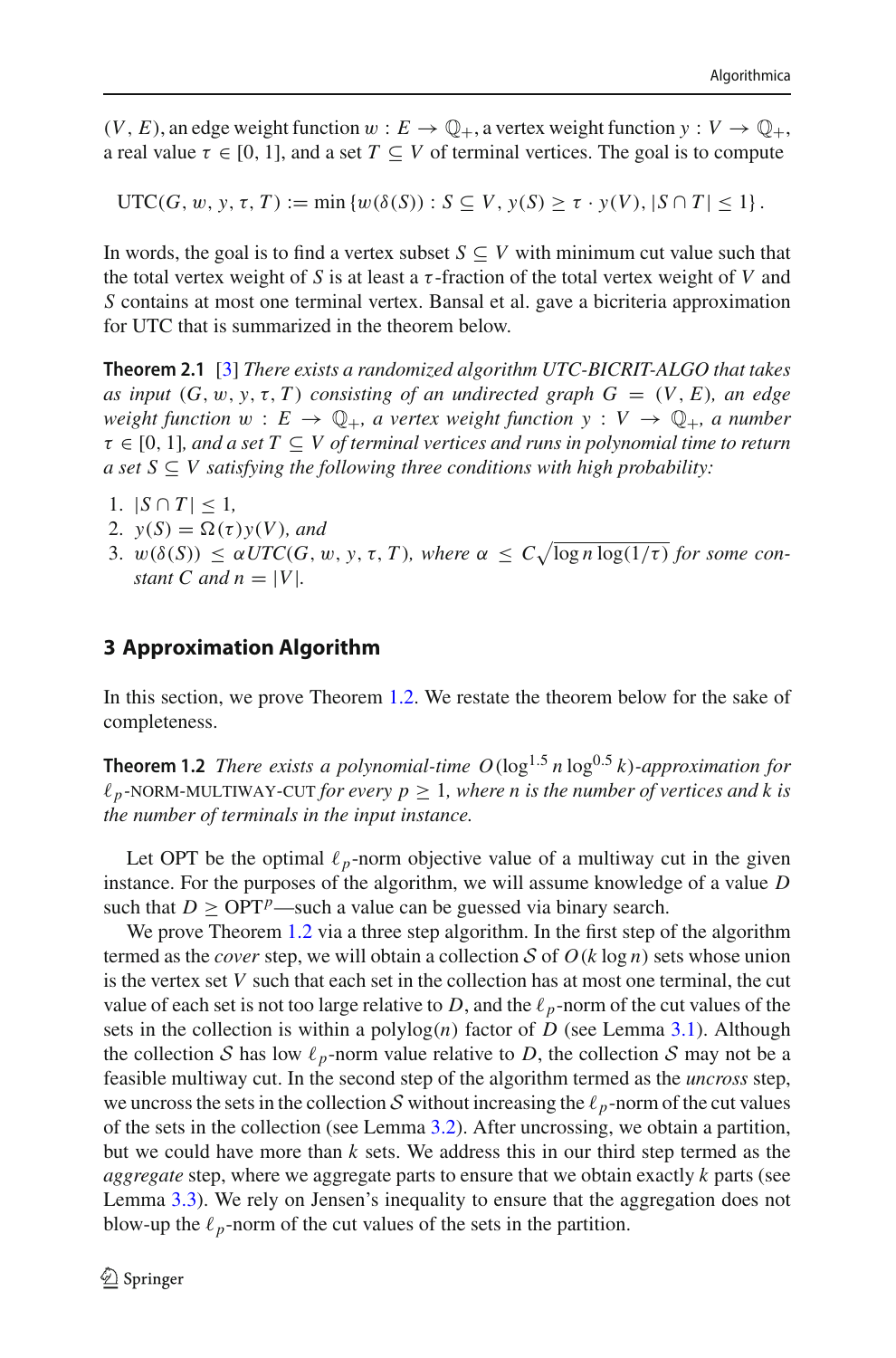### **3.1 Cover Step**

<span id="page-10-0"></span>We begin with the cover step of the algorithm in Lemma [3.1.](#page-10-0)

**Lemma 3.1** *There exists a randomized algorithm that takes as input an undirected graph*  $G = (V, E)$ *, an edge weight function*  $w : E \rightarrow \mathbb{Q}_+$ *, k distinct terminal vertices*  $T := \{t_1, \ldots, t_k\} \subseteq V$  *and a value*  $D > 0$  *such that there exists a partition*  $(P_1^*, \ldots, P_k^*)$  *of V with t<sub>i</sub>* ∈  $P_i^*$  *for all i* ∈ [*k*] *and*  $\sum_{i=1}^k w(\delta(P_i^*))^p \le D$ , *and runs in polynomial time to return a collection of sets*  $S \subseteq 2^V$  *satisfying the following three conditions with high probability:*

- 1.  $|S \cap T| \leq 1$  *and*  $w(\delta(S)) \leq \beta(2D)^{1/p}$  for every  $S \in S$ ,
- 2.  $\sum_{S \in S} w(\delta(S))^p = O(\beta^p \log n)D$ , and
- 3.  $|S| = O(k \log n)$  *and*  $|\{S \in S : v \in S\}| \geq \log n$  for each  $v \in V$ ,

*where*  $\beta = C \sqrt{\log n \log(2k)}$  *(with C being the constant that appears in Theorem* [2.1](#page-9-1)*)*.

*Proof* We will use Algorithm [1](#page-10-1) to obtain the desired collection *S*. The correctness of Algorithm [1](#page-10-1) is based on Claims [3.1,](#page-10-2) [3.2](#page-12-0) and [3.3.](#page-12-1)

#### **Algorithm 1** Cover via multiplicative weights update

```
Initialize t \leftarrow 1, S \leftarrow \emptyset, y^1(v) = 1 for each v \in V, Y^1 = \sum_{v \in V} y^1(v) and \beta = O(\sqrt{\log n \log k})while Y^t > \frac{1}{n} do
    for i = 1, 2, \ldots, \log(2k) do
        Execute UTC-BICRIT-ALGO(G, w, y^t, 2^{-i}, T) to obtain a subset S^t(i) \subseteq Vif w(\delta(S^t(i))) \leq \beta(\frac{4D}{2^i})^{1/p} then
             Set S^t = S^t(i) and BREAK
        end if
    end for
    S \leftarrow S \cup \{S^t\}.for v \in V do
         Set y^{t+1}(v) = \begin{cases} y^t(v)/2 & \text{if } v \in S^t, \\ y^t(v) & \text{if } v \in V. \end{cases}y^t(v) if v \in V \setminus S^t.
    end for<br>
Set Y^{t+1} = \sum_{v \in V} y^{t+1}(v).<br>
Set t \leftarrow t + 1.
end while
Return S
```
<span id="page-10-2"></span><span id="page-10-1"></span>Our first claim will help in showing that the set  $S<sup>t</sup>$  added in each iteration of the while loop satisfies certain nice properties.

**Claim 3.[1](#page-10-1)** *For every iteration t of the while loop of Algorithm* 1*, there exists i* ∈  $\{1, 2, \ldots, \log(2k)\}\$  *such that the set*  $S^t(i)$  *satisfies the following conditions:* 

- 1.  $|S^t(i) \cap T|$  ≤ 1, 2.  $y^t(S^t(i)) = \Omega(\frac{Y^t}{2^i})$ , and
- 3.  $w(\delta(S^t(i))) \leq \beta(\frac{4D}{2^i})^{1/p}$ .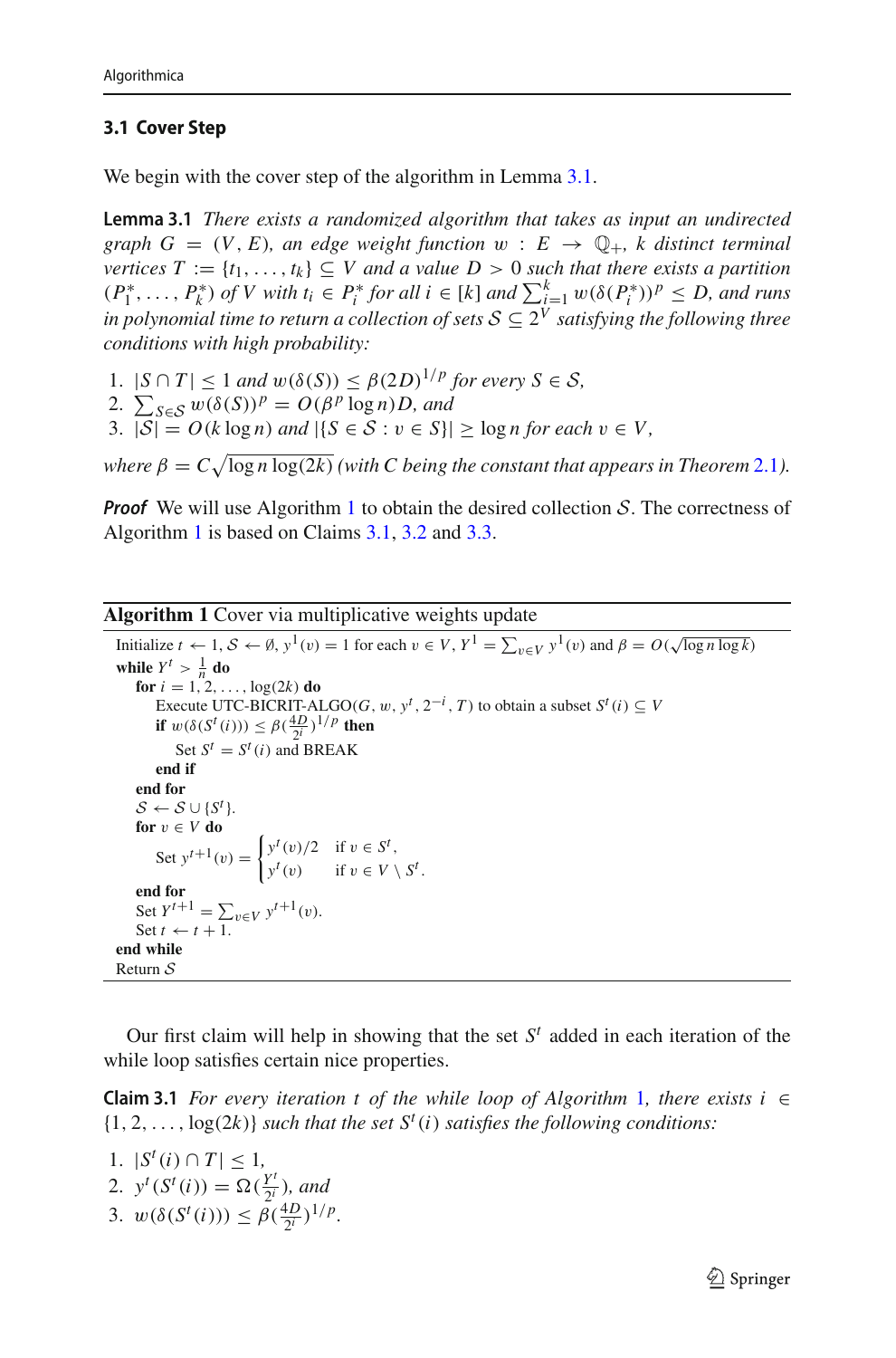*Proof* We have that  $\sum_{i=1}^{k} y^{t}(P_{i}^{*}) = y^{t}(V)$  and

$$
\sum_{i=1}^k w(\delta(P_i^*))^p \le D.
$$

Let *L* be the subset of indices of parts for which the cut value is relatively low:

$$
L := \left\{ j \in [k] : w(\delta(P_j^*))^p \le \frac{2y^t(P_j^*)}{Y^t} \cdot D \right\}.
$$

It follows that

$$
\sum_{j \in [k] \setminus L} y^t(P_j^*) < \sum_{j \in [k] \setminus L} \frac{w(\delta(P_j^*))^p Y^t}{2D} \le \frac{Y^t}{2}
$$

and hence,

$$
\sum_{j \in L} y^t(P_j^*) = Y^t - \sum_{j \in [k] \setminus L} y^t(P_j^*) > Y^t - \frac{Y^t}{2} = \frac{Y^t}{2}.
$$

Since  $|L| \leq k$ , there exists an index  $q \in L$  such that  $y^t(P_q^*) > Y^t/(2k)$ . Let us fix *i*<sub>0</sub> to be an integer such that  $y^{t}(P_{q}^{*}) \in (Y^{t} \cdot 2^{-i_{0}}, Y^{t} \cdot 2^{-i_{0}+1}]$ . Then, we must have  $i_0 \leq \log(2k)$ . We note that the set  $P_q^*$  satisfies  $|P_q^* \cap T| = 1$  and  $y^t(P_q^*)$  >  $Y^t/(2k) = y^t(V)/(2k)$ . This implies  $P_q^*$  is feasible to the UTC problem on input  $(G, w, y^t, 1/2^{i_0}, T)$ . Therefore, according to Theorem [2.1,](#page-9-1) the set  $S^t(i_0)$ has the following properties: Firstly,  $|S^t(i_0) \cap T| \leq 1$ . Secondly,  $y^t(S^t(i_0)) =$  $\Omega(1/2^{i_0})y^t(V) = \Omega(Y^t/2^{i_0})$ . Finally,

$$
w(\delta(S^t(i_0))) \le C\sqrt{\log n \log(2k)} \cdot \text{UTC}\left(G, w, y^t, \frac{1}{2^{i_0}}, T\right)
$$
  

$$
\le \beta \cdot w(\delta(P_q^*)) \tag{1a}
$$

<span id="page-11-1"></span><span id="page-11-0"></span>
$$
\leq \beta \cdot \left(\frac{2y^t(P_q^*)}{Y^t} \cdot D\right)^{\frac{1}{p}} \tag{1b}
$$

<span id="page-11-2"></span>
$$
\leq \beta \cdot \left(\frac{2 \cdot Y^t \cdot 2^{-i_0+1}}{Y^t} \cdot \right)
$$

$$
= \beta \cdot \left(\frac{4D}{2^{i_0}}\right)^{\frac{1}{p}}.
$$
(1c)

Inequality [\(1a\)](#page-11-0) follows from the fact that  $P_q^*$  is feasible to UTC(*G*, *w*,  $y^t$ ,  $1/2^{i_0}$ , *T*), Inequality [\(1b\)](#page-11-1) follows from the fact that  $q \in L$ , and Inequality [\(1c\)](#page-11-2) follows from the choice of  $i_0$ . This completes the proof of Claim [3.1.](#page-10-2)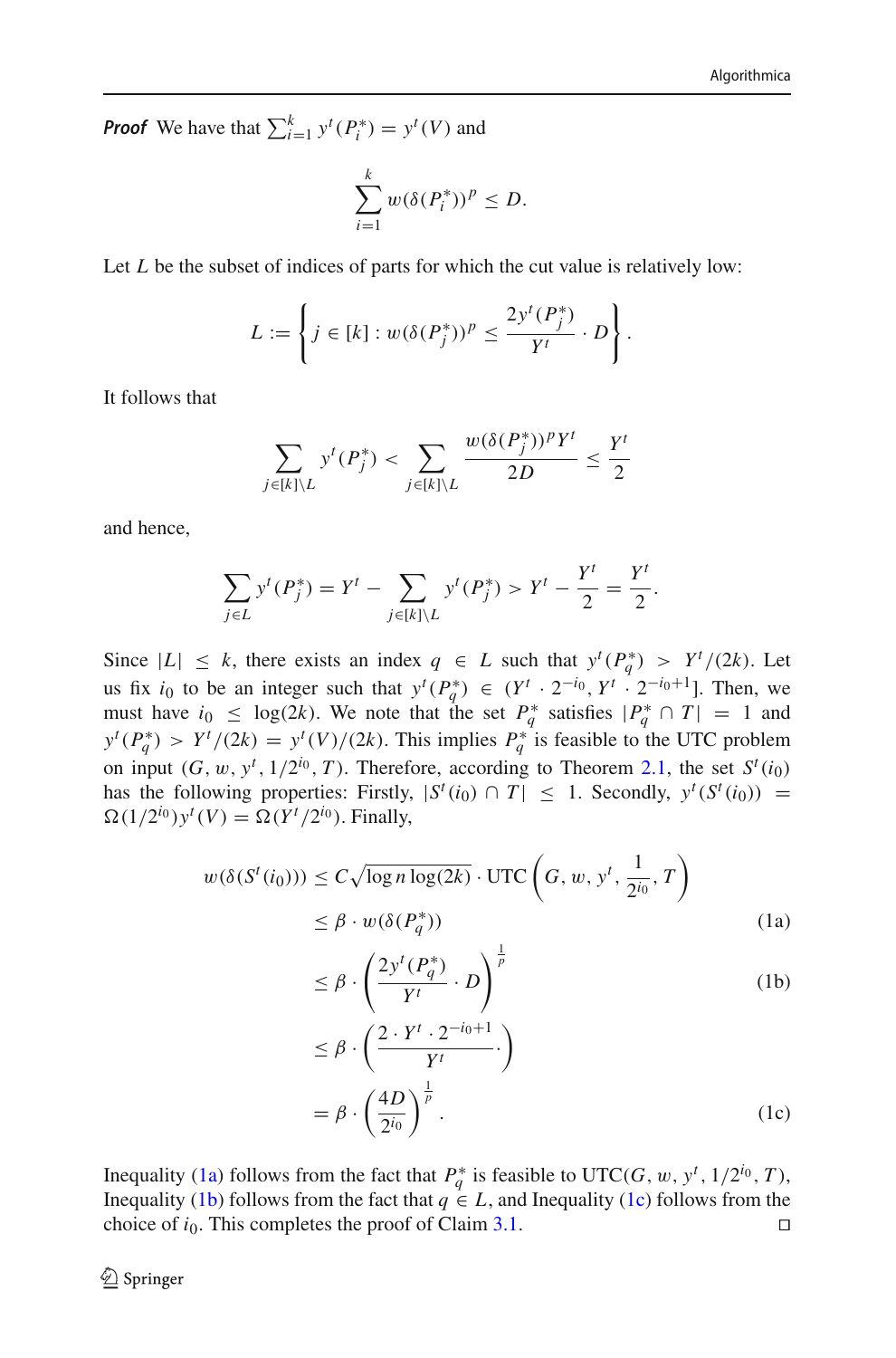For the rest of the proof, we will use the following notation: In the *t*'th iteration of the while loop of Algorithm [1,](#page-10-1) we will fix  $i_t \in \{1, 2, ..., \log(2k)\}\)$  to be the integer such that  $S^t = S^t(i_t)$ . We will use  $\ell$  to denote the total number of iterations of the while loop. For each  $v \in V$ , we define  $N_v := |\{t \in [\ell] : v \in S^t\}|$  to be the number of sets in the collection  $S$  that contain the vertex  $v$ .

We observe that for each  $v \in V$ , we have  $y^{\ell+1}(v) = 2^{-N_v}$ . Claim [3.1](#page-10-2) and Theorem [2.1](#page-9-1) together imply that the *t*'th iteration of the while loop leads to a set *S<sup>t</sup>* being added to the collection  $S$  such that the following three properties hold:

$$
1. \ |S^t \cap T| \leq 1,
$$

- 2.  $y^t(S^t) = \Omega(\frac{Y^t}{2^{i_t}})$ , and
- 3.  $w(\delta(S^t)) \leq \beta(\frac{4D}{2^{i_t}})^{1/p}$ .

<span id="page-12-0"></span>Our next claim shows that the number of iterations of the while loop executed in Algorithm [1](#page-10-1) is small. Moreover, the union of the sets in the collection  $S$  is the vertex set *V*.

**Claim 3.2** *The number of iterations*  $\ell$  *of the while loop satisfies*  $\ell = O(k \log n)$ *. Moreover,*  $N_v \geq \log n$  *for each*  $v \in V$ .

**Proof** Upon termination of Algorithm [1,](#page-10-1) we must have  $Y^{\ell+1} \leq 1/n$ . Combining with the earlier observation that  $y^{\ell+1}(v) = 2^{-N_v}$  for every  $v \in V$ , we have that

$$
2^{-N_v} = y^{\ell+1}(v) \le Y^{\ell+1} \le \frac{1}{n},
$$

which implies that  $N_v \geq \log n$  for every  $v \in V$ .

It remains to show that  $\ell = O(k \log n)$ . Consider the *t*th iteration of the while loop for an arbitrary  $t \in [\ell]$ . By property 2 of the set  $S^t$  stated above, we have that  $y^{t}(S^{t}) \ge cY^{t}/2^{i_{t}} \ge cY^{t}/(2k)$  for some constant *c* > 0. Consequently,

$$
Y^{t+1} = Y^t - \frac{y^t(S^t)}{2} \le Y^t - \frac{cY^t}{4k} = \left(1 - \frac{c}{4k}\right)Y^t.
$$

Due to the termination condition of the while loop, we know that  $Y^{\ell} > 1/n$ . Hence,

$$
\frac{1}{n} < Y^{\ell} \le \left(1 - \frac{c}{4k}\right)^{\ell-1} Y^1 = \left(1 - \frac{c}{4k}\right)^{\ell-1} n \le \exp\left(-\frac{c(\ell-1)}{4k}\right) n.
$$

Therefore,  $\frac{c(\ell-1)}{4k} = O(\log n)$  which implies that  $\ell = O(k \log n)$ . This completes the proof of Claim [3.2.](#page-12-0)

<span id="page-12-1"></span>The next claim bounds the  $\ell_p$ -norm of the cut values of the sets in the collection  $S$ .

**Claim 3.3** *The collection S returned* by Algorithm [1](#page-10-1) *satisfies*  $\sum_{S \in S} w(\delta(S))^p =$  $O(\beta^p \log n) \cdot D$ .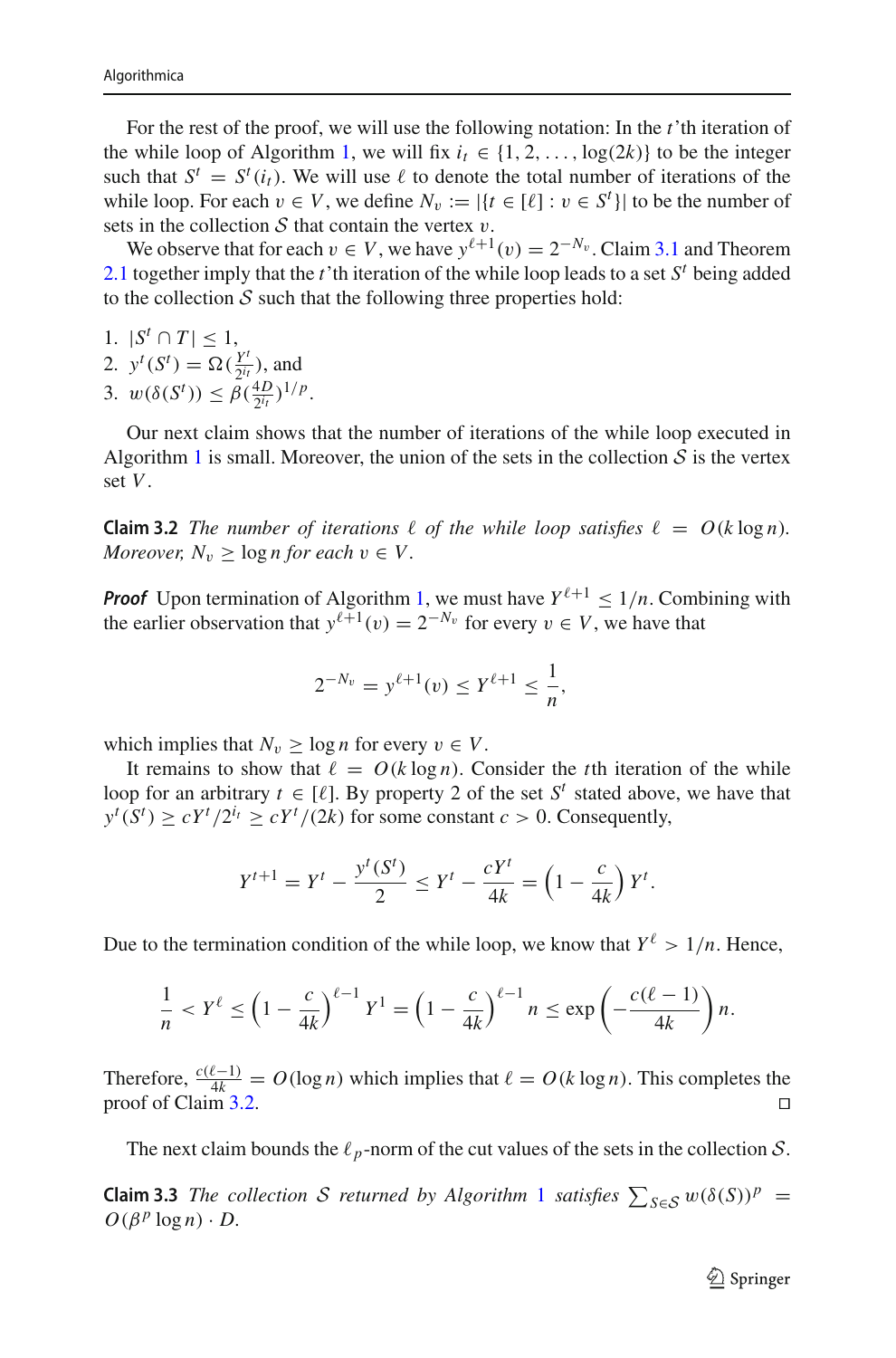*Proof* Consider the *t*<sup>th</sup> iteration of the while loop for an arbitrary  $t \in [\ell]$ . By property 3 of the set *S<sup>t</sup>* stated above, we have that  $w(\delta(S^t)) \leq \beta(4D/2^{i_t})^{1/p}$  and consequently,  $2^{i_t} \leq 4D\beta^p \cdot w(\delta(S^t))^{-p}$ . Moreover, by property 2 of the set  $S^t$  stated above, we have that  $y^t(S^t) \ge cY^t/2^{i_t}$  for some constant  $c > 0$ . Hence,

$$
y^{t}(S^{t}) \geq \frac{cY^{t}}{2^{i_{t}}} \geq \frac{cY^{t} \cdot w(\delta(S^{t}))^{p}}{\beta^{p} \cdot 4D}.
$$

Therefore,

$$
Y^{t+1} = Y^t - \frac{y^t(S^t)}{2} \le \left(1 - \frac{c \cdot w(\delta(S^t))^p}{\beta^p \cdot 8D}\right)Y^t.
$$

Using the fact that  $Y^{\ell} > 1/n$ , we observe that

$$
\frac{1}{n} < Y^{\ell} \le Y^1 \cdot \prod_{t=1}^{\ell-1} \left( 1 - \frac{c \cdot w(\delta(S^t))^p}{\beta^p \cdot 8D} \right) = n \cdot \prod_{t=1}^{\ell-1} \left( 1 - \frac{c \cdot w(\delta(S^t))^p}{\beta^p \cdot 8D} \right) \\
\le n \cdot \prod_{i=1}^{\ell-1} \exp\left( -\frac{c \cdot w(\delta(S^t))^p}{\beta^p \cdot 8D} \right) = n \cdot \exp\left( -\frac{c \cdot \sum_{i=1}^{\ell-1} w(\delta(S^t))^p}{\beta^p \cdot 8D} \right).
$$

This implies that  $\frac{c \cdot \sum_{i=1}^{\ell-1} w(\delta(S^t))^p}{\beta^p \cdot 8D} = O(\log n)$ , and hence  $\sum_{i=1}^{\ell-1} w(\delta(S^t))^p = O(\log n)$  $O(\beta^p \log n) \cdot D$ .

In the  $\ell$ 'th iteration of the while loop, we have  $w(\delta(S^{\ell})) \leq \beta(4D/2^{\ell_{\ell}})^{1/p}$  by property 3 of the set *S<sup>t</sup>* stated above and hence  $w(\delta(S^{\ell}))^p \leq \beta^p \cdot 4D/2^{i_{\ell}} \leq O(\beta^p D)$ . Consequently,  $\sum_{i=1}^{\ell} w(\delta(S^t))^p = O(\beta^p \log n) \cdot D$ . This completes the proof of Claim  $3.3.$ 

We now show correctness of our algorithm to complete the proof of Lemma [3.1.](#page-10-0) Firstly, we note that every  $S \in S$  satisfies  $|S \cap T| \leq 1$  by property 1 of the set *S<sup>t</sup>* stated above. Moreover, there exists  $i \in \{1, 2, ..., \log(2k)\}\$  such that  $w(\delta(S))$  <  $\beta (4D/2^i)^{1/p} \leq \beta (2D)^{1/p}$ , which implies Conclusion 1 of Lemma [3.1.](#page-10-0) Secondly, Conclusion 2 of Lemma [3.1](#page-10-0) is implied by Claim [3.3.](#page-12-1) Finally, Conclusion 3 of Lemma [3.1](#page-10-0) is implied by Claim [3.2](#page-12-0) because each iteration of the while loop adds exactly one new set to the collection *S*.

We now bound the run time of Algorithm [1.](#page-10-1) Each iteration of the while loop takes polynomial time due to Theorem [2.1,](#page-9-1) and the number of iterations of the while loop is  $O(k \log n)$ . This implies that the total run time of Algorithm [1](#page-10-1) is indeed polynomial in the size of the input.

We note that the our algorithm to prove Lemma [3.1](#page-10-0) is randomized only because of the use of the randomized algorithm given in Theorem [2.1.](#page-9-1)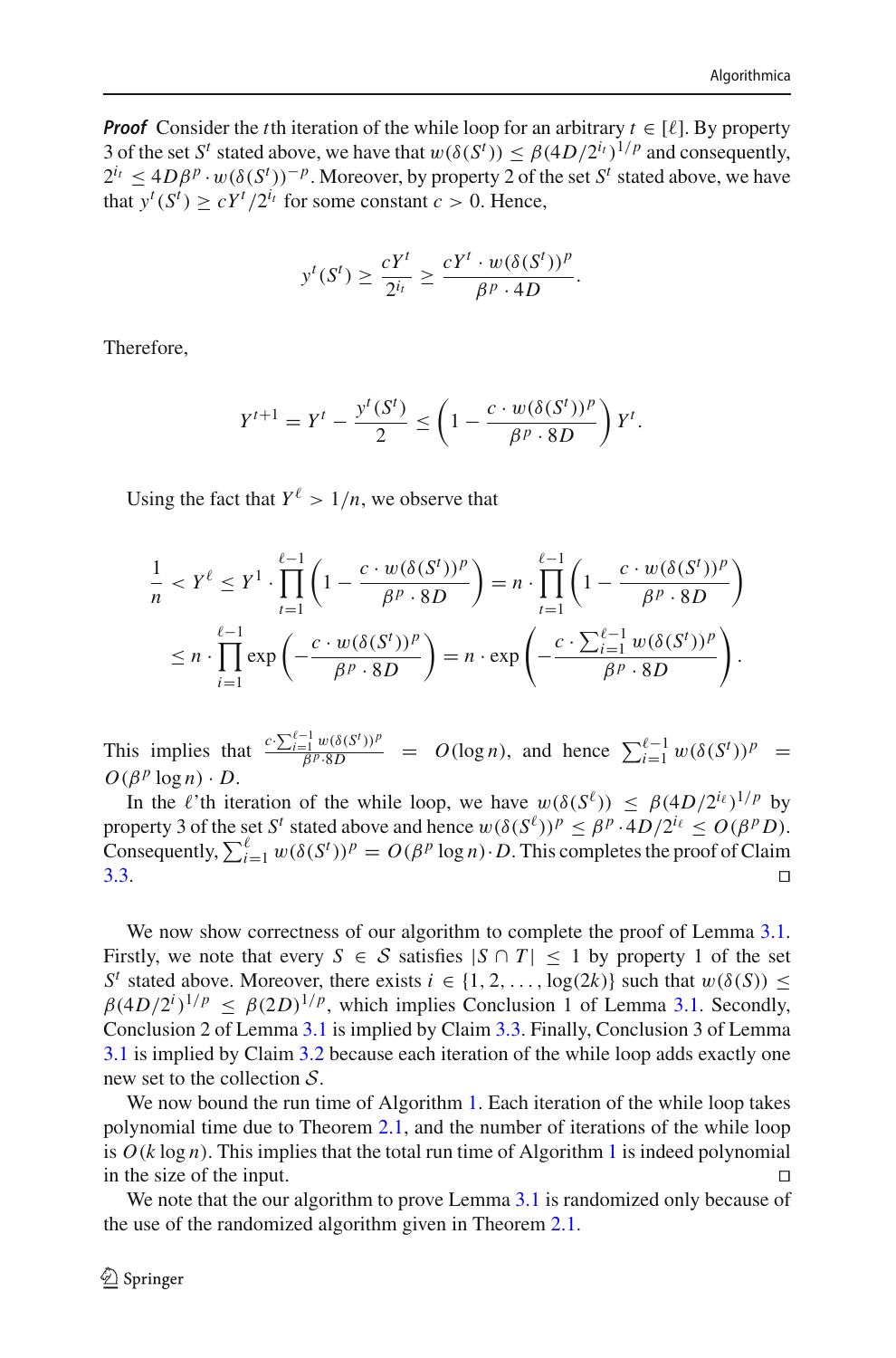#### **3.2 Uncross Step**

The collection  $S$  that we obtain in Lemma [3.1](#page-10-0) may not be a partition. Our next lemma will uncross the collection *S* obtained from Lemma [3.1](#page-10-0) to obtain a partition without increasing the cut values of the sets.

<span id="page-14-0"></span>**Lemma 3.2** *There exists an algorithm that takes as input a collection*  $S \subseteq 2^V$  *of subsets of vertices satisfying the conclusions in Lemma* [3.1](#page-10-0) *and runs in polynomial time to return a partition Q*˜ *of V such that*

- 1.  $|Q ∩ T|$  ≤ 1 *for each*  $Q ∈ \tilde{Q}$ <sub>*,*</sub>
- 2.  $\sum_{Q \in \tilde{Q}} w(\delta(Q))^p \le \sum_{S \in \mathcal{S}} w(\delta(S))^p$ , and
- 3. *the number of parts in*  $\tilde{Q}$  *is*  $O(k \log n)$ *.*

*Proof* For convenience, we will define  $f: 2^V \to \mathbb{R}_+$  by  $f(S) := w(\delta(S))$  for all *S*  $\subseteq$  *V*. We will use Algorithm [2](#page-14-1) to obtain the desired partition  $\tilde{Q}$  of *V*.

| Algorithm 2 Uncross via posimodularity |  |  |  |
|----------------------------------------|--|--|--|
|----------------------------------------|--|--|--|

```
Initialize \tilde{Q} \leftarrow Swhile there exist distinct sets A, B \in \tilde{Q} such that A \cap B \neq \emptyset do
   if f(A) \ge f(A - B) then
       Set A ← A − B
   else
       Set B ← B − A
   end if
end while
Return Q˜
```
<span id="page-14-1"></span>We now prove the correctness of Algorithm [2.](#page-14-1) We begin by observing that Algorithm [2](#page-14-1) indeed outputs a partition of the vertex set: Firstly, the while loop enforces that the output  $\overline{Q}$  satisfies  $A \cap B = \emptyset$  for all distinct  $A, B \in \overline{Q}$ . Secondly, during each iteration of the while loop, the set  $\bigcup_{Q \in \tilde{Q}} Q$  remains unchanged: In the iteration of the while loop that uncrosses  $A, B \in \tilde{Q}$ , let  $A'$  and  $B'$  denote the updated sets at the end of the while loop, respectively. Then we must have  $A' \cup B' = (A - B) \cup B = A \cup B$  or  $A' \cup B' = A \cup (B - A) = A \cup B$ . In either case, since  $A' \cup B' = A \cup B$ , the set  $\bigcup_{Q \in \mathcal{Q}} Q$ remains unchanged after the update. Therefore, we have  $\bigcup_{Q \in \tilde{Q}} Q = \bigcup_{S \in \mathcal{S}} S$ . We recall that  $\bigcup_{S \in \mathcal{S}} S = V$  by conclusion 3 of Lemma [3.1.](#page-10-0) Hence, *Q* is indeed a partition of *V*.

Furthermore, each set Q in the output  $\tilde{Q}$  is a subset of some set  $S \in \mathcal{S}$ . This implies  $|Q \cap T| \leq |S \cap T| \leq 1$ , thus proving the first conclusion.

To prove the second conclusion, we use posimodularity of *f* as shown in Proposition [2.1.](#page-8-1) Namely, for every  $A, B \subseteq V$ ,

$$
f(A) + f(B) \ge f(A - B) + f(B - A).
$$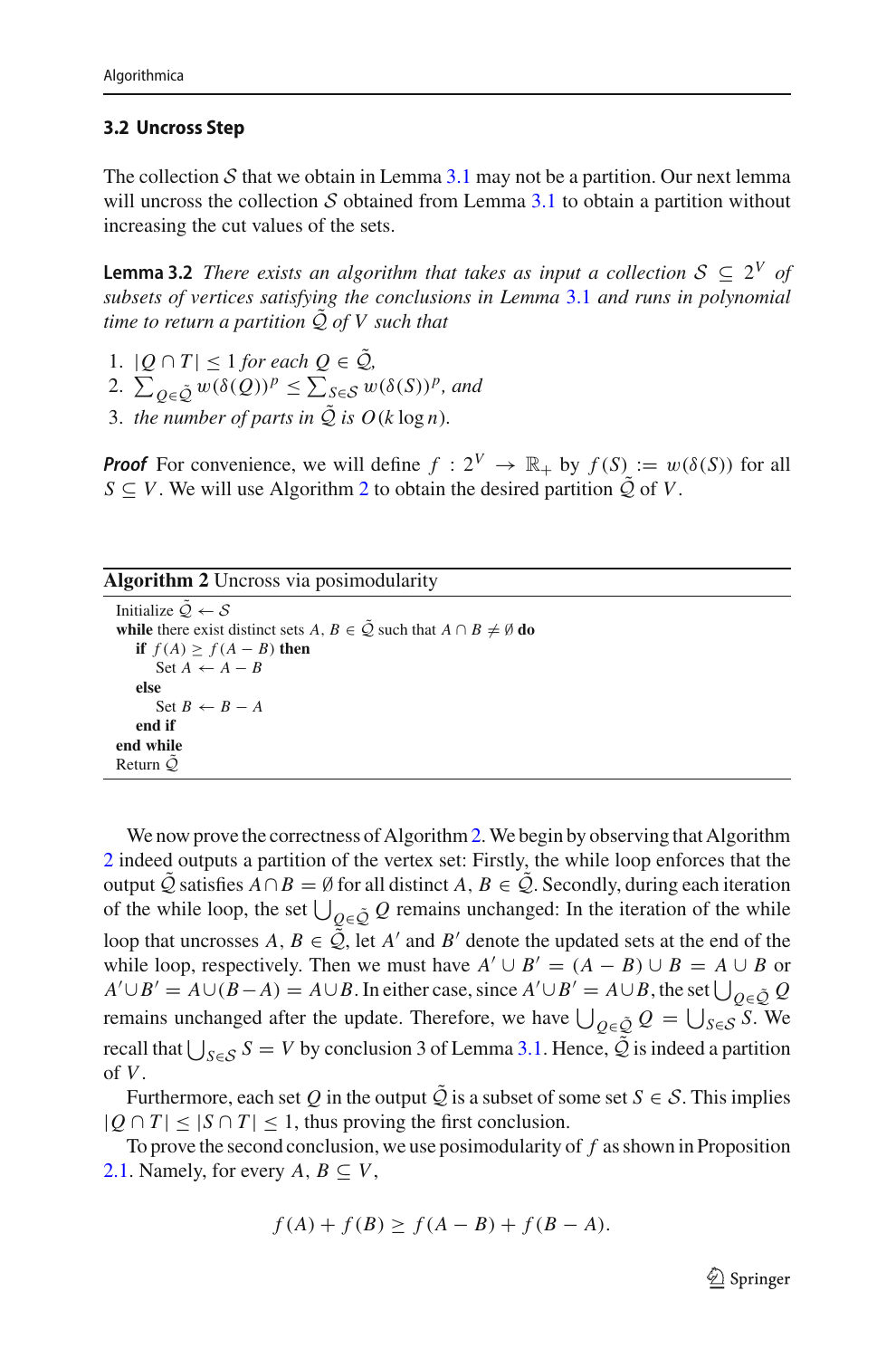Therefore, at least one of the following two hold: either  $f(A) \ge f(A - B)$  or  $f(B) \ge$  $f(B - A)$ . This implies that, by the choice of the algorithm,  $\sum_{Q \in \tilde{Q}} f(Q)^p$  does not increase.

To see the third conclusion, we note that after each iteration of the while loop, the size of  $\overline{Q}$  is unchanged. Therefore, at the end Algorithm [2,](#page-14-1) we have  $|\overline{Q}|=|S| = O(k \log n)$ by Lemma [3.1.](#page-10-0)

Finally, we bound the run time as follows. At initialization, there are  $O((k \log n)^2)$ pairs  $(A, B) \in \tilde{Q}^2$  such that  $A \cap B \neq \emptyset$ . After each iteration of the while loop, the number of such pairs decreases by at least 1. Therefore, the total number of iterations of the while loop is  $O((k \log n)^2)$  $O((k \log n)^2)$  $O((k \log n)^2)$ . Hence, Algorithm 2 indeed runs in polynomial time.

#### **3.3 Aggregation Step**

The partition  $\overline{Q}$  that we obtain in Lemma [3.2](#page-14-0) may contain more than *k* parts and hence, some of the parts may not contain any terminals. Our next lemma will aggregate the parts in *Q*˜ from Lemma [3.2](#page-14-0) to obtain a *k*-partition that contains exactly one terminal in each part while controlling the increase in the  $\ell_p$ -norm of the cut value of the parts.

<span id="page-15-0"></span>**Lemma 3.3** *There exists an algorithm that takes as input a partition*  $\tilde{Q}$  *of V satisfying the conclusions in Lemma* [3.2](#page-14-0) *and runs in polynomial time to return a partition*  $(P_1, P_2, \ldots, P_k)$  *of* V such that

1.  $t_i \in P_i$  *for each*  $i \in [k]$ *, and* 2.  $\sum_{i=1}^{k} w(\delta(P_i))^p = O((\beta \log n)^p) \cdot D$ ,

*where*  $\beta = C \sqrt{\log n \log(2k)}$  *(with C being the constant that appears in Theorem* [2.1](#page-9-1)*)*.

**Proof** We will use Algorithm [3](#page-15-1) on input  $\tilde{\mathcal{P}}$  to obtain the desired partition.

#### **Algorithm 3** Aggregate via bucketing

<span id="page-15-1"></span>Let  $\mathcal{F} = \{Q \in \tilde{\mathcal{Q}} : Q \cap T = \emptyset\}$ Let  $\mathcal{P}' = \{Q \in \mathcal{Q} : Q \cap T \neq \emptyset\} = \{Q'_1, \ldots, Q'_k\}$ , where  $t_i \in Q'_i$  for each  $i \in [k]$ Partition the sets in  $\mathcal{F}$  into *k* buckets  $B_1, \ldots, B_k$  such that  $|B_i| = O(\log n)$  for each  $i \in [k]$  (arbitrarily) **for**  $i = 1, 2, ..., k$  **do** Set  $P_i \leftarrow Q_i' \cup (\bigcup_{A \in B_i} A)$ **end for** Return  $(P_1, \ldots, P_k)$ 

The run time of Algorithm [3](#page-15-1) is linear in its input size. We now argue the correctness. We note that the third step in Algorithm [3](#page-15-1) is possible because  $|\mathcal{F}| \leq |\tilde{Q}| = O(k \log n)$ .

Since  $|Q ∩ T|$  ≤ 1 for each  $Q ∈ Q$ , the tuple  $(P_1, ..., P_k)$  returned by Algorithm [3](#page-15-1) is indeed a partition of *V* satisfying  $t_i \in P_i$  for all  $i \in [k]$ . We will now bound  $\sum_{i=1}^{k} f(P_i)^p$ , where  $f: 2^V \to \mathbb{R}_+$  is given by  $f(S) := w(\delta(S))$  for all  $S \subseteq V$ . We have that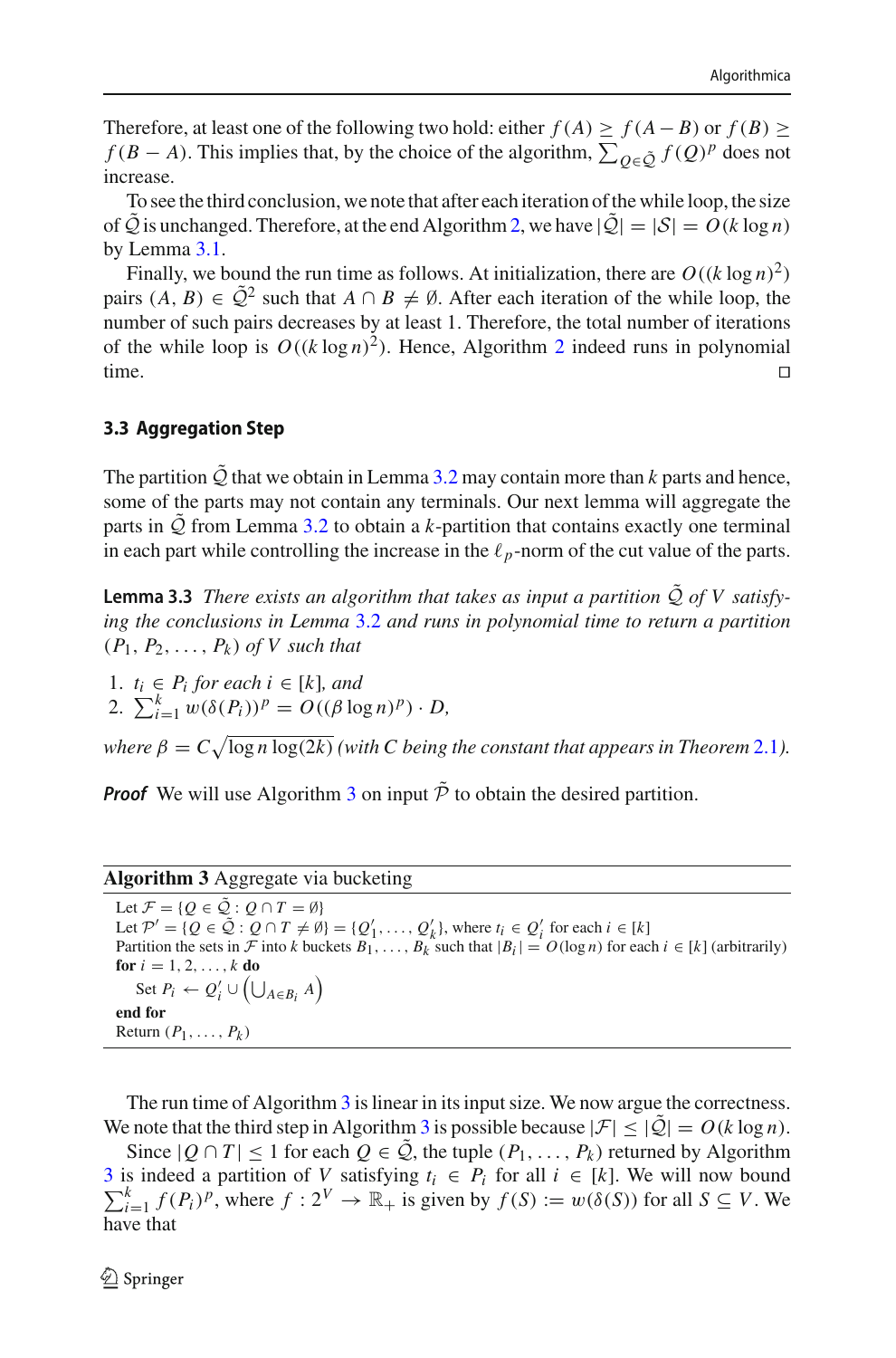$$
\sum_{i=1}^k f(P_i)^p = \sum_{i=1}^k f\left(Q_i' \cup \left(\bigcup_{A \in B_i} A\right)\right)^p \leq \sum_{i=1}^k \left(f(Q_i') + \sum_{A \in B_i} f(A)\right)^p.
$$

Since the number of sets in  $B_i$  is  $O(\log n)$ , we have the following using Jensen's inequality (Lemma [2.1\)](#page-8-2) for each  $i \in [k]$ :

$$
\left(f(Q'_{i}) + \sum_{A \in B_{i}} f(A)\right)^{p} \leq (|B_{i}| + 1)^{p-1} \left(f(Q'_{i})^{p} + \sum_{A \in B_{i}} f(A)^{p}\right)
$$

$$
= O(\log^{p-1} n) \left(f(Q'_{i})^{p} + \sum_{A \in B_{i}} f(A)^{p}\right).
$$

Hence,

$$
\sum_{i=1}^{k} f(P_i)^p = \sum_{i=1}^{k} O(\log^{p-1} n) \left( f(Q'_i)^p + \sum_{A \in B_i} f(A)^p \right)
$$
  
= 
$$
O(\log^{p-1} n) \sum_{Q \in \tilde{Q}} f(Q)^p
$$
  
= 
$$
O(\log^{p-1} n) \sum_{S \in \mathcal{S}} f(S)^p = \beta^p O(\log^p n) D.
$$

The last but one equality above is due to Conclusion 2 of Lemma [3.2](#page-14-0) and the last equal-ity is due to Conclusion 2 of Lemma [3.1.](#page-10-0) Hence,  $\sum_{i=1}^{k} w(\delta(P_i))^p = \sum_{i=1}^{k} f(P_i)^p =$  $O((\beta \log n)^p)D$ .

#### **3.4 Proof of Theorem [1.2](#page-3-0)**

Lemmas [3.1,](#page-10-0) [3.2,](#page-14-0) and [3.3](#page-15-0) together lead to an algorithm that takes as input an undirected graph  $G = (V, E)$ , an edge weight function  $w : E \to \mathbb{R}_+$ , *k* distinct terminal vertices  $T := \{t_1, \ldots, t_k\} \subseteq V$ , and a value  $D > 0$  with the property that there exists a partition  $(P_1^*, \ldots, P_k^*)$  of *V* with  $t_i \in P_i^*$  for all  $i \in [k]$  and  $\sum_{i=1}^k w(\delta(P_i^*))^p \leq D$ . This algorithm runs in polynomial time to return a multiway cut  $P = (P_1, \ldots, P_k)$ such that

$$
\left(\sum_{i=1}^{k} w(\delta(P_i))^p\right)^{\frac{1}{p}} = \left(O((\beta \log n)^p)D\right)^{\frac{1}{p}} = O(\beta \log n)D^{\frac{1}{p}}
$$

$$
= O(\log^{1.5} n \log^{0.5} k)D^{\frac{1}{p}}.
$$

In order to prove Theorem [1.2,](#page-3-0) we may use binary search to guess  $D$  ∈  $[OPT<sup>p</sup>, (2OPT)<sup>p</sup>]$  and run the above algorithm to obtain a multiway cut  $P =$  $(P_1, \ldots, P_k)$  such that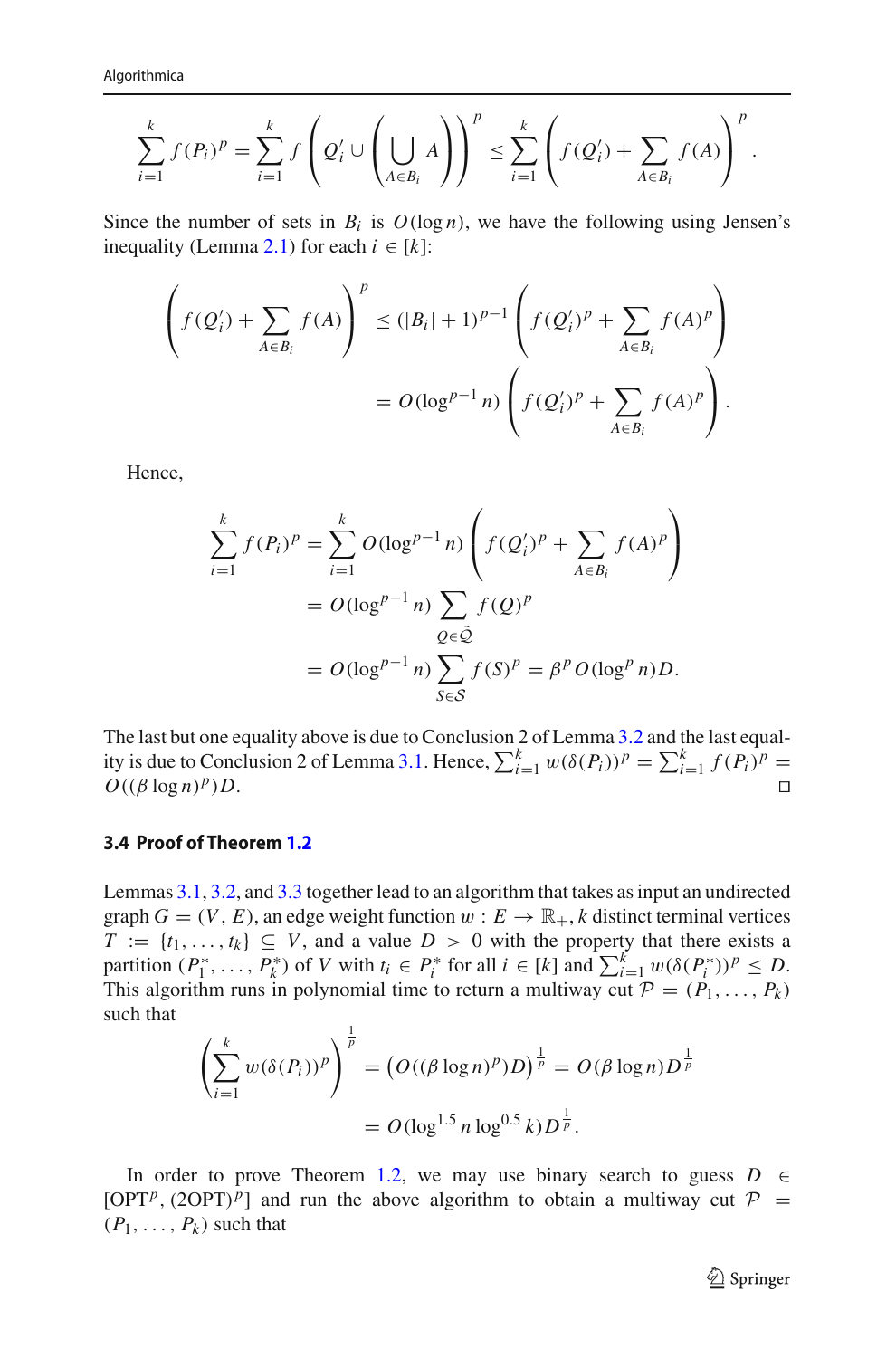$$
\left(\sum_{i=1}^k w(\delta(P_i))^p\right)^{\frac{1}{p}} = O(\log^{1.5} n \log^{0.5} k) D^{\frac{1}{p}} = O(\log^{1.5} n \log^{0.5} k) \text{OPT}.
$$

This completes the proof of Theorem [1.2.](#page-3-0)

# <span id="page-17-3"></span>**4 NP-Hardness**

In this section, we show NP-hardness results for  $\ell_p$ -NORM-MULTIWAY-CUT thereby<br>proving Theorem 1.1 In Sect 4.1, we show that  $\ell_z$ -NORM-MULTIWAY-CUT is NP-hard proving Theorem [1.1.](#page-2-1) In Sect. [4.1,](#page-17-0) we show that  $\ell_p$ -NORM-MULTIWAY-CUT is NP-hard<br>for  $k = 4$  terminals for every  $p > 1$  by a reduction from graph bisection. In Sect. 4.2. for  $k = 4$  terminals for every  $p > 1$  by a reduction from graph bisection. In Sect. [4.2,](#page-22-0) we show that  $\ell_p$ -NORM-MULTIWAY-CUT is NP-hard in planar graphs for every  $p > 1$ <br>by a reduction from 3-partition. In our reductions, we will frequently use the following by a reduction from 3-partition. In our reductions, we will frequently use the following two consequences of the Mean Value Theorem. We recall that the function  $\mu(x) = x^p$ is differentiable.

**Proposition 4.1** *For a differentiable function*  $\mu : [0, \infty) \to \mathbb{R}$ *, and two real values*  $0 < x < y$ , we have

<span id="page-17-1"></span>
$$
(y-x)\inf_{z\in[x,y]}\mu'(z) \le \mu(x) - \mu(y) \le (y-x)\sup_{z\in[x,y]} \mu'(z).
$$

<span id="page-17-2"></span>**Proposition 4.2** *For p*  $\geq$  1 *and real values*  $0 \lt x_1 \leq x_2 \leq x_3 \leq x_4$  *such that*  $x_2 + x_3 = x_1 + x_4$ , we have  $x_2^p + x_3^p \le x_1^p + x_4^p$ .

*Proof* We have

$$
x_4^p - x_3^p \ge p(x_4 - x_3)x_3^{p-1} = p(x_2 - x_1)x_3^{p-1} \ge p(x_2 - x_1)x_2^{p-1} \ge x_2^p - x_1^p.
$$

The first and last inequalities above are by Proposition [4.1.](#page-17-1)

$$
\Box
$$

### <span id="page-17-0"></span>**4.1 NP-Hardness for Constant Number of Terminals**

<span id="page-17-4"></span>The following is the main result of this section.

**Theorem 4.1**  $\ell_p$ -NORM-MULTIWAY-CUT *is NP-hard for every*  $p \geq 1$  *and*  $k \geq 4$ *.* 

**Proof** We note that when  $p = 1$ ,  $\ell_p$ -NORM-MULTIWAY-CUT corresponds to MULTIWAY-CUT and is known to be NP-hard for every  $k > 3$  [13]. For the rest of our proof WAY-CUT and is known to be NP-hard for every  $k \geq 3$  [\[13\]](#page-34-0). For the rest of our proof, we will fix  $p > 1$ .

Our hardness reduction is from bisection which is known to be NP-complete. bisection is defined as follows: Given an undirected graph  $G = (V, E)$  where  $|V| =$ : *n* is even and an integer *C*, the goal is to decide if there exists a subset  $S \subseteq V$  such that  $|S| = n/2$  and  $|\delta_G(S)| \leq C$ .

Given an instance  $(G = (V, E), C)$  of BISECTION, we construct an instance  $(G', w', T)$  of  $\ell_p$ -NORM-MULTIWAY-CUT consisting of a graph  $G' = (V', E')$ , and each vertice when  $w' : F' \to \mathbb{R}$  and a set  $T \subset V'$  of 4 terminals vertices as edge weight function  $w' : E' \to \mathbb{R}_+$ , and a set  $T \subseteq V'$  of 4 terminals vertices as follows: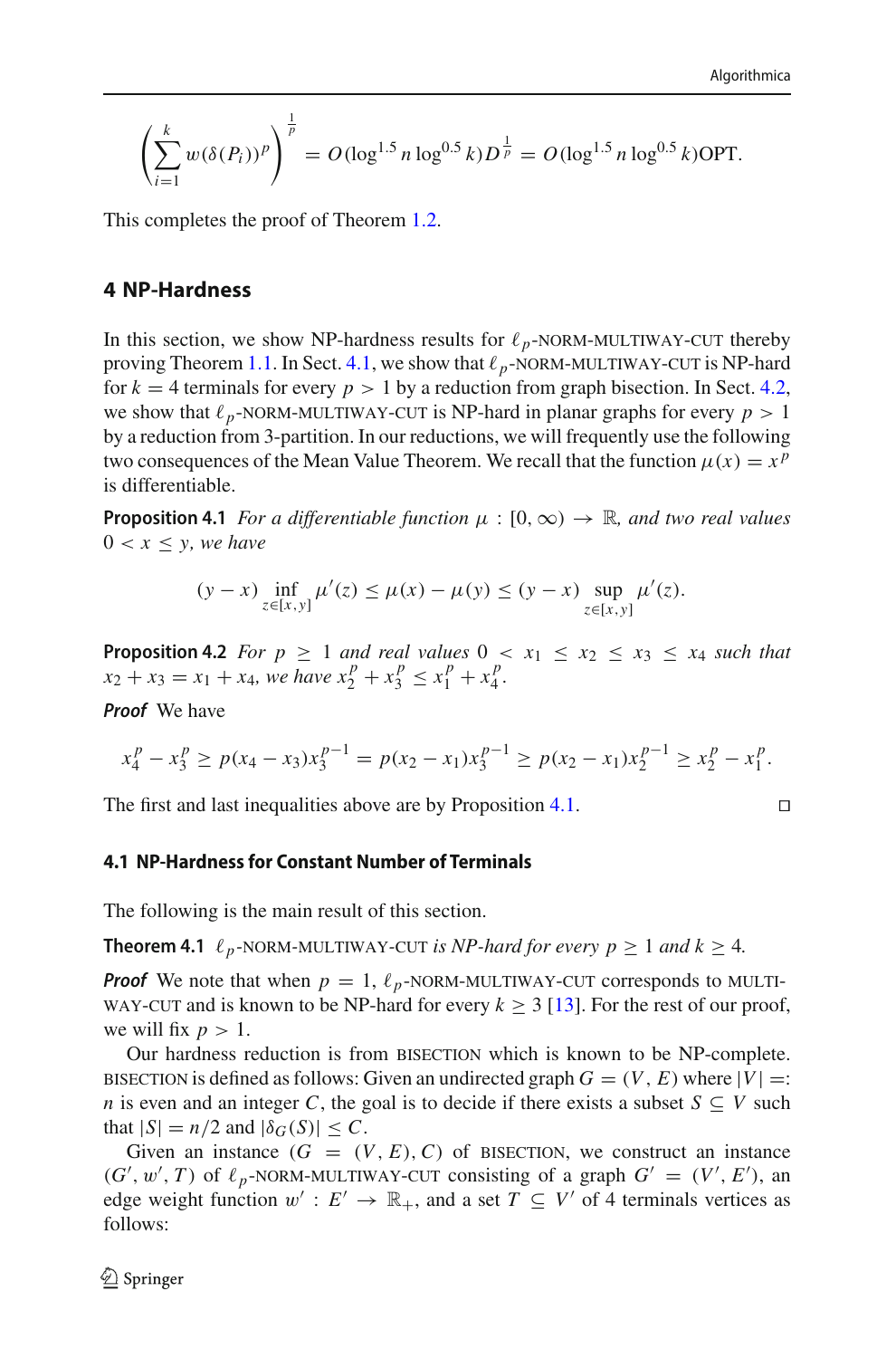

<span id="page-18-0"></span>**Fig. 2** An example showing the construction of  $G'$  from  $G$  that is used in the proof of Theorem [4.1.](#page-17-4) The graph *G* is a 3-cycle, and the graph *G* is shown on the right hand side. The solid black edges are each of weight 1, the solid grey edges are each of weight *a*, and the dashed grey edge is of weight *b*

$$
V' := V \cup \{u, d, \ell, r\},
$$
  
\n
$$
E' := E \cup \{ud\} \cup \{vu, vd, v\ell, vr : v \in V\},
$$
  
\n
$$
T := \{u, d, \ell, r\},
$$
  
\n
$$
w'(e) := \begin{cases} 1 & \text{if } e \in E \\ a & \text{if } e \in \{vu, vd, v\ell, vr : v \in V\}, \\ b & \text{if } e = ud \end{cases}
$$

where the parameters *a* and *b* are given by

$$
a := \max\left\{1, \left\lceil \frac{8n^3}{p-1} \right\rceil, 2C+1\right\}, b := 1 + \max\left\{1, \left\lceil (2an+C)^{\frac{p}{p-1}} \right\rceil, 3an\right\}.
$$

We show an example construction of  $G'$  from  $G$  in Fig. [2.](#page-18-0)

We note that for every fixed  $p > 1$ , the size of  $(G', w', T)$  is polynomial in the size of  $(G, C)$ . The following lemma completes the proof of the theorem.

**Lemma 4.1** *There exists a subset*  $S \subseteq V$  *such that*  $|S| = n/2$  *and*  $|\delta_G(S)| \le C$  *if and only if*  $(G', w', T)$  *has a multiway cut whose*  $\ell_p$ -norm objective value is at most

$$
(2(b+an)^p + 2(2an+C)^p)^{\frac{1}{p}}.
$$

*Proof* We start by showing the forward direction.

**Claim 4.1** *If there exists a subset*  $S \subseteq V$  *such that*  $|S| = n/2$  *and*  $|\delta_G(S)| \le C$ , then  $(G', w', T)$  has a multiway cut whose  $\ell_p$ -norm objective value is at most  $(2(b + an)^p + 2(2an + C)^p)^{1/p}$ .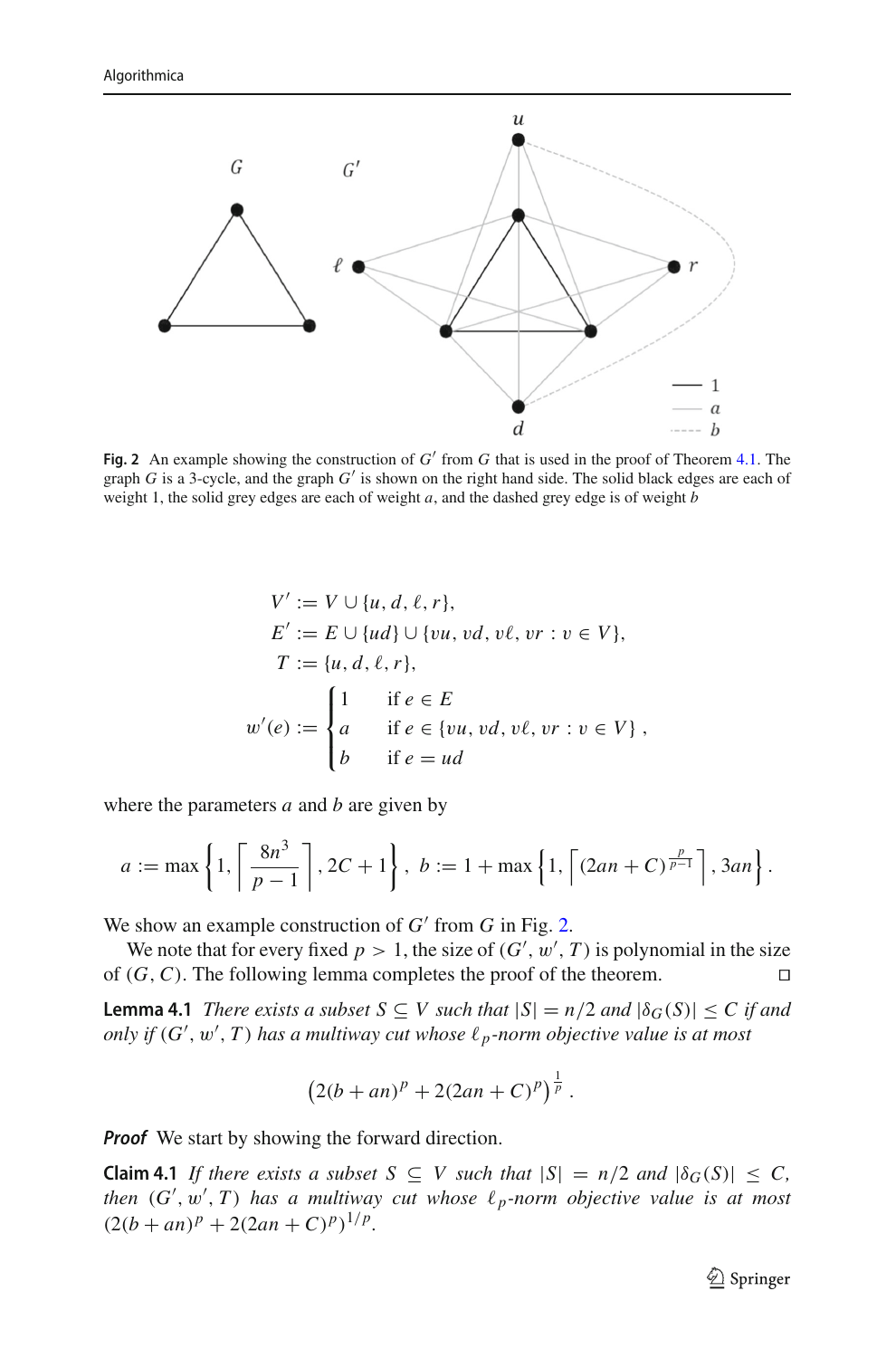$\Box$ 

*Proof* Let  $S \subseteq V$  satisfy  $|S| = n/2$  and  $|\delta_G(S)| \le C$ . Then the  $\ell_p$ -norm objective value of the multiway cut  $({u}, {d}, S \cup { \ell }, (V \setminus S) \cup {r})$  raised to the *p*th power is at most

$$
(b + an)^p + (b + an)^p + (3a|S| + a|V \setminus S| + C)^p + (3a|V \setminus S| + a|S| + C)^p
$$
  
= 2(b + an)^p + 2(2an + C)^p.

<span id="page-19-0"></span>In order to show the reverse direction, we need the following structural result on multiway cuts of  $(G', w', T)$  with cheap  $\ell_p$ -norm objective value.

**Claim 4.2** *If G' has a multiway cut*  $P$  *whose*  $\ell_p$ -norm objective value is at most  $(2(b + an)^p + 2(2an + C)^p)^{1/p}$ , then the parts of P containing u and d are sin*gletons.*

*Proof* Let  $P = (U \cup \{u\}, D \cup \{d\}, L \cup \{\ell\}, R \cup \{r\})$  be a multiway cut of *G'* whose  $\ell_p$ -norm objective value raised to *p*th power is at most  $2(b + an)^p + 2(2an + C)^p$ , where  $U \cup D \cup L \cup R = V$ . Without loss of generality, suppose that *U* is non-empty. Then we have

$$
w'(\delta(U \cup \{u\})) \ge b + 3a|U| + a(n - |U|) = b + 2a|U| + an \ge b + 2a + an,
$$
  

$$
w'(\delta(D \cup \{d\})) \ge b + 3a|D| + a(n - |D|) = b + 2a|D| + an \ge b + an.
$$

This implies that the  $\ell_p$ -norm objective value of  $\mathcal P$  raised to the *p*th power is at least  $(b+2a+an)^p + (b+an)^p$ . By assumption, the  $\ell_p$ -norm objective value of  $P$  raised to the *p*th power is at most  $2(b + an)^p + 2(2an + C)^p$ . Thus,

$$
0 \ge (b + 2a + an)^p + (b + an)^p - (2(b + an)^p + 2(2an + C)^p)
$$
  
=  $(b + 2a + an)^p - (b + an)^p - 2(2an + C)^p$ 

Setting  $\mu(z) = z^p$ ,  $x = b + an$  and  $y = b + 2a + an$  in Proposition [4.1,](#page-17-1) we observe that

$$
(b+2a+an)^p - (b+an)^p \ge 2a \cdot \inf_{z \in [b+an,b+2a+an]} pz^{p-1} = 2ap(b+an)^{p-1}.
$$

Therefore,

$$
0 \ge (b + 2a + an)^p - (b + an)^p - 2(2an + C)^p
$$
  
\n
$$
\ge 2ap(b + an)^{p-1} - 2(2an + C)^p
$$
  
\n
$$
> 2ap\left((2an + C)^{\frac{p}{p-1}} + an\right)^{p-1} - 2(2an + C)^p
$$
  
\n
$$
\ge 2ap\left((2an + C)^{\frac{p}{p-1}}\right)^{p-1} - 2(2an + C)^p
$$
  
\n
$$
= 2ap(2an + C)^p - 2(2an + C)^p
$$
  
\n
$$
\ge 0.
$$

 $\textcircled{2}$  Springer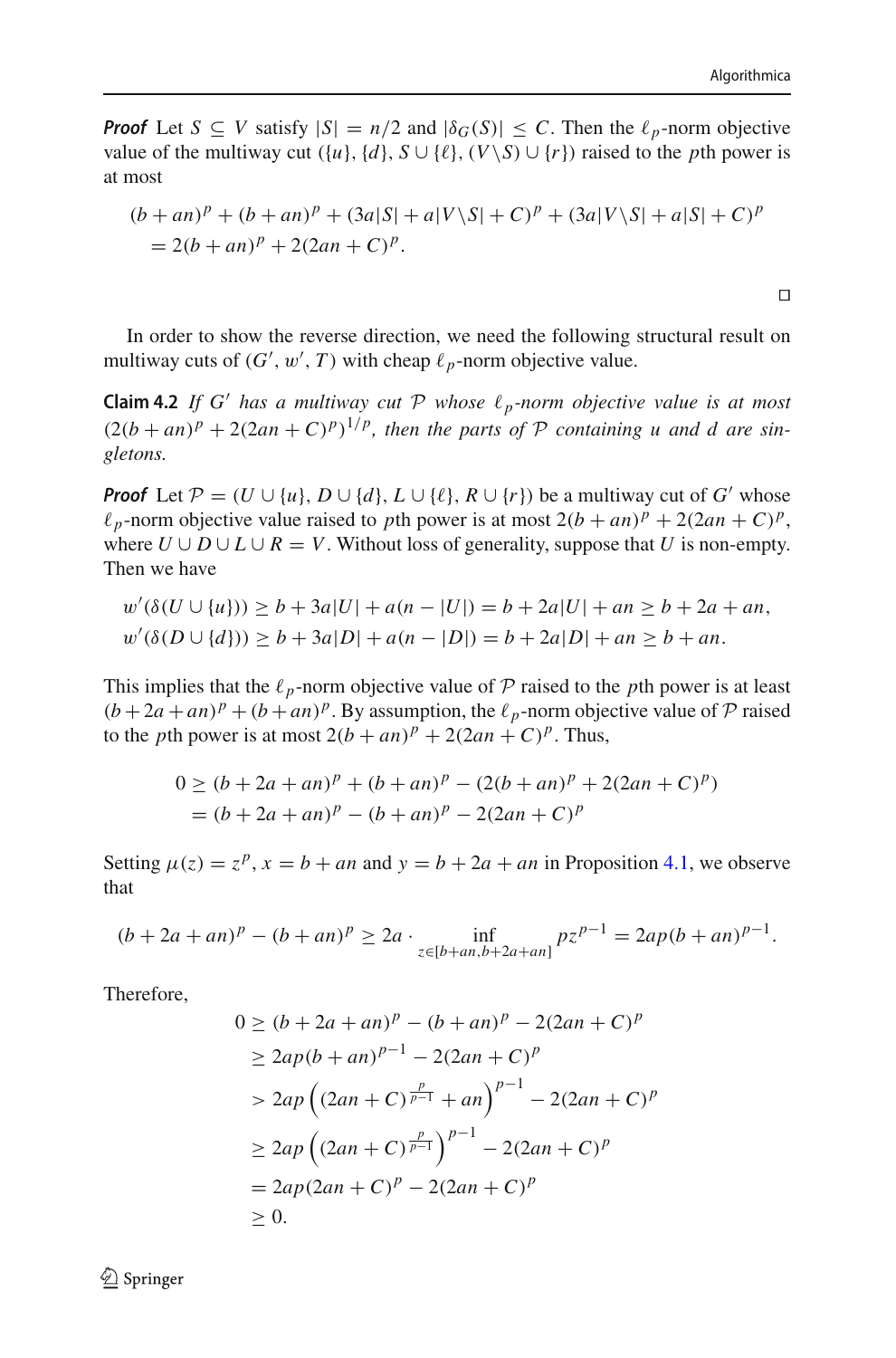Here the strict inequality follows from our choice of *b* >  $(2an + C)^{p/(p-1)}$  and the last inequality follows from  $a \ge 1$  and  $p > 1$ . This is a contradiction since one of the inequalities in the above sequence is strict. Hence, we must have  $U = D = \emptyset$ inequalities in the above sequence is strict. Hence, we must have  $U = D = \emptyset$ .

The following claim proves the reverse direction of the lemma by showing that a multiway cut of  $(G', w', T)$  that is cheap in  $\ell_p$ -norm objective value can be used to recover a cheap bisection.

**Claim 4.3** *If a multiway cut*  $P = (U \cup \{u\}, D \cup \{d\}, L \cup \{\ell\}, R \cup \{r\})$  *of*  $(G', w', T)$  *has*  $\ell_p$ -norm objective value at most  $(2(b + an)^p + 2(2an + C)^p)^{1/p}$ , then  $L \cup R = V$ ,  $|L| = |R| = n/2$ , and  $|\delta_G(L)| \leq C$ .

*Proof* By Claim [4.2,](#page-19-0) we know that  $U = D = \emptyset$ , and hence  $L \cup R = V$ . We note that in this case, we have

<span id="page-20-0"></span>
$$
w'(\delta(U \cup \{u\})) = w'(\delta(D \cup \{d\})) = b + an,
$$
  
\n
$$
w'(\delta(L \cup \{\ell\})) \ge 3a|L| + a(n - |L|) = 2a|L| + an,
$$
  
\n
$$
w'(\delta(R \cup \{r\})) \ge 3a|R| + a(n - |R|) = 2a|R| + an.
$$

This implies that the  $\ell_p$ -norm objective value of  $P$  raised to the *p*th power is at least  $2(b + an)^p + (2a|L| + an)^p + (2a|R| + an)^p$ . By assumption, the  $\ell_p$ -norm objective value of  $P$  raised to the *p*th power at most  $2(b + an)^p + 2(2an + C)^p$ . Hence,

$$
0 \ge 2(b + an)^p + (2a|L| + an)^p + (2a|R| + an)^p - (2(b + an)^p + 2(2an + C)^p)
$$
  
=  $(2a|L| + an)^p + (2a|R| + an)^p - 2(2an + C)^p$ . (2)

For the sake of contradiction, suppose that  $|L| \neq n/2$ . Without loss of generality, let  $|L|$  ≥ *n*/2+1 and  $|R|$  ≤ *n*/2−1. We note that  $|L|+|R| = n = (n/2-1)+(n/2+1)$ . In Proposition [4.2,](#page-17-2) by setting

$$
x_1 = 2a|R| + an
$$
,  $x_2 = 2a\left(\frac{n}{2} - 1\right) + an$ ,  $x_3 = 2a\left(\frac{n}{2} + 1\right) + an$ ,  $x_4 = 2a|L| + an$ ,

we get

$$
(2a|L| + an)^p + (2a|R| + an)^p \ge \left(2a\left(\frac{n}{2} + 1\right) + an\right)^p + \left(2a\left(\frac{n}{2} - 1\right) + an\right)^p.
$$

Substituting this in inequality  $(2)$ , we get that

$$
0 \ge (2a|L| + an)^p + (2a|R| + an)^p - 2(2an + C)^p
$$
  
\n
$$
\ge (2a(\frac{n}{2} + 1) + an)^p + (2a(\frac{n}{2} - 1) + an)^p - 2(2an + C)^p
$$
  
\n
$$
= (2an + 2a)^p + (2an - 2a)^p - 2(2an + C)^p
$$
  
\n
$$
= ((2an + 2a)^p - (2an + a)^p) + ((2an + a)^p - (2an + C)^p)
$$
  
\n
$$
- ((2an + C)^p - (2an)^p) - ((2an)^p - (2an - 2a)^p)
$$
 (3)

<span id="page-20-1"></span> $\mathcal{D}$  Springer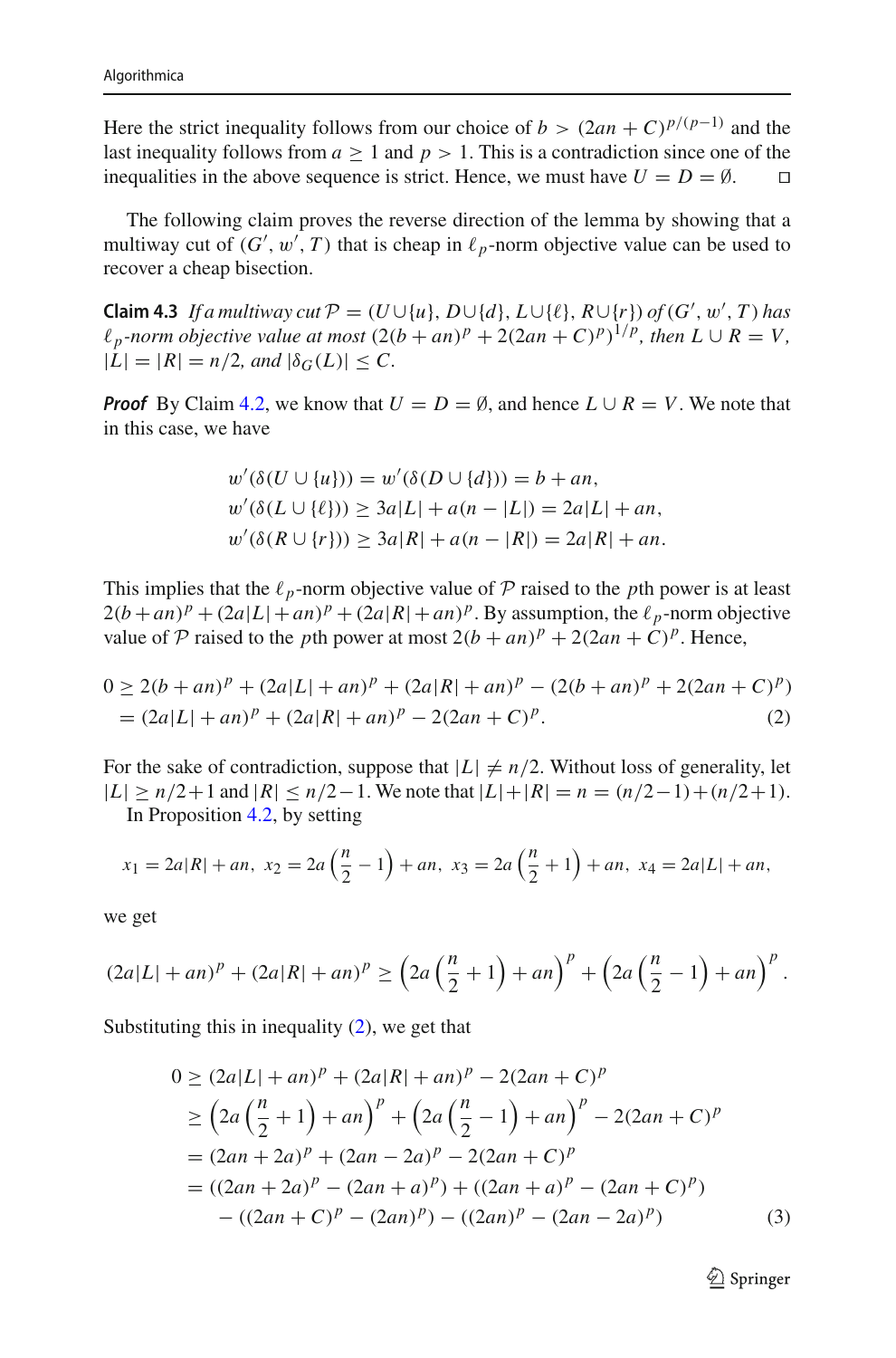By applying Proposition [4.1](#page-17-1) four times, we get that

$$
(2an + 2a)^p - (2an + a)^p \ge ap(2an + a)^{p-1},
$$
  
\n
$$
(2an + a)^p - (2an + C)^p \ge (a - C)p(2an + C)^{p-1},
$$
  
\n
$$
(2an + C)^p - (2an)^p \le Cp(2an + C)^{p-1},
$$
  
\n
$$
(2an)^p - (2an - 2a)^p \le 2ap(2an)^{p-1}.
$$

Substituting these in inequality  $(3)$ , we get that

$$
0 \ge ap(2an + a)^{p-1} + (a - C)p(2an + C)^{p-1} - Cp(2an + C)^{p-1} - 2ap(2an)^{p-1}
$$
  
=  $ap(2an + a)^{p-1} + (a - 2C)p(2an + C)^{p-1} - 2ap(2an)^{p-1}$   
 $\ge ap(2an + a)^{p-1} + (a - 2C)p(2an)^{p-1} - 2ap(2an)^{p-1}.$ 

Let  $\epsilon := (p-1)/(8n)$ . Since  $a \geq 8n^3/(p-1)$ , we have that  $2C < n^2 \leq \epsilon a$ . This implies

$$
0 \ge ap(2an + a)^{p-1} + (a - 2C)p(2an)^{p-1} - 2ap(2an)^{p-1}
$$
  
>  $ap(2an + a)^{p-1} + (1 - \epsilon)ap(2an)^{p-1} - 2ap(2an)^{p-1}$ .

This inequality is equivalent to

$$
0 > (2n+1)^{p-1} + (1 - \epsilon)(2n)^{p-1} - 2(2n)^{p-1} = (2n+1)^{p-1} - (1 + \epsilon)(2n)^{p-1},
$$

which further implies

$$
\epsilon > \left(1 + \frac{1}{2n}\right)^{p-1} - 1.
$$

Applying Proposition [4.1](#page-17-1) again, we get

$$
\epsilon > \left(1 + \frac{1}{2n}\right)^{p-1} - 1 \ge \frac{1}{2n} \cdot \inf_{z \in [1, 1 + \frac{1}{2n}]} (p-1)z^{p-2} = \frac{p-1}{2n} \inf_{z \in [1, 1 + \frac{1}{2n}]} z^{p-2}.
$$

If *p* ≥ 2, the infimum  $z^{p-2}$  for  $z \in [1, 1+1/(2n)]$  is attained at  $z = 1$ , and thus  $z^{p-2}$  ≥ 1 for all *z* ∈ [1, 1+1/(2*n*)]. If *p* ∈ (1, 2), the infimum of  $z^{p-2}$  for  $z \in [1, 1+1/(2n)]$ is attained at  $z = 1 + 1/(2n)$ , and thus  $z^{p-2} \ge (1 + 1/(2n))^{p-2} > 2^{p-2} > 1/2$  for all  $z \in [1, 1 + 1/(2n)]$ . Hence,

$$
\epsilon > \frac{p-1}{2n} \cdot \inf_{z \in [1, 1 + \frac{1}{2n}]} z^{p-2} > \frac{p-1}{2n} \cdot \frac{1}{2} > \frac{p-1}{8n} = \epsilon.
$$

This leads to a contradiction since one of the inequalities in the above sequence is strict. Hence, we must have  $|L| = |R| = n/2$ . Finally, we prove the last conclusion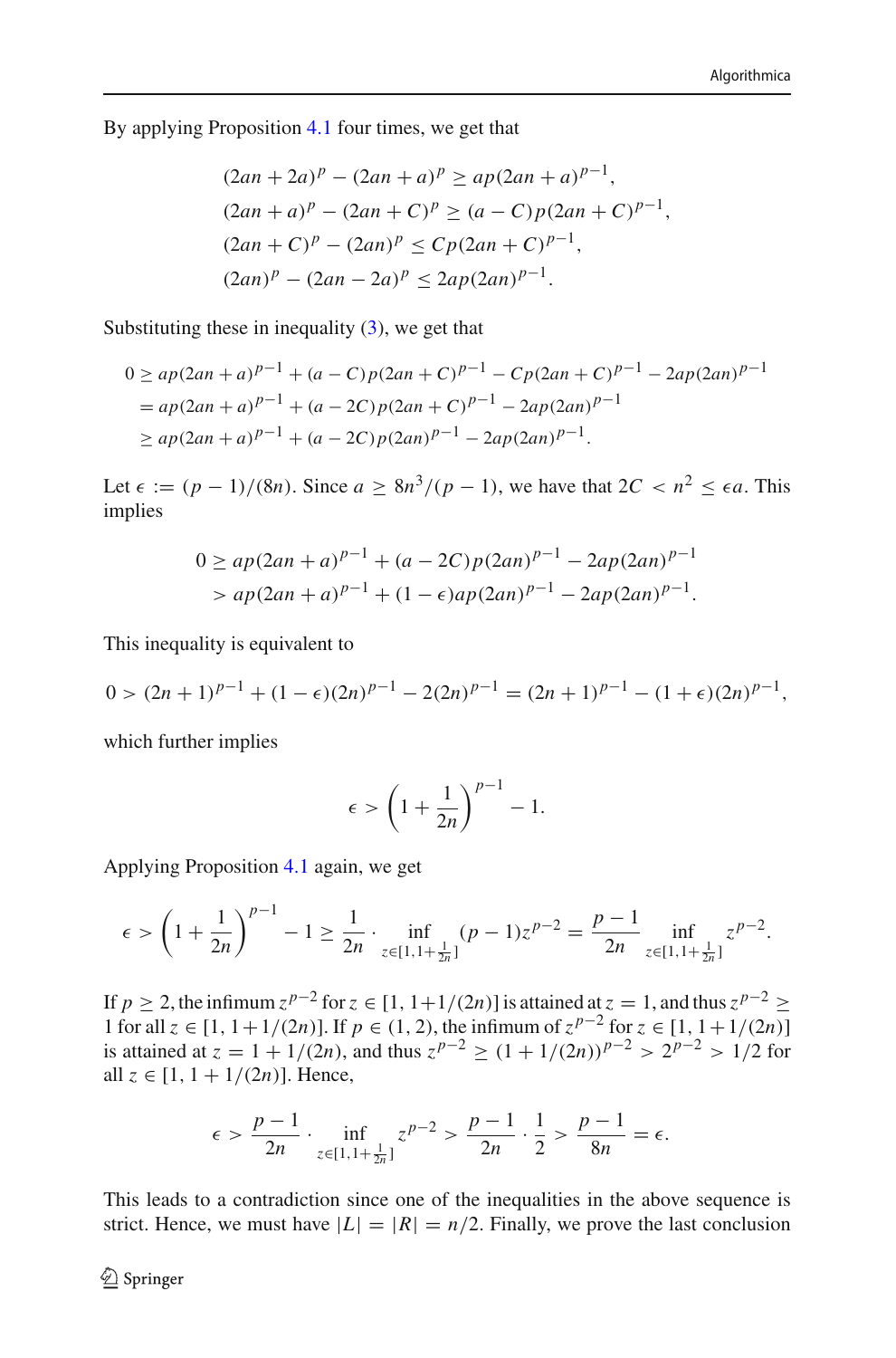that  $|\delta_G(L)| \leq C$ : since  $|L| = |R| = n/2$ , the four parts of  $P$  are  $\{u\}$ ,  $\{d\}$ ,  $L$ , and  $R$ . Consequently, the  $\ell_p$ -norm objective value of  $P$  raised to *p*th power is

$$
2(b+an)^p + 2(2an + |\delta_G(L)|)^p
$$

which is known to be at most  $2(b + an)^p + 2(2an + C)^p$ . Hence,  $|\delta_G(L)| \leq C$  as claimed. claimed.  $\square$ 

#### <span id="page-22-0"></span>**4.2 NP-Hardness in Planar Graphs**

<span id="page-22-1"></span>The following is the main result of this section.

**Theorem 4.2**  $\ell_p$ -NORM-MULTIWAY-CUT *in planar graphs is NP-hard for every*  $p \geq 1$ *.* 

**Proof** We note that when  $p = 1$ ,  $\ell_p$ -NORM-MULTIWAY-CUT corrresponds to MULTIWAY-CUT and is known to be NP-hard in planar graphs [13]. For the rest of our proof WAY-CUT and is known to be NP-hard in planar graphs [\[13\]](#page-34-0). For the rest of our proof, we will fix  $p > 1$ .

Our hardness reduction is from 3- PARTITION which is known to be NP-hard [\[14](#page-34-15)].<br>3- PARTITION is defined as follows: Given a set  $S = [3m]$ , a sequence of weights 3- PARTITION is defined as follows: Given a set  $S = [3m]$ , a sequence of weights  $a_1, a_2, ..., a_{3m}$ , and a bound B satisfying  $\sum_{i=1}^{3m} a_i = mB$  and  $B/4 < a_i < B/2$  for all  $i \in [3m]$ , the goal is to decide whether there exists a partition of *S* into *m* subsets  $S_1, S_2, \ldots, S_m$  such that  $\sum_{i \in S_j} a_i = B$  for every  $j \in [m]$ . Due to the constraints on  $a_1, a_2, \ldots, a_{3m}$ , we note that a feasible partition  $S_1, S_2, \ldots, S_m$  would have exactly 3 elements in each subset *Si* .

Given an instance of 3- PARTITION by a set  $S = [3m]$ , weights  $a_1, a_2, \ldots, a_{3m}$ , and bound *B*, we construct an instance  $(G, w, T)$  of  $\ell_p$ -NORM-MULTIWAY-CUT as follows: we start with an empty graph *G* and for each  $i \in [3m]$  we add to *G* a follows: we start with an empty graph *G*, and for each  $i \in [3m]$ , we add to *G* a subgraph as shown in Fig. [3.](#page-23-0) The edge weights are labelled near the corresponding edges, where  $d := \left[ (12m + 12)^{\frac{1}{p-1}} \right]$ . These 3*m* subgraphs are disjoint from each other. Finally, we add *m* isolated vertices  $t_1, \ldots, t_m$  to *G*. The terminal set *T* is given by  $\{x_i^r : i \in [3m], r \in [3]\} \cup \{t_1, \ldots, t_m\}$ . We observe that the graph *G* constructed this way is planar. We note that the size of  $(G, w, T)$  is polynomial in the size of the 3- PARTITION instance and the edge weights are polynomial in  $m$ ,  $B$ , and  $a_1, \ldots, a_{3m}$ . We emphasize that the number of terminals in this reduction is not a constant. The following lemma completes the proof of Theorem [4.2.](#page-22-1)  $\Box$ 

**Lemma 4.2** *There exists a partition of S into*  $S_1, \ldots, S_m$  *such that*  $\sum_{i \in S_j} a_i = B$  *for each*  $j$  ∈  $[m]$  *if and only if*  $(G, w, T)$  *has a multiway cut whose*  $\ell_p$ -norm objective *value is at most*

$$
(9m(2dB)^p + mB^p)^{\frac{1}{p}}.
$$

*Proof* We start by showing the forward direction.

**Claim 4.4** *If S* can be partitioned into  $S_1, \ldots, S_m$  such that  $\sum_{i \in S_j} a_i = B$  for each  $j \in [m]$ , then G has a multiway cut whose  $\ell_p$ -norm objective value is  $(9m(2dB)^p +$  $m B^{p}$ <sup>1/*p*</sup>.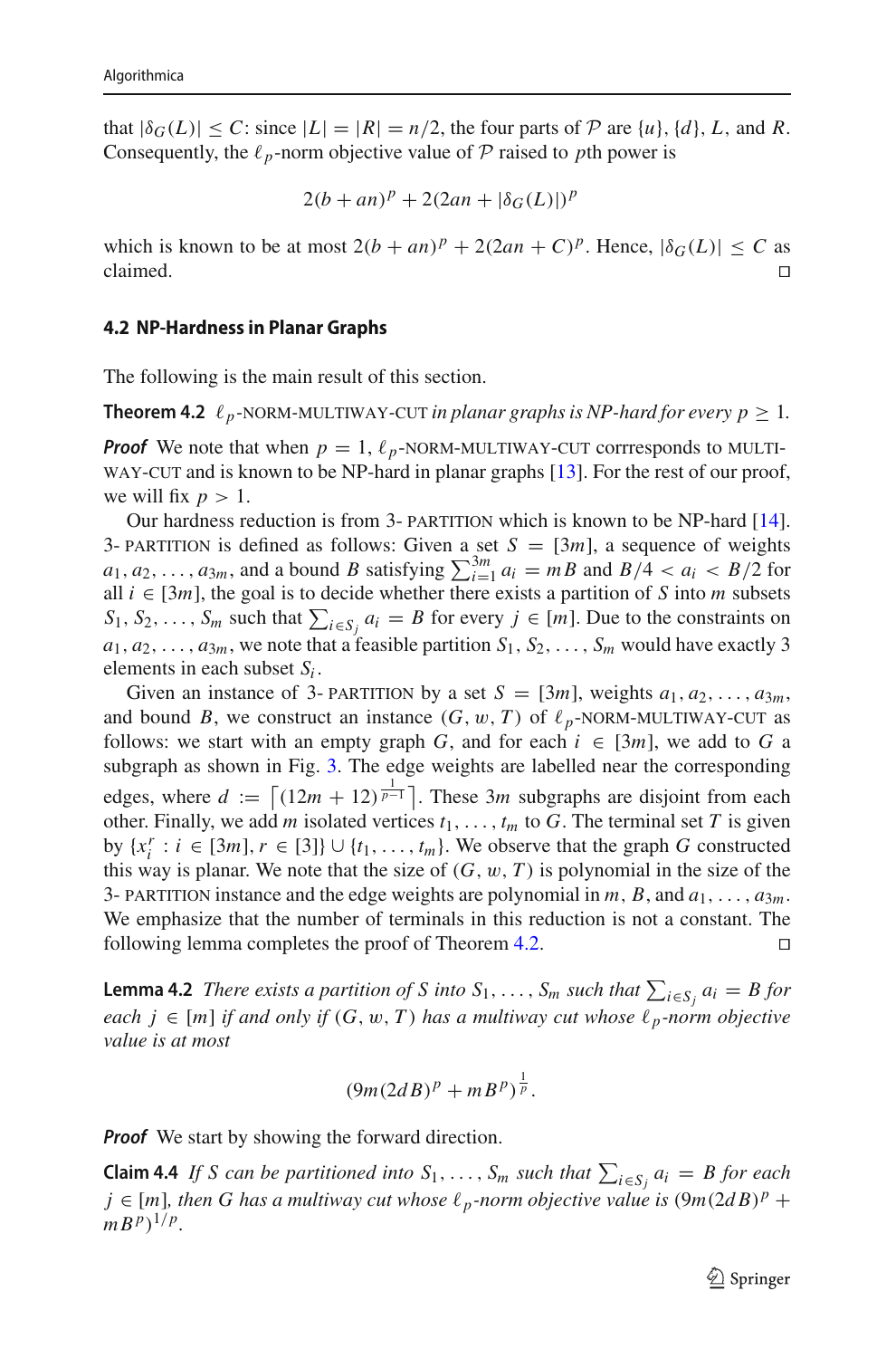

<span id="page-23-0"></span>**Fig. 3** The *i*th subgraph in the reduction from 3- PARTITION

*Proof* Consider the multiway cut of *G* defined by

$$
\big\{\{x_i^r\}: i\in [3m], r\in [3]\big\}\cup \big\{\{t_j\}\cup \{v_i: i\in S_j\}: j\in [m]\big\}.
$$

The *p*th power of the  $\ell_p$ -norm objective value of this multiway cut is

$$
3m \cdot 3 \cdot (2dB)^p + \sum_{j \in [m]} \left( \sum_{i \in S_j} \frac{a_i}{3} \cdot 3 \right)^p = 9m(2dB)^p + \sum_{j \in [m]} B^p = 9m(2dB)^p + mB^p.
$$

Therefore, we have a multiway cut with  $\ell_p$ -norm objective value  $(9m(2dB)^p +$  $m B^p$ <sup>1/*p*</sup>, completing the proof of the claim.

For the backward direction, we will start with a structural property regarding multiway cuts of  $(G, w, T)$  with cheap  $\ell_p$ -norm objective value: each non-terminal vertex  $v_i$  will not be contained in a part that contains any of the  $x_i^r$  terminals.

<span id="page-23-1"></span>**Claim 4.5** *Let*  $P$  *be a multiway cut in*  $(G, w, T)$  *with*  $\ell_p$ -norm objective value at most  $(9m(2dB)^p + mB^p)^{1/p}$ . Then, for every  $i \in [3m]$ , the vertex  $v_i$  will be in a part of  $P$ *that contains terminal t<sub>j</sub> for some*  $j \in [m]$ *.* 

*Proof* We will use  $X_i^r$  to denote the part in *P* containing  $x_i^r$  for each  $i \in [3m]$  and *r* ∈ [3], and *T<sub>j</sub>* to denote the part in *P* containing  $t_j$  for each  $j$  ∈ [*m*]. Let *I* :=  $\{i \in [3m] : v_i \in \bigcup_{i' \in [3m], r \in [3]} X_i^r\}$  be the indices of vertices  $v_i$  that are contained in some part that contains an  $x_i^r$  terminal. Suppose for the sake of contradiction that  $I \neq \emptyset$ .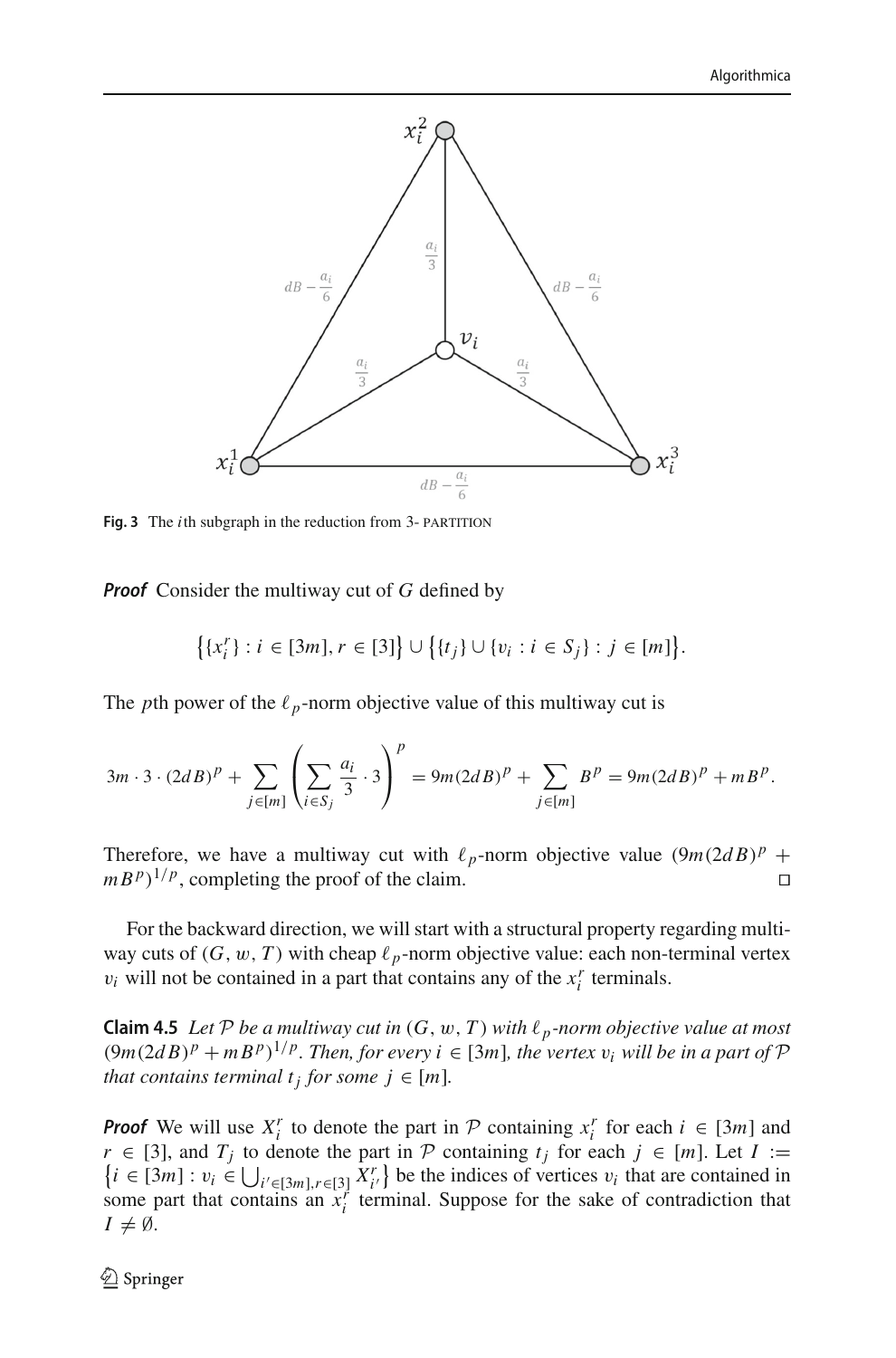Let  $i \in [3m]$ ,  $r \in [3]$ . Then, we have

<span id="page-24-0"></span>
$$
w(\delta(X_i^r)) \ge 2dB + \sum_{i' \in [3m]: v_{i'} \in X_i^r} \frac{a_{i'}}{3}.
$$
 (4)

For an arbitrarily fixed  $X_i^r$  such that  $|X_i^r| \geq 3$ , let  $X_i^r = \{x_i^r, v_{i_1}, v_{i_2}, \dots, v_{i_\ell}\}\$  for some  $i_1, \ldots, i_\ell \in [3m]$ , where  $\ell \geq 2$ . In Proposition [4.2,](#page-17-2) if we choose

$$
x_1 = 2dB, \ x_4 = 2dB + \sum_{q=1}^{\ell} \frac{a_{i_q}}{3},
$$
  

$$
x_2 = \min \left\{ 2dB + \frac{a_{i_{\ell}}}{3}, \ 2dB + \sum_{q=1}^{\ell-1} \frac{a_{i_q}}{3} \right\},
$$
  

$$
x_3 = \max \left\{ 2dB + \frac{a_{i_{\ell}}}{3}, \ 2dB + \sum_{q=1}^{\ell-1} \frac{a_{i_q}}{3} \right\},
$$

then we have

$$
\left(2dB + \sum_{q=1}^{\ell} \frac{a_{i_q}}{3}\right)^p + (2dB)^p \ge \left(2dB + \sum_{q=1}^{\ell-1} \frac{a_{i_q}}{3}\right)^p + \left(2dB + \frac{a_{i_{\ell}}}{3}\right)^p.
$$

By applying this argument  $\ell - 1$  times, we get

$$
\left(2dB + \sum_{q=1}^{\ell} \frac{a_{i_q}}{3}\right)^p + (\ell - 1)(2dB)^p
$$
\n
$$
\geq \left(2dB + \sum_{q=1}^{\ell-1} \frac{a_{i_q}}{3}\right)^p + \left(2dB + \frac{a_{i_{\ell}}}{3}\right)^p + (\ell - 2)(2dB)^p
$$
\n
$$
\geq ...
$$
\n
$$
\geq \left(2dB + \sum_{q=1}^2 \frac{a_{i_q}}{3}\right)^p + \left(2dB + \frac{a_{i_3}}{3}\right)^p + ... + \left(2dB + \frac{a_{i_{\ell}}}{3}\right)^p + (2dB)^p
$$
\n
$$
\geq \sum_{q=1}^{\ell} \left(2dB + \frac{a_{i_q}}{3}\right)^p.
$$
\n(5)

We will divide parts  $X_i^r$  into three categories by defining

$$
\mathcal{X}_1 := \left\{ X_i^r : i \in [3m], r \in [3], |X_i^r| = 1 \right\},
$$
  

$$
\mathcal{X}_2 := \left\{ X_i^r : i \in [3m], r \in [3], |X_i^r| = 2 \right\},
$$

<span id="page-24-1"></span><sup>2</sup> Springer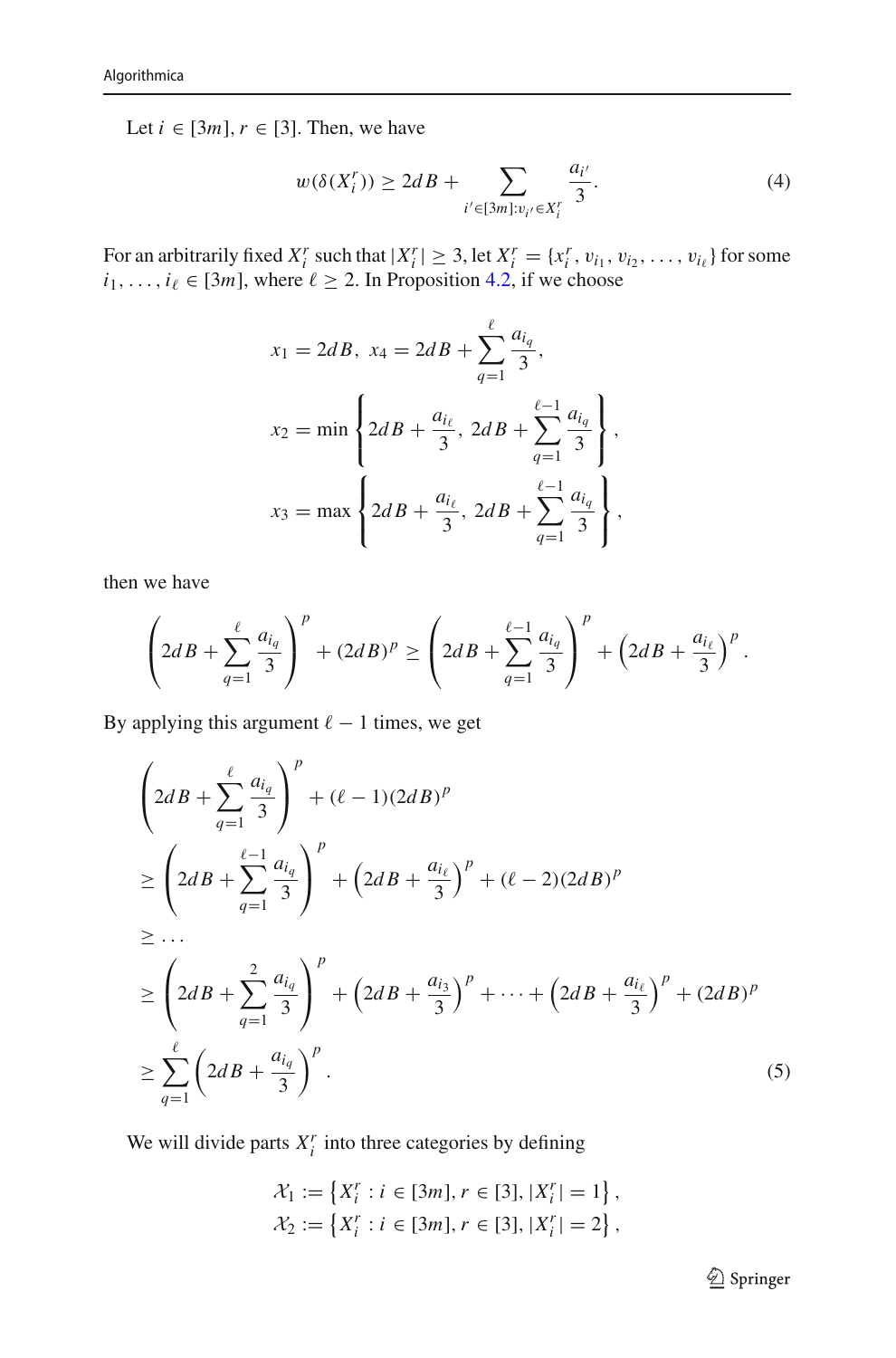<span id="page-25-0"></span>
$$
\mathcal{X}_3 := \left\{ X_i^r : i \in [3m], r \in [3], |X_i^r| \geq 3 \right\}.
$$

Moreover, let us define two subsets of *I* by

$$
I_2 := \left\{ i' \in I : v_{i'} \in \bigcup_{X'_i \in \mathcal{X}_2} X'_i \right\}, \ I_3 := \left\{ i' \in I : v_{i'} \in \bigcup_{X'_i \in \mathcal{X}_3} X'_i \right\}.
$$

We note that  $(I_2, I_3)$  form a partition of  $I$ ,  $|I_2| = |\mathcal{X}_2|$ , and  $|\mathcal{X}_1| + |\mathcal{X}_2| + |\mathcal{X}_3| = 9m$ .

Then the contribution of sets  $X_i^r$  to the *p*th power of the  $\ell_p$ -norm objective value is given by

$$
\sum_{i \in [3m], r \in [3]} w(\delta(X_i^r))^p = \sum_{X_i^r \in \mathcal{X}_1} w(\delta(X_i^r))^p + \sum_{X_i^r \in \mathcal{X}_2} w(\delta(X_i^r))^p + \sum_{X_i^r \in \mathcal{X}_3} w(\delta(X_i^r))^p
$$
  
=  $|\mathcal{X}_1|(2dB)^p + \sum_{X_i^r \in \mathcal{X}_2} w(\delta(X_i^r))^p + \sum_{X_i^r \in \mathcal{X}_3} w(\delta(X_i^r))^p.$  (6)

By applying [\(4\)](#page-24-0) and [\(5\)](#page-24-1) to members of  $\mathcal{X}_3$ , we get

$$
\sum_{X_{i}^{r} \in \mathcal{X}_{3}} w(\delta(X_{i}^{r}))^{p} \geq \sum_{X_{i}^{r} \in \mathcal{X}_{3}} \left( 2dB + \sum_{i' \in [3m]: v_{i'} \in X_{i}^{r}} \frac{a_{i'}}{3} \right)^{p} \qquad (by(4))
$$
\n
$$
= \sum_{X_{i}^{r} \in \mathcal{X}_{3}} \left( \left( 2dB + \sum_{i' \in [3m]: v_{i'} \in X_{i}^{r}} \frac{a_{i'}}{3} \right)^{p} + (|X_{i}^{r}| - 2)(2dB)^{p} \right)
$$
\n
$$
- \sum_{X_{i}^{r} \in \mathcal{X}_{3}} (|X_{i}^{r}| - 2)(2dB)^{p}
$$
\n
$$
\geq \sum_{X_{i}^{r} \in \mathcal{X}_{3}} \sum_{i' \in [3m]: v_{i'} \in X_{i}^{r}} \left( 2dB + \frac{a_{i'}}{3} \right)^{p} - \sum_{X_{i}^{r} \in \mathcal{X}_{3}} (|X_{i}^{r}| - 2)(2dB)^{p} \qquad (by(5))
$$
\n
$$
= \sum_{i' \in I_{3}} \left( 2dB + \frac{a_{i'}}{3} \right)^{p} - \sum_{X_{i}^{r} \in \mathcal{X}_{3}} (|X_{i}^{r}| - 1)(2dB)^{p} + |\mathcal{X}_{3}|(2dB)^{p}
$$
\n
$$
= \sum_{i' \in I_{3}} \left( 2dB + \frac{a_{i'}}{3} \right)^{p} - |I_{3}|(2dB)^{p} + |\mathcal{X}_{3}|(2dB)^{p}.
$$

Moreover, we observe that by Eq. [\(4\)](#page-24-0) and definition of *I*2,

$$
\sum_{X_i^r \in \mathcal{X}_2} w(\delta(X_i^r))^p \ge \sum_{X_i^r \in \mathcal{X}_2} \left( 2dB + \sum_{i' \in [3m]: v_{i'} \in X_i^r} \frac{a_{i'}}{3} \right)^p = \sum_{i' \in I_2} \left( 2dB + \frac{a_{i'}}{3} \right)^p.
$$

<sup>2</sup> Springer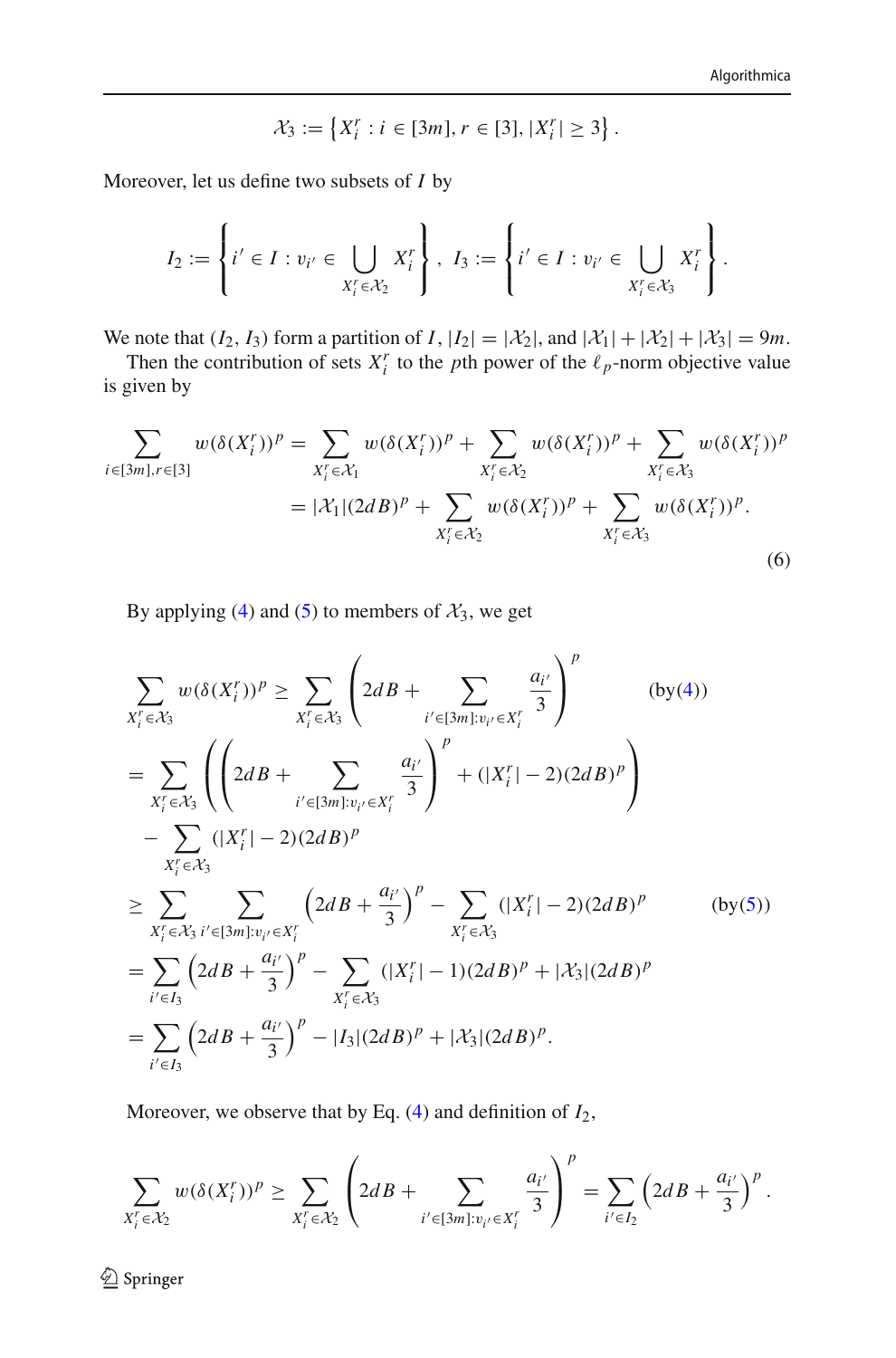Therefore, [\(6\)](#page-25-0) implies that

$$
\sum_{i \in [3m], r \in [3]} w(\delta(X_i^r))^p
$$
\n
$$
= |\mathcal{X}_1|(2dB)^p + \sum_{X_i^r \in \mathcal{X}_2} w(\delta(X_i^r))^p + \sum_{X_i^r \in \mathcal{X}_3} w(\delta(X_i^r))^p
$$
\n
$$
\geq |\mathcal{X}_1|(2dB)^p + \sum_{i' \in I_2} (2dB + \frac{a_{i'}}{3})^p
$$
\n
$$
+ \sum_{i' \in I_3} (2dB + \frac{a_{i'}}{3})^p - |I_3|(2dB)^p + |\mathcal{X}_3|(2dB)^p
$$
\n
$$
= |\mathcal{X}_1|(2dB)^p + \sum_{i' \in I} (2dB + \frac{a_{i'}}{3})^p - |I_3|(2dB)^p + |\mathcal{X}_3|(2dB)^p
$$
\n
$$
= \sum_{i' \in I} (2dB + \frac{a_{i'}}{3})^p + (|\mathcal{X}_1| + |\mathcal{X}_3|)(2dB)^p - |I_3|(2dB)^p
$$
\n
$$
= \sum_{i' \in I} (2dB + \frac{a_{i'}}{3})^p + (9m - |\mathcal{X}_2|)(2dB)^p - |I_3|(2dB)^p
$$
\n
$$
= \sum_{i' \in I} (2dB + \frac{a_{i'}}{3})^p + (9m - |I_2|)(2dB)^p - |I_3|(2dB)^p
$$
\n
$$
= \sum_{i' \in I} (2dB + \frac{a_{i'}}{3})^p + (9m - |I|)(2dB)^p
$$
\n
$$
\geq \sum_{i' \in I} (2dB + \frac{B}{12})^p + (9m - |I|)(2dB)^p \quad (\text{since } a_{i'} \geq \frac{B}{4} \forall i' \in [3m])
$$
\n
$$
= |I| (2d + \frac{1}{12})^p B^p + (9m - |I|)(2dB)^p.
$$

Assuming  $I \neq \emptyset$ , the *p*th power of the  $\ell_p$ -norm objective value of this multiway cut is

$$
\sum_{i \in [3m], r \in [3]} w(\delta(X_i^r))^p + \sum_{j=1}^m w(\delta(T_j))^p
$$
\n
$$
\geq |I| \left(2d + \frac{1}{12}\right)^p B^p + (9m - |I|)(2dB)^p + \sum_{i \notin I} w(\delta(v_i))^p
$$
\n
$$
= |I| \left(2d + \frac{1}{12}\right)^p B^p + (9m - |I|)(2dB)^p + \sum_{i \notin I} a_i^p
$$
\n
$$
\geq |I| \left(2d + \frac{1}{12}\right)^p B^p + (9m - |I|)(2dB)^p + (3m - |I|) \left(\frac{B}{4}\right)^p
$$
\n
$$
= |I| \left(\left(2d + \frac{1}{12}\right)^p - (2d)^p - \left(\frac{1}{4}\right)^p\right) B^p + 9m(2d)^p B^p + 3m \left(\frac{1}{4}\right)^p B^p.
$$

 $\underline{\textcircled{\tiny 2}}$  Springer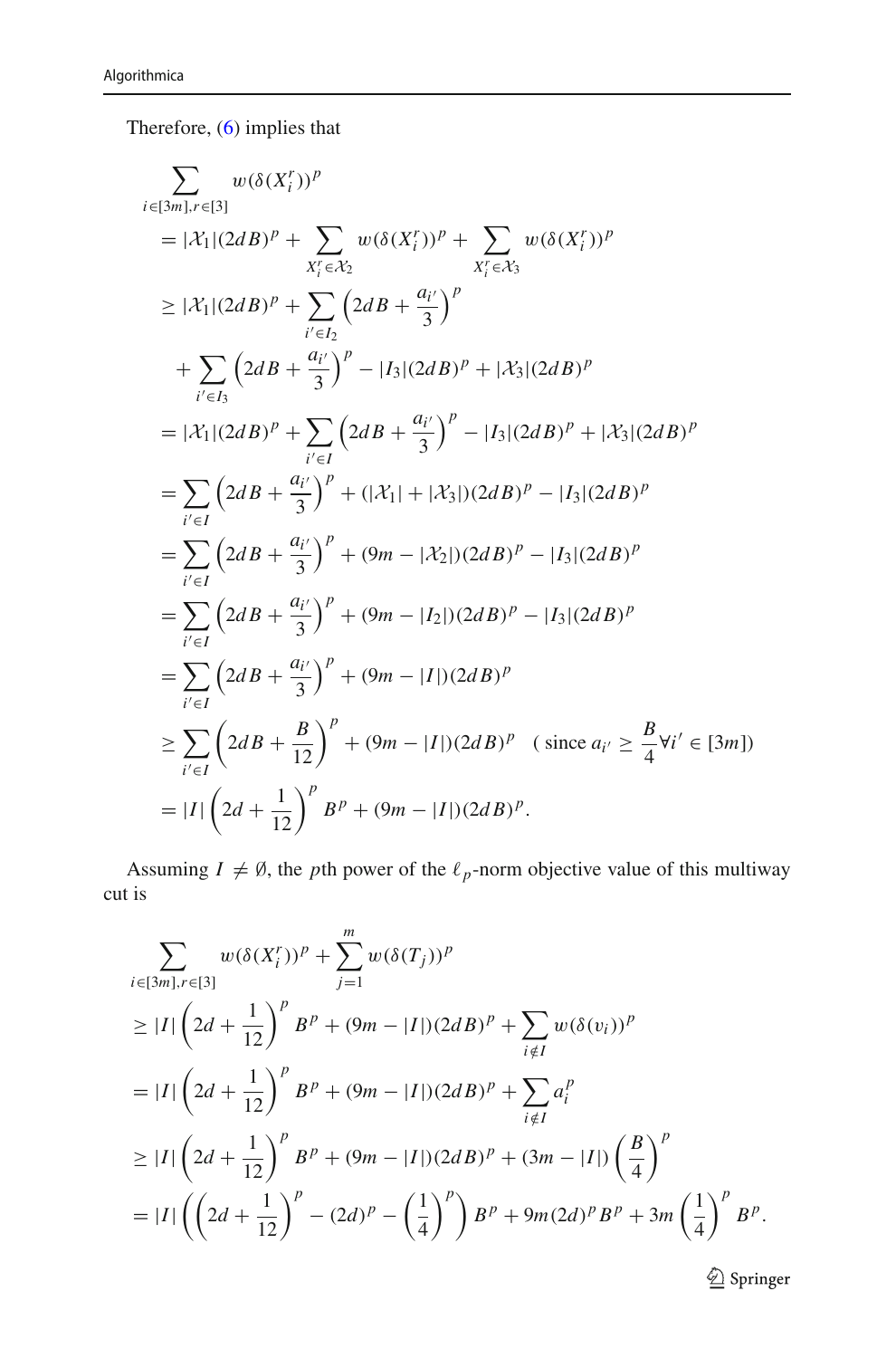Since we assumed that the  $\ell_p$ -norm objective value of this multiway cut is at most  $(9m(2dB)^p + mB^p)^{1/p}$ , we have

$$
0 \ge \left(\sum_{i \in [3m], r \in [3]} w(\delta(X_i^r))^p + \sum_{j=1}^m w(\delta(T_j))^p - (9m(2dB)^p + mB^p)\right) B^{-p}
$$
  
\n
$$
\ge |I| \left(\left(2d + \frac{1}{12}\right)^p - (2d)^p - \left(\frac{1}{4}\right)^p\right) + 3m\left(\frac{1}{4}\right)^p - m
$$
  
\n
$$
> |I| \left(\left(2d + \frac{1}{12}\right)^p - (2d)^p - \left(\frac{1}{4}\right)^p\right) - m.
$$

We note that due to Proposition [4.1,](#page-17-1) we have

$$
\left(2d + \frac{1}{12}\right)^p - (2d)^p \ge \frac{p(2d)^{p-1}}{12} \ge 2^{p-1} \cdot p(m+1).
$$

This implies

$$
0 > |I| \left( 2^{p-1} \cdot p(m+1) - \left(\frac{1}{4}\right)^p \right) - m \ge 2^{p-1} \cdot p(m+1) - \left(\frac{1}{4}\right)^p - m \ge 0,
$$

yielding a contradiction since one of the inequalities in the sequence is strict. Therefore, we must have  $I = \emptyset$ .

We complete the proof of the backward direction by showing the following claim which derives a YES certificate for 3-PARTITION from an optimal multiway cut whose  $\ell_p$ -norm objective value is at most  $(9m(2dB)^p + mB^p)^{1/p}$ .  $\ell_p$ -norm objective value is at most  $(9m(2dB)^p + mB^p)^{1/p}$ .

**Claim 4.6** *Given a multiway cut*  $P$  *of*  $(G, w, T)$  *whose*  $\ell_p$ *-norm objective value is at most*  $(9m(2dB)^p + mB^p)^{1/p}$ , let  $S_i := \{i \in [3m] : v_i$  *is in the same part as t<sub>i</sub> in*  $P\}$  $\sum_{i \in S_j} a_i = B$  for each  $j \in [m]$ . *for each*  $j \in [m]$ *. Then*  $(S_1, S_2, \ldots, S_m)$  *is a partition of*  $S = [3m]$  *such that* 

*Proof* By Claim [4.5,](#page-23-1) we know that  $S_1, \ldots, S_j$  must form a partition of *S*. This also implies that for each  $i \in [3m]$ ,  $r \in [3]$ , the set  $\{x_i^r\}$  is a part in the multiway cut *P*. Therefore, the  $\ell_p$ -norm objective value of  $P$  is at least

$$
\sum_{i \in [3m], r \in [3]} (2dB)^p + \sum_{j=1}^m w(\delta(S_j))^p = 9m(2dB)^p + \sum_{j=1}^m w(\delta(S_j))^p.
$$

Since we know that the  $\ell_p$ -norm objective value of  $P$  is at most  $9m(2dB)^p + mB^p$ , it follows that  $\sum_{j=1}^{m} w(\delta(S_j))^p \le mB^p$ . By Jensen's inequality, we observe that

$$
mBp \ge \sum_{j=1}^m w(\delta(S_j))^p = \sum_{j=1}^m \left(\sum_{i \in S_j} a_i\right)^p \ge m \cdot \left(\frac{1}{m} \sum_{j=1}^m \sum_{i \in S_j} a_i\right)^p = mB^p.
$$

 $\bigcircled{2}$  Springer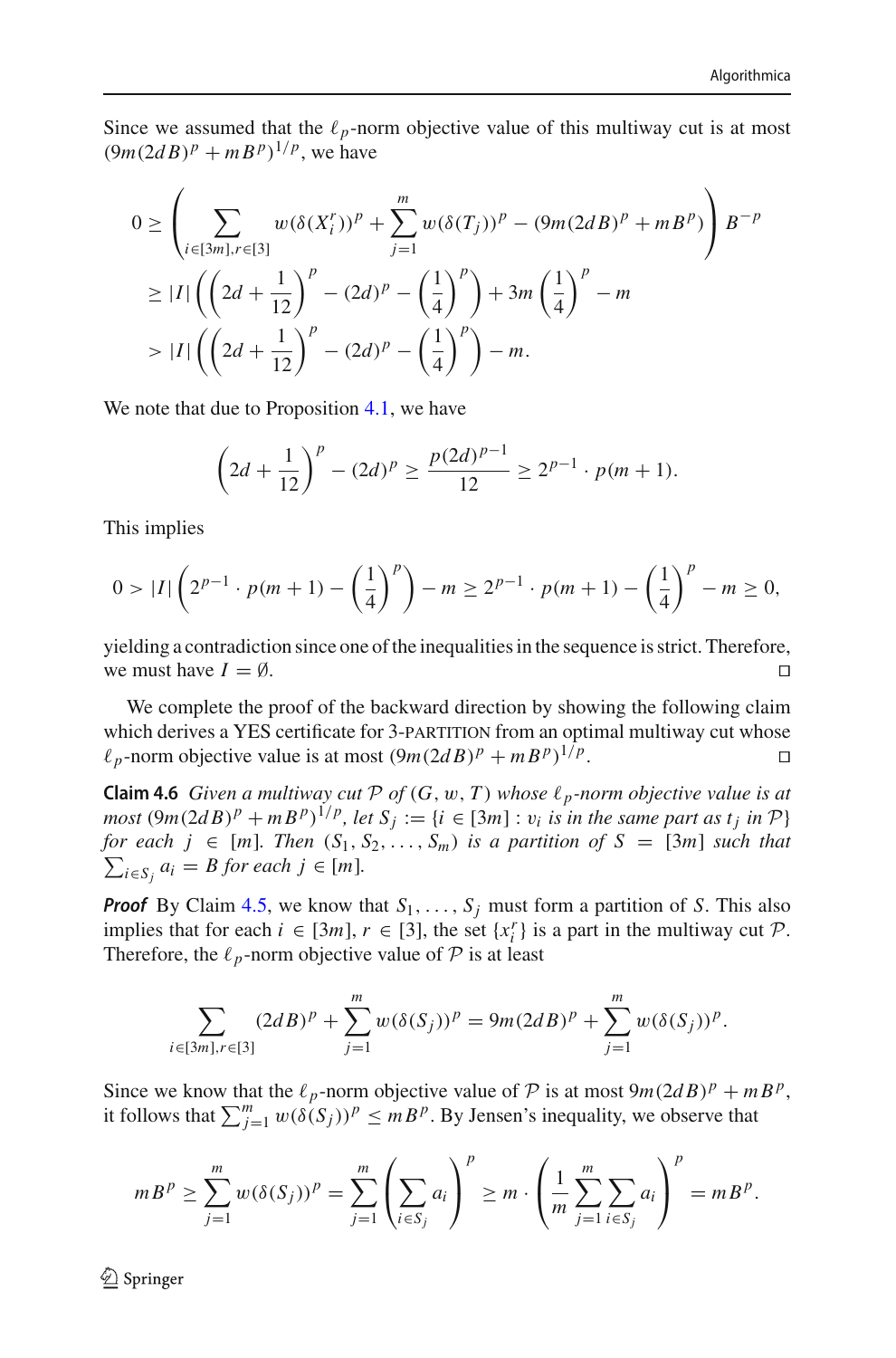Hence, all inequalities above should be equations. This happens only when  $\sum_{i \in S_j} a_i =$ *B* for all  $j \in [m]$ .

### <span id="page-28-0"></span>**5 Convex Program and Integrality Gap**

The following is a natural convex programming relaxation for  $\ell_p$ -NORM-MULTIWAY-<br>CUT on instance  $(G, w, T)$  where  $T = \{t_1, t_2\}$  are the terminal vertices (the cut on instance  $(G, w, T)$  where  $T = \{t_1, \ldots, t_k\}$  are the terminal vertices (the objective function can be convexified by introducing additional variables and constraints):

Minimize 
$$
\left(\sum_{i=1}^{k} \left(\sum_{uv \in E} w(uv) \cdot |x(u, i) - x(v, i)|\right)^p\right)^{1/p}
$$
 subject to  
\n
$$
\sum_{i=1}^{k} x(v, i) = 1 \quad \forall v \in V,
$$
\n
$$
x(t_i, i) = 1 \quad \forall i \in [k],
$$
\n
$$
x(v, i) \ge 0 \quad \forall v \in V, \forall i \in [k].
$$
\n(7)

The above convex program is inspired by the formulation given by Călinescu et al. [\[7](#page-34-2)] for the case of  $p = 1$ . We note that determining the precise integrality gap of the formulation for  $p = 1$  is still an open problem.

**Lemma 5.1** *The convex program in* [\(7\)](#page-28-1) *has an integrality gap of at least*  $k^{1-1/p}/2$ *.* 

*Proof* Consider the star graph that has *k* leaves  $\{t_1, \ldots, t_k\}$  and a center vertex v with all edge weights being 1. Let the terminal vertices be the *k* leaves. The optimum  $\ell_p$ -norm objective value of a multiway cut is

<span id="page-28-1"></span>
$$
((k-1)^p + k - 1)^{\frac{1}{p}},
$$

and it corresponds to the partition  $({t_1, v}, {t_2}, {t_3}, \ldots, {t_k})$ . A feasible solution to the convex program [\(7\)](#page-28-1) is given by  $x(v, i) = 1/k$  for all  $i \in [k]$  and  $x(t_i, j) = 1[i = j]$ for all  $i, j \in [k]$ , which yields an objective of

$$
\left(k \cdot \left(\frac{k-1}{k} + (k-1) \cdot \frac{1}{k}\right)^p\right)^{\frac{1}{p}} = \frac{2k-2}{k} \cdot k^{\frac{1}{p}}.
$$

This results in an integrality gap of at least

$$
\frac{((k-1)^p + k - 1)^{\frac{1}{p}}}{\frac{2k-2}{k} \cdot k^{\frac{1}{p}}} \ge \frac{k-1}{\frac{2k-2}{k} \cdot k^{\frac{1}{p}}} = \frac{k^{1-\frac{1}{p}}}{2}.
$$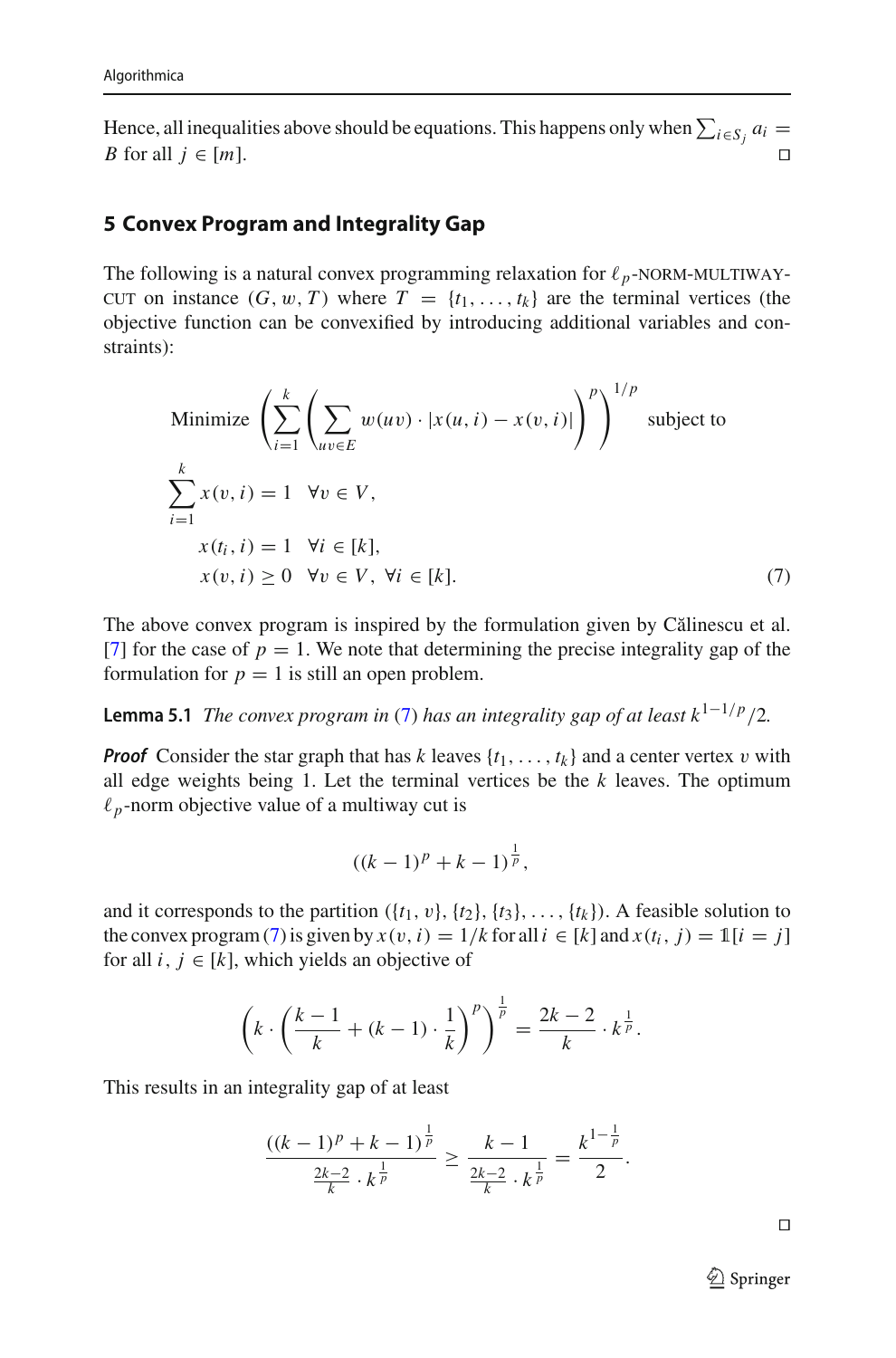Bansal et al. give an SDP relaxation for min-max-multiway-cut and show that the star graph has an integrality gap of  $\Omega(k)$  for this SDP relaxation. This SDP relaxation can be generalized in a natural fashion to  $\ell_p$ -NORM-MULTIWAY-CUT. The star graph<br>still exhibits an integrality gap of  $\Omega(k^{1-1/p})$  for the generalized SDP relaxation for still exhibits an integrality gap of  $\Omega(k^{1-1/p})$  for the generalized SDP relaxation for  $\ell_p$ -NORM-MULTIWAY-CUT.

# <span id="page-29-0"></span>**6 Inapproximability**

In this section, we show that  $\ell_p$ -NORM-MULTIWAY-CUT does not admit a  $k^{1-1/p-\epsilon}$ -<br>approximation assuming the small set expansion bypothesis. In contrast, there is a approximation assuming the small set expansion hypothesis. In contrast, there is a trivial  $O(k^{1-1/p})$ -approximation (see Sect. [6.1\)](#page-32-0). We mention that the inapproximability result in this section is similar to the result of Bansal et al. [\[3](#page-33-2)] who showed that MIN-MAX-MULTIWAY-CUT does not admit a  $k^{1-\epsilon}$ -approximation assuming the small set expansion hypothesis. We adapt the same ideas for  $\ell_p$ -NORM-MULTIWAY-CUT.<br>To prove our results, we consider MIN-SUM-FOUL K-PARTITIONING: the input to t

To prove our results, we consider min-sum-equi-k-partitioning: the input to this problem is a graph  $G = (V, E)$  (where  $n := |V|$ ), an edge weight function  $w : E \rightarrow$  $\mathbb{Q}_+$ , and an integer  $k \leq n$  such that *k* divides *n*. The goal is to partition *V* into *k* sets  $P_1, \ldots, P_k$  such that  $|P_i| = n/k$  for all  $i \in [k]$  so as to minimize  $\sum_{i=1}^{k} w(\delta(P_i))$ . We will use  $\lambda$  to denote the optimum objective value of MIN-SUM-EQUI-K-PARTITIONING.<br>A partition  $(P_1, \ldots, P_k)$  of V is an  $(\alpha, \beta)$ -bicriteria approximation for MIN-SUM-A partition  $(P_1, \ldots, P_k)$  of *V* is an  $(\alpha, \beta)$ -bicriteria approximation for MIN-SUM-<br>FOUL-K-PARTITIONING if  $\sum_{k=1}^{k} \mu(\delta(P_i)) \leq \alpha \lambda$  and  $|P_i| \leq \beta(n/k)$  for all  $i \in [k]$ EQUI-K-PARTITIONING if  $\sum_{i=1}^{k} w(\delta(P_i)) \leq \alpha \lambda$  and  $|P_i| \leq \beta(n/k)$  for all  $i \in [k]$ .<br>For a sufficiently large constant k it is known that a  $(\alpha, \beta)$ -bicriteria approximation For a sufficiently large constant k, it is known that a  $(\alpha, \beta)$ -bicriteria approximation for MIN-SUM-EQUI-K-PARTITIONING where  $\alpha$  is a constant that could depend on  $k$  and  $\beta$  is an absolute constant is at least as hard as small set expansion [\[20](#page-34-8)]. We show the following result which implies that a  $k^{1-1/p-\epsilon}$ -approximation is unlikely for  $\ell_p$ -NORM-MULTIWAY-CUT (by setting  $k = k(\epsilon)$  to be a large constant):

<span id="page-29-1"></span>**Theorem 6.1** *If*  $\ell_p$ -NORM-MULTIWAY-CUT *admits an efficient*  $k^{1-1/p-\epsilon}$ -approximation algorithm for some constant  $\epsilon > 0$ , then for  $k > 9^{2/\epsilon}$  MIN-SUM-FOULK-PARTITIONING *algorithm for some constant*  $\epsilon > 0$ , then for  $k > 9^{2/\epsilon}$  MIN-SUM-EQUI-K-PARTITIONING *admits a*  $(O(k^{2-1/p}), 3^{4/\epsilon})$ *-bicriteria approximation.* 

<span id="page-29-2"></span>Our proof of Theorem [6.1](#page-29-1) proceeds via the following lemma (which is the coun-terpart to Lemma 5.1 of [\[3](#page-33-2)], but for  $\ell_p$ -NORM-MULTIWAY-CUT).

**Lemma 6.1** *If*  $\ell_p$ -NORM-MULTIWAY-CUT *has a polynomial-time γ-approximation*<br>algorithm then MIN-SUM-FOULK-PARTITIONING has an efficient (5ky 9yk<sup>1</sup>/P)*algorithm, then* MIN-SUM-EQUI-K-PARTITIONING *has an efficient* (5 $k\gamma$ , 9 $\gamma k^{1/p}$ )*bicriteria approximation algorithm.*

*Proof* We will follow the reduction designed by Bansal et al in Lemma 5.1 of [\[3](#page-33-2)]. Let  $(G, w, k)$  be an instance of MIN-SUM-EQUI-K-PARTITIONING, and let  $\lambda$  refer to the optimum objective value of MIN-SUM-EQUI-K-PARTITIONING on instance  $(G, w, k)$ . We will assume knowledge of a value  $B \in [\lambda, 2\lambda]$  by binary search. We construct an instance  $(G' = (V', E'), w', T)$  of  $\ell_p$ -NORM-MULTIWAY-CUT as follows.

$$
V' := V \cup \{t_1, \ldots, t_k\},
$$
  

$$
E' := E \cup \{t_i v : v \in V\},
$$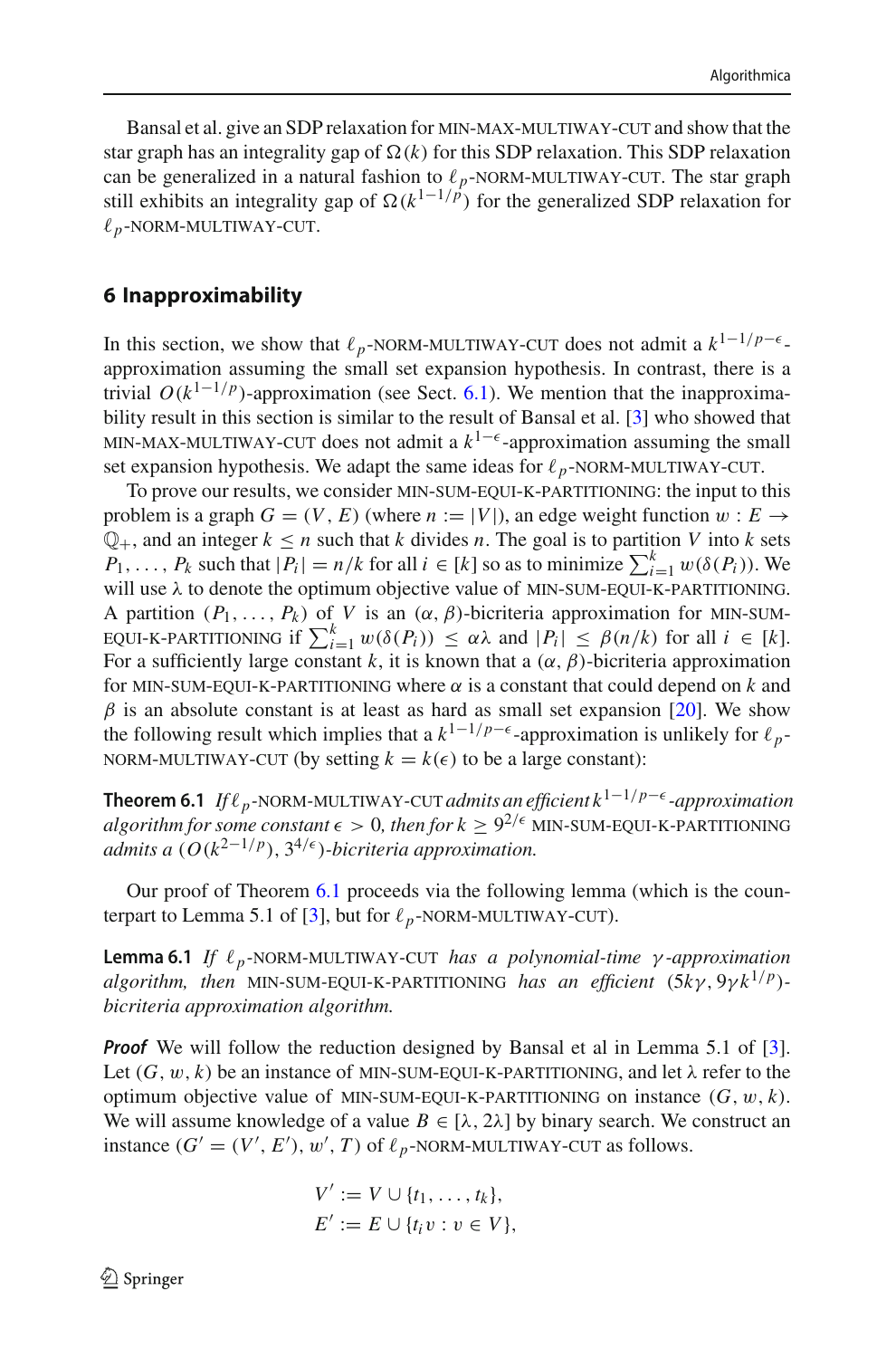$$
T := \{t_1, \dots, t_k\},
$$
  

$$
w'(e) := \begin{cases} w(e) & \text{if } e \in E, \\ \frac{B}{n} & \text{if } e \in E' \setminus E. \end{cases}
$$

We will use OPT to refer to the optimum  $\ell_p$ -norm objective value of  $\ell_p$ -NORM-<br>*II* TIWAY-CUT on instance  $(G', w', T)$  The following claim completes the proof of MULTIWAY-CUT on instance  $(G', w', T)$ . The following claim completes the proof of  $\Box$ Lemma [6.1.](#page-29-2)  $\Box$ 

**Claim 6.1** *If*  $\mathcal{P}' = (P'_1, \ldots, P'_k)$  *is a multiway cut on instance*  $(G', w', T)$  *with*  $\ell_p$ *norm objective value at most*  $\gamma \cdot OPT$ , then the partition  $\mathcal{P} = (P_1, \ldots, P_k)$  of V *defined by*  $P_i = P'_i \cap V$  *for all*  $i \in [k]$  *is a* (5*k* $\gamma$ , 9 $\gamma$ *k*<sup>1/*p*</sup>)*-bicriteria approximate optimum to* min*-*sum*-*equi*-*k*-*partitioning*.*

*Proof* Let  $Q = (Q_1, \ldots, Q_k)$  be an optimum solution to MIN-SUM-EQUI-K-PARTITIONING on instance  $(G, w, k)$ , and let  $Q' = (Q'_1, \ldots, Q'_k)$  be a partition of  $V(G')$  obtained by  $Q' := Q \cup \{t\}$  for each  $i \in [k]$ . Then  $Q'$  is a multiway cut for *V*(*G*<sup>'</sup>) obtained by  $Q'_i := Q_i \cup \{t_i\}$  for each  $i \in [k]$ . Then,  $Q'$  is a multiway cut for  $(G', w', T)$  and the  $\ell_p$ -norm objective value of  $Q'$  raised to *p*th power is

$$
\sum_{i=1}^{k} w' (\delta_{G'}(Q'_i))^p = \sum_{i=1}^{k} \left( w(\delta_G(Q_i)) + \frac{n}{k} \cdot (k-1) \cdot \frac{B}{n} + \frac{n}{k} \cdot (k-1) \cdot \frac{B}{n} \right)^p
$$
  
= 
$$
\sum_{i=1}^{k} \left( w(\delta_G(Q_i)) + \frac{k-1}{k} \cdot 2B \right)^p \ge \text{OPT}^p,
$$
 (8)

where the first  $(n/k)(k-1)(B/n)$  term represents the cost of edges between  $Q_i$  and  $T - \{t_i\}$ , and the second  $\left(\frac{n}{k}\right)(k-1)(B/n)$  term represents the cost of edges between *V* −  $Q_i$  and  $t_i$ . We recall that OPT refers to the optimum  $\ell_p$ -norm objective value of  $\ell_p$ -NORM-MULTIWAY-CUT on instance  $(G', w', T)$ .<br>Since  $\mathcal{P}'$  is a v-approximate optimum solution

Since  $P'$  is a *γ*-approximate optimum solution to  $\ell_p$ -NORM-MULTIWAY-CUT, we have

$$
\gamma^{p} \cdot \text{OPT}^{p} \geq \sum_{i=1}^{k} w' (\delta_{G'}(P'_{i}))^{p}
$$
  
= 
$$
\sum_{i=1}^{k} \left( w(\delta_{G}(P_{i})) + |P_{i}|(k-1)\frac{B}{n} + (n-|P_{i}|)\frac{B}{n} \right)^{p}
$$
  
= 
$$
\sum_{i=1}^{k} \left( w(\delta_{G}(P_{i})) + B + (k-2)|P_{i}| \frac{B}{n} \right)^{p}
$$
  

$$
\geq k^{1-p} \left( \sum_{i=1}^{k} w(\delta_{G}(P_{i})) + (2k-2)B \right)^{p}.
$$
 (by Jensen's inequality) (9)

<span id="page-30-1"></span><span id="page-30-0"></span> $\mathcal{D}$  Springer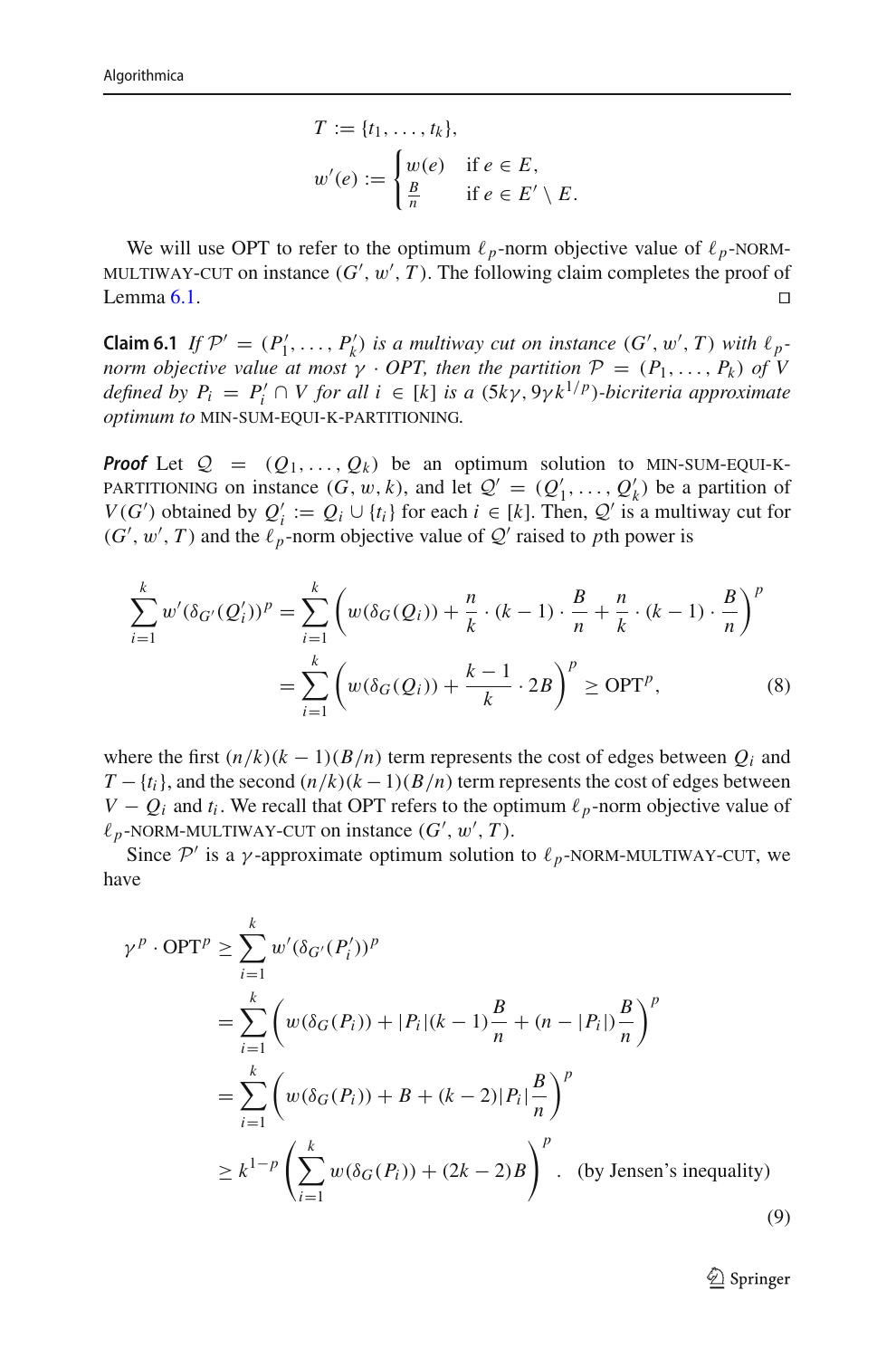Hence,

$$
k^{1-p} \left( \sum_{i=1}^{k} w(\delta_G(P_i)) + (2k - 2)B \right)^p
$$
  
\n
$$
\leq \gamma^p \cdot \text{OPT}^p
$$
  
\n
$$
\leq \gamma^p \sum_{i=1}^{k} \left( w(\delta_G(Q_i)) + \frac{k-1}{k} \cdot 2B \right)^p \qquad \text{(by (8))}
$$
  
\n
$$
\leq \gamma^p \sum_{i=1}^{k} \left( \lambda + \frac{k-1}{k} \cdot 2B \right)^p
$$
  
\n
$$
= \gamma^p k \left( \lambda + \frac{k-1}{k} \cdot 2B \right)^p.
$$
 (10)

This inequality is equivalent to

<span id="page-31-0"></span>
$$
\sum_{i=1}^k w(\delta_G(P_i)) + (2k-2)B \le k\gamma \left(\lambda + \frac{k-1}{k} \cdot 2B\right).
$$

Using the assumption that  $B \in [\lambda, 2\lambda]$ , we have

$$
\sum_{i=1}^k w(\delta_G(P_i)) \le k\gamma \left(\lambda + \frac{k-1}{k} \cdot 2B\right) < k\gamma(\lambda + 2B) \le 5k\gamma\lambda.
$$

Inequalities [\(9\)](#page-30-1) and [\(10\)](#page-31-0) also imply that for every  $j \in [k]$ ,

$$
\left( (k-2)|P_j| \frac{B}{n} \right)^p \le \sum_{i=1}^k \left( w(\delta_G(P_i)) + B + (k-2)|P_i| \frac{B}{n} \right)^p
$$
  
\n
$$
\le \gamma^p \cdot \text{OPT}^p \qquad \text{(by (9))}
$$
  
\n
$$
\le \gamma^p \cdot k \left( \lambda + \frac{k-1}{k} \cdot 2B \right)^p \qquad \text{(by (10))}
$$
  
\n
$$
\le \gamma^p \cdot k(3B)^p.
$$

This implies that

$$
|P_j| \le 3\gamma k^{\frac{1}{p}} \frac{n}{k-2} \le 9\gamma k^{\frac{1}{p}} \frac{n}{k}.
$$

<span id="page-31-1"></span>We will use the following lemma from [\[3\]](#page-33-2) to prove Theorem [6.1.](#page-29-1)

<sup>2</sup> Springer

 $\Box$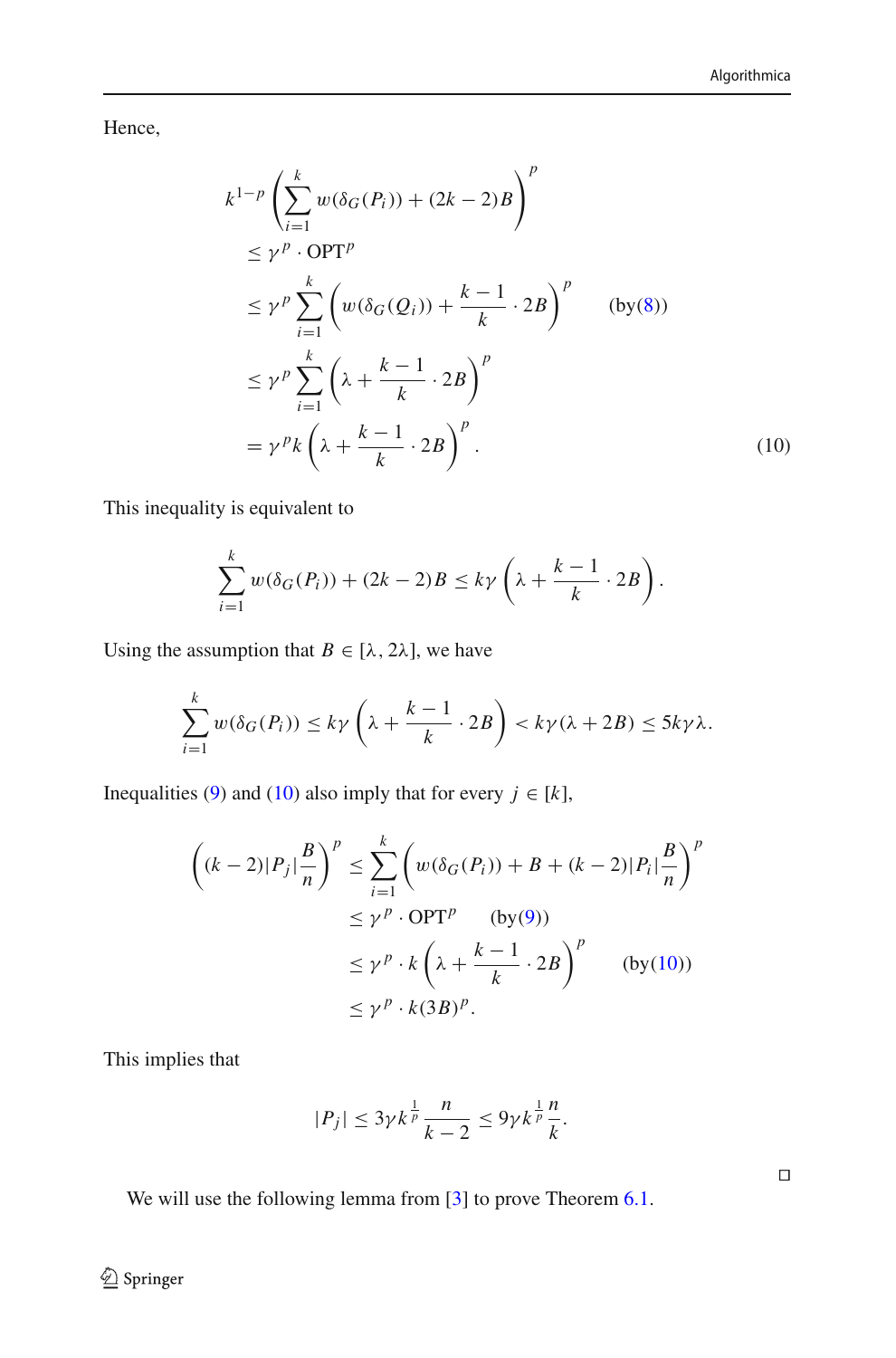**Lemma 6.2** [\[3\]](#page-33-2) If MIN-SUM-EQUI-K-PARTITIONING has an efficient  $(\alpha, k^{1-\epsilon})$ -bicriteria *approximation algorithm for some*  $\epsilon > 0$ , then MIN-SUM-EQUI-K-PARTITIONING also *has an efficient* ( $\alpha$  log log *k*,  $3^{2/\epsilon}$ )*-bicriteria approximation algorithm.* 

We now prove Theorem [6.1.](#page-29-1)

**Proof of Theorem [6.1](#page-29-1)** If  $\ell_p$ -NORM-MULTIWAY-CUT has an efficient  $k^{1-1/p-\epsilon}$ -<br>approximation algorithm for some  $\epsilon > 0$  then Lemma 6.1 implies that MIN-SUMapproximation algorithm for some  $\epsilon > 0$ , then Lemma [6.1](#page-29-2) implies that MIN-SUM-<br>FOUL-K-PARTITIONING has an efficient  $(5k^{2-1/p-\epsilon}, 9k^{1-\epsilon})$ -bicriteria approximation EQUI-K-PARTITIONING has an efficient  $(5k^{2-1/p-\epsilon}, 9k^{1-\epsilon})$ -bicriteria approximation<br>algorithm For  $k > 9^{2/\epsilon}$  we have  $9k^{1-\epsilon} \le k^{1-\epsilon/2}$  Then Lemma 6.2 implies that MINalgorithm. For  $k \ge 9^{2/\epsilon}$ , we have  $9k^{1-\epsilon} \le k^{1-\epsilon/2}$ . Then, Lemma [6.2](#page-31-1) implies that MIN-SUM-EQUI-K-PARTITIONING has a ( $O(k^{2-1/p})$ , 3<sup>4/ $\epsilon$ </sup>)-bicriteria approximation. This completes the proof of Theorem 6.1 completes the proof of Theorem [6.1.](#page-29-1)

#### <span id="page-32-0"></span>**6.1 A Trivial** *O(k***1−1***/p)***-Approximation via Isolating Cuts**

In this section, we show a trivial approximation algorithm for  $\ell_p$ -NORM-MULTIWAY-<br>CUT that achieves an approximation factor of  $(k^{p-1} + 1)^{1/p}$ . Our algorithm follows cut that achieves an approximation factor of  $(k^{p-1} + 1)^{1/p}$ . Our algorithm follows a high-level 3-step recipe similar to the one in Sect. [3—](#page-9-0)namely, (I) isolate terminals, (II) uncross, and (III) aggregate. Given an instance  $(G, w, T)$  of  $\ell_p$ -NORM-MULTIWAY-<br>CUT let the set T of terminals be  $\{t_1, \ldots, t_k\}$ . For each  $i \in [k]$  we compute a minimum cut, let the set *T* of terminals be  $\{t_1, \ldots, t_k\}$ . For each  $i \in [k]$ , we compute a minimum  $(t_i, T - t_i)$ -cut, say  $(S_i, V - S_i)$ . The sets  $S_1, \ldots, S_k$  can be uncrossed via posimodularity to ensure that each  $(S_i, V - S_i)$  is still a minimum  $(t_i, T - T_i)$ -cut and moreover *S<sub>i</sub>* ∩ *S<sub>j</sub>* = ∅ for all distinct *i*, *j* ∈ [*k*]. Let *R* := *V* − ∪<sup>*k*</sup><sub>i=1</sub> *S<sub>i</sub>*, and we assume without loss of generality that  $w(\delta(S_1)) = \max_{i \in [k]} w(\delta(S_i))$ . We will show that the multiway cut  $(S_1 \cup R, S_2, S_3, \ldots, S_k)$  is a  $(k^{p-1}+1)^{1/p}$ -approximation for  $\ell_p$ -NORM-<br>MULTIWAY-CUT. We note that this same algorithm achieves a 2-approximation factor multiway-cut. We note that this same algorithm achieves a 2-approximation factor for MULTIWAY-CUT  $[13]$  $[13]$ .

Let  $(P_1, \ldots, P_k)$  denote an optimum solution for  $\ell_p$ -NORM-MULTIWAY-CUT. Since  $V = S_1$  is a min  $(t, T - t_1)$ -cut, we have that  $w(\delta(S_1)) \leq w(\delta(P_1))$ . We also note  $(S_i, V - S_i)$  is a min  $(t_i, T - t_i)$ -cut, we have that  $w(\delta(S_i)) \leq w(\delta(P_i))$ . We also note that  $w(\delta(S_1 \cup R)) = w(\delta(\bigcup_{i=2}^k S_i)) \le \sum_{i=2}^k w(\delta(S_i))$ . Let us consider the *p*th power of the  $\ell_p$ -norm objective value of  $(S_1 \cup R, S_2, \ldots, S_k)$ :

$$
w(\delta(S_1 \cup R))^p + \sum_{i=2}^k w(\delta(S_i))^p
$$
  
\n
$$
\leq \left(\sum_{i=2}^k w(\delta(S_i))\right)^p + \sum_{i=2}^k w(\delta(S_i))^p
$$
  
\n
$$
\leq (k-1)^{p-1} \left(\sum_{i=2}^k w(\delta(S_i))^p\right) + \sum_{i=2}^k w(\delta(S_i))^p \text{ (by Jensen)}
$$
  
\n
$$
= ((k-1)^{p-1} + 1) \sum_{i=2}^k w(\delta(S_i))^p
$$
  
\n
$$
\leq ((k-1)^{p-1} + 1) \left(1 - \frac{1}{k}\right) \sum_{i=1}^k w(\delta(S_i))^p \text{ (by choice of } S_1)
$$

 $\mathcal{D}$  Springer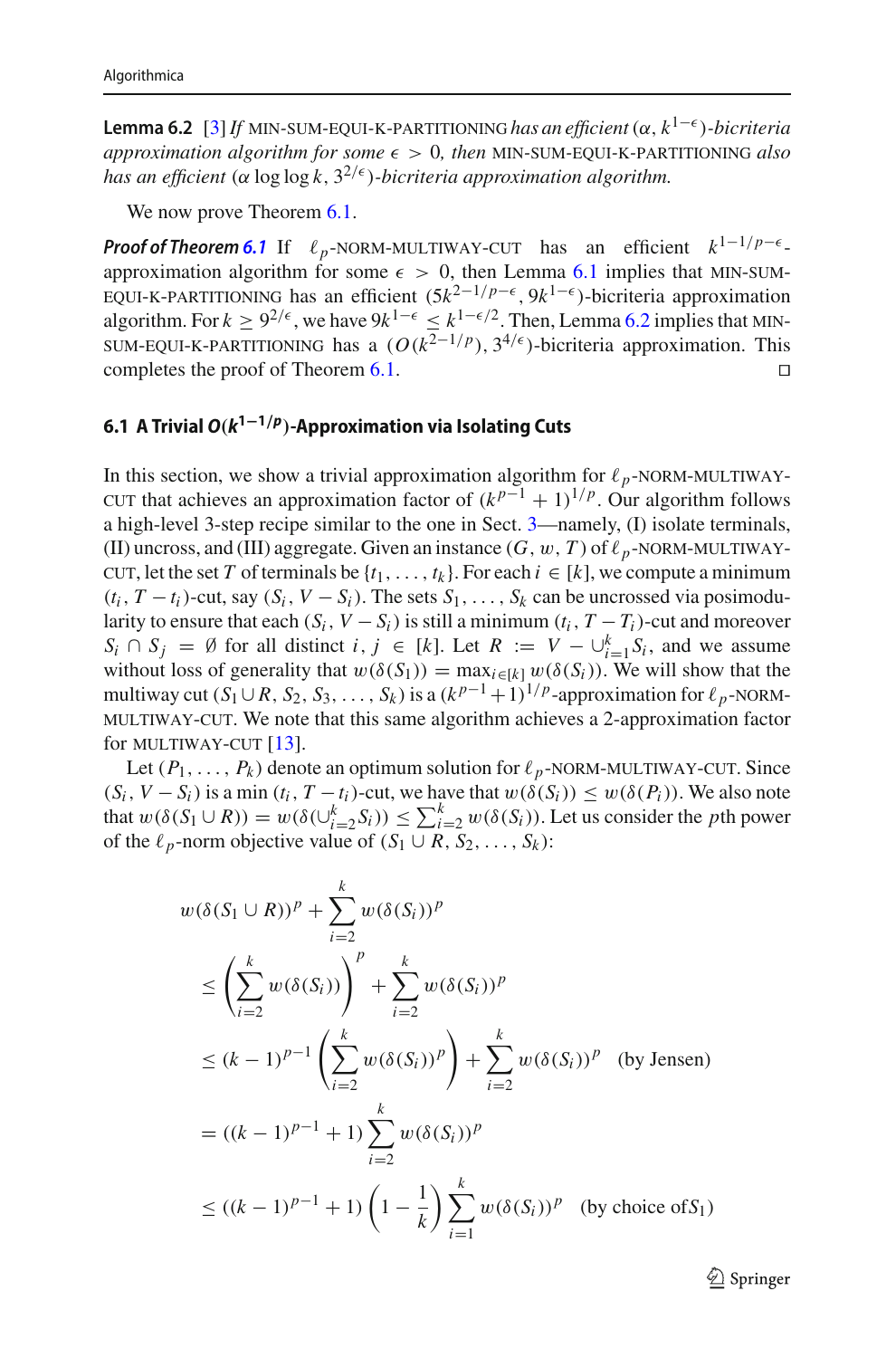$$
\leq (k^{p-1} + 1) \sum_{i=1}^{k} w(\delta(P_i))^p.
$$

Hence, the  $\ell_p$ -norm objective value of (*S*<sub>1</sub> ∪ *R*, *S*<sub>2</sub>, ..., *S*<sub>k</sub>) is within a  $(k^{p-1} + 1)^{1/p}$ factor of the optimum  $\ell_p$ -norm objective value.

## <span id="page-33-4"></span>**7 Conclusion**

In this work, we introduced  $\ell_p$ -NORM-MULTIWAY-CUT for  $p \ge 1$  as a unified<br>generalization of MULTIWAY-CUT and MIN-MAX-MULTIWAY-CUT We showed that  $\ell$ . generalization of MULTIWAY-CUT and MIN-MAX-MULTIWAY-CUT. We showed that  $\ell_p$ -<br>NORM-MULTIWAY-CUT is NP-hard for constant number of terminals or in planar graphs norm-multiway-cut is NP-hard for constant number of terminals or in planar graphs for every  $p \ge 1$ . The natural convex program for  $\ell_p$ -NORM-MULTIWAY-CUT has an for every *p* ≥ 1. The natural convex program for  $\ell_p$ -NORM-MULTIWAY-CUT has an integrality gap of Ω( $k^{1-1/p}$ ) and the problem is ( $k^{1-1/p-ε}$ )-inapproximable for any constant  $\epsilon > 0$  and  $k > k(\epsilon)$  assuming the small set expansion hypothesis, where k is the number of terminals in the input instance. The inapproximability result suggests that a dependence on  $n$  in the approximation factor is unavoidable if we would like to obtain an approximation factor that is better than the trivial  $O(k^{1-1/p})$ -factor. On the algorithmic side, we gave an  $O(\sqrt{\log^3 n \log k})$ -approximation (i.e., an  $O(\log^2 n)$ approximation), where  $n$  is the number of vertices in the input graph. Our results suggest that the approximability behaviour of  $\ell_p$ -NORM-MULTIWAY-CUT exhibits a<br>sharp transition from  $n-1$  to  $n > 1$ . Our work raises several open questions. We sharp transition from  $p = 1$  to  $p > 1$ . Our work raises several open questions. We mention a couple of them:

- 1. Can we achieve an  $O(\log n)$ -approximation for  $\ell_p$ -NORM-MULTIWAY-CUT for every  $n > 1$ ? We recall that when  $n = \infty$  the current best approximation factor every  $p > 1$ ? We recall that when  $p = \infty$ , the current best approximation factor is indeed  $O(\log n)$  [\[3](#page-33-2)].
- 2. Is there a polynomial-time algorithm for  $\ell_p$ -NORM-MULTIWAY-CUT for any given *n* that achieves an annoximation factor that smoothly internalates between the *p* that achieves an approximation factor that smoothly interpolates between the best upper bounds on the approximation factors for  $p = 1$  and  $p = \infty$ —e.g., is there an  $O(log^{1-1/p} n)$ -approximation?

**Acknowledgements** Karthik would like to thank Ali Bibak for initial discussions on parts of this work.

### **References**

- <span id="page-33-3"></span>1. Ahmadi, S., Khuller, S., Saha, B.: Min–Max Correlation Clustering via Multicut, pp. 13–26. Integer Programming and Combinatorial Optimization, IPCO, Atlanta (2019)
- <span id="page-33-0"></span>2. Angelidakis, H., Makarychev, Y., Manurangsi, P.: An Improved Integrality Gap for the Călinescu– Karloff–Rabani Relaxation for Multiway Cut, pp. 39–50. Integer Programming and Combinatorial Optimization, IPCO, Atlanta (2017)
- <span id="page-33-2"></span>3. Bansal, N., Feige, U., Krauthgamer, R., Makarychev, K., Nagarajan, V., Naor, J., Schwartz, R.: Min– max graph partitioning and small set expansion. SIAM J. Comput. **43**(2), 872–904 (2014)
- <span id="page-33-1"></span>4. Bérczi, K., Chandrasekaran, K., Király, T., Madan, V.: Improving the integrality gap for multiway cut. Math. Program. **183**, 171–193 (2020)
- 5. Buchbinder, N., Naor, J., Schwartz, R.: Simplex partitioning via exponential clocks and the multiway cut problem. In: Proceedings of the Forty-Fifth Annual ACM Symposium on Theory of Computing, STOC, pp. 535–544 (2013)